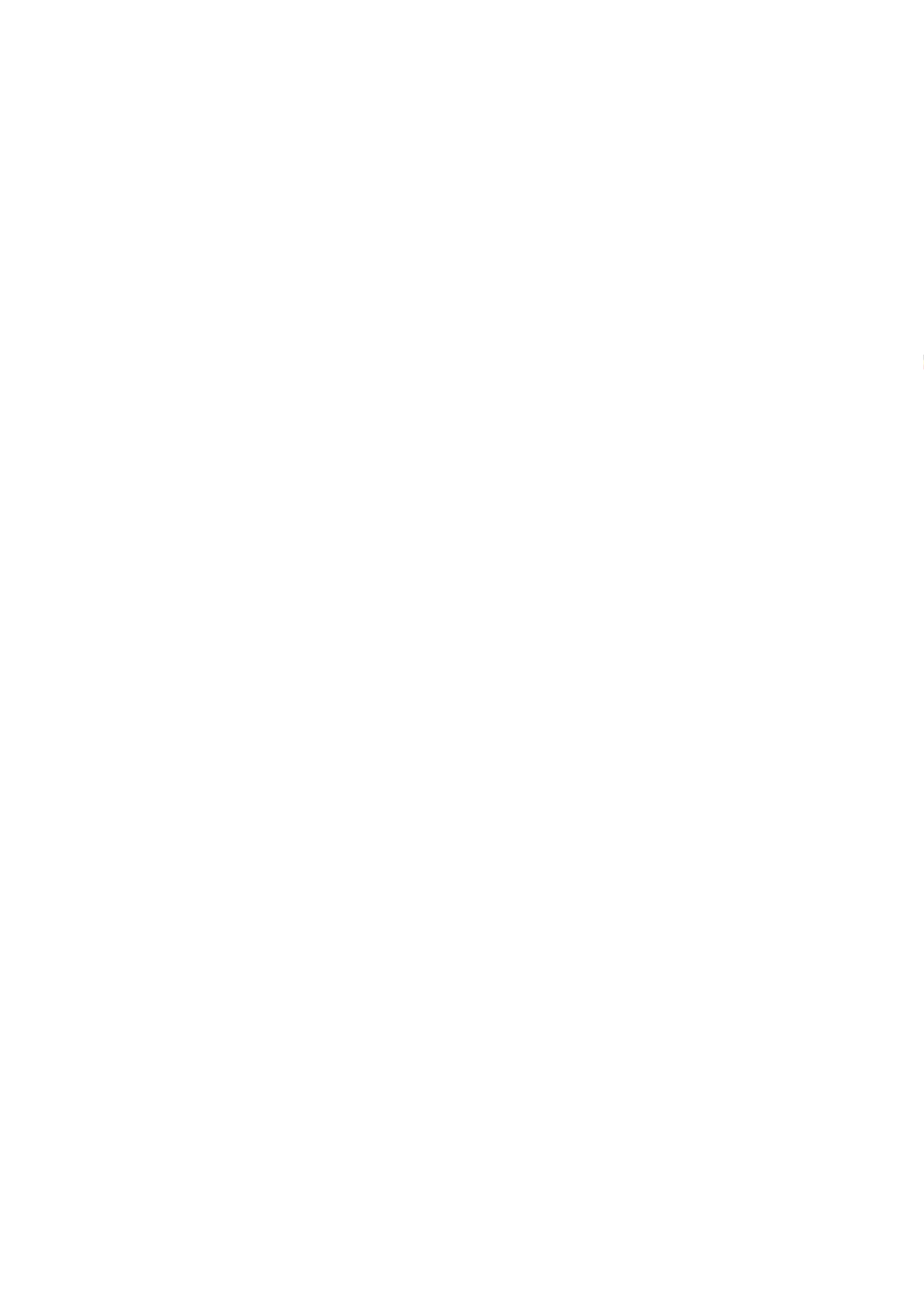

# Information and Communications Technology **SECTOR**

# **SEMI-ANNUAL BUDGET MONITORING REPORT**

## **FINANCIAL YEAR 2019/20**

APRIL 2020

Ministry of Finance, Planning and Economic Development P.O. Box 8147, Kampala www.finance.go.ug

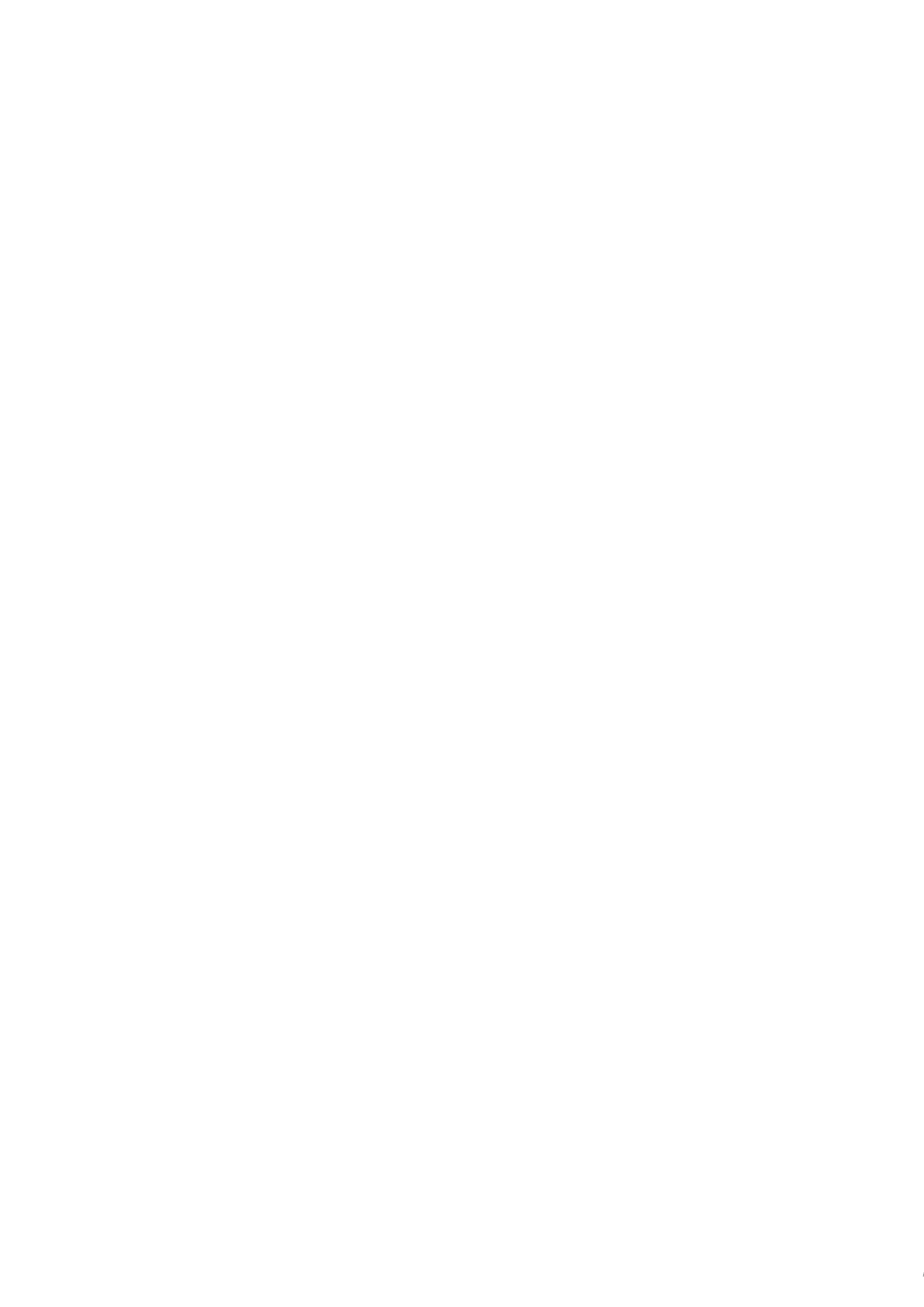

## **TABLE OF CONTENTS**

| 3.2.2 Regional Communication Infrastructure Programme (RCIP)-Project 14007 |  |
|----------------------------------------------------------------------------|--|
|                                                                            |  |
|                                                                            |  |
|                                                                            |  |
|                                                                            |  |
|                                                                            |  |
|                                                                            |  |
|                                                                            |  |
|                                                                            |  |
|                                                                            |  |
|                                                                            |  |
|                                                                            |  |
|                                                                            |  |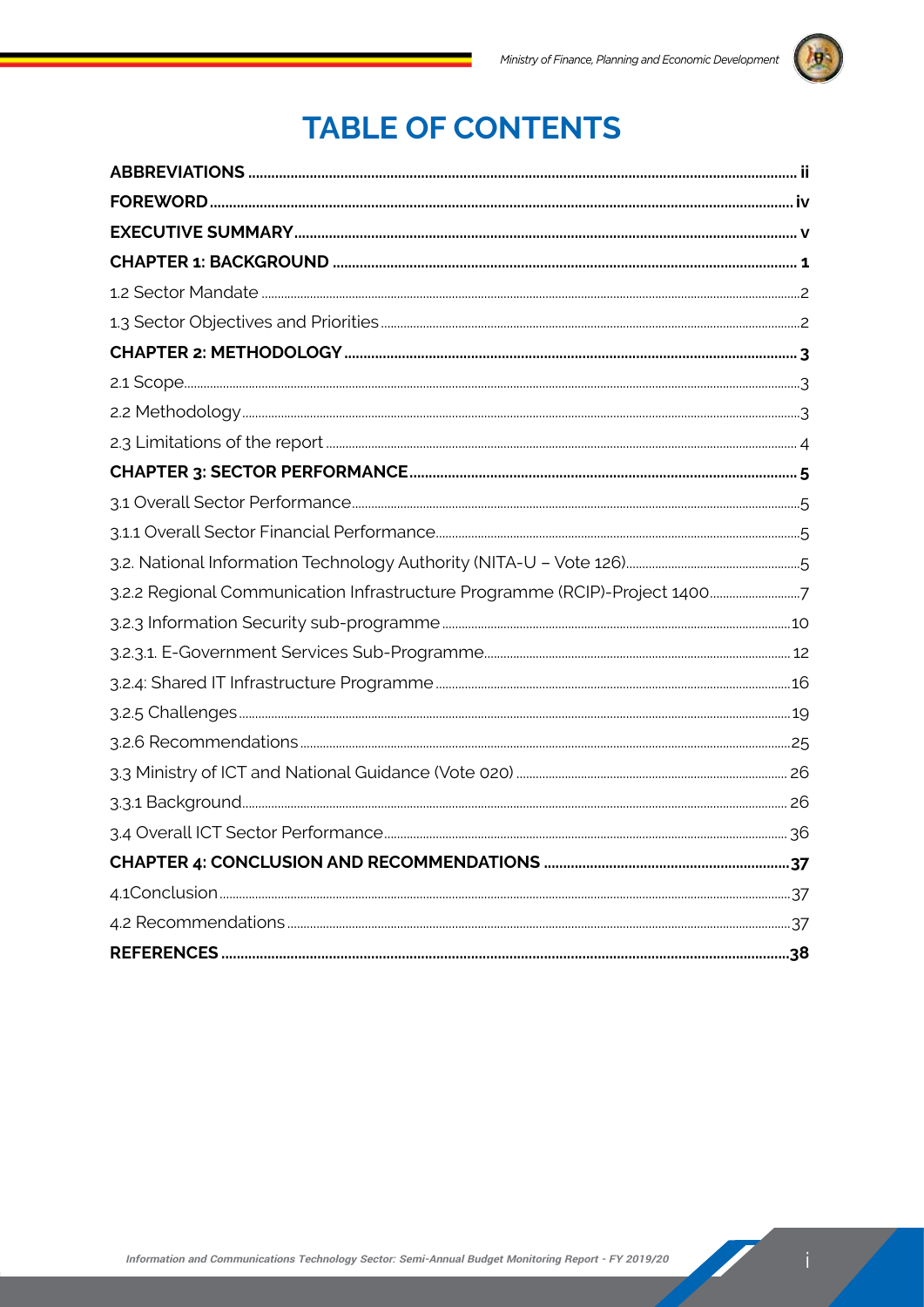## **Abbreviations**

| <b>AIA</b>   | Appropriation in Aid                                            |
|--------------|-----------------------------------------------------------------|
| <b>AIMS</b>  | Academic Information Management System                          |
| <b>BFP</b>   | <b>Budget Framework Paper</b>                                   |
| <b>BPO</b>   | <b>Business Process Outsourcing</b>                             |
| <b>CERT</b>  | Computer Emergency Response Team                                |
| <b>DC</b>    | Data Centre                                                     |
| <b>DNS</b>   | Domain Name Server                                              |
| <b>EOI</b>   | <b>Expression of Interest</b>                                   |
| <b>ERP</b>   | <b>Enterprise Resource Planning</b>                             |
| <b>ESA</b>   | <b>Enterprise Security Architecture</b>                         |
| <b>ETA</b>   | <b>Electronic Transactions Act</b>                              |
| $E-GP$       | Electronic Government Procurement                               |
| <b>FIA</b>   | Financial Intelligence Authority                                |
| <b>GB</b>    | Giga Byte                                                       |
| <b>GCIC</b>  | Government Citizens Interaction Centre                          |
| GoU          | Government of Uganda                                            |
| <b>IAC</b>   | <b>Information Access Centre</b>                                |
| <b>ICT</b>   | Information, Communications Technology                          |
| <b>ICTAU</b> | Information Communications Technology Association of Uganda     |
| <b>IFMS</b>  | Integrated Financial Management System                          |
| <b>ISO</b>   | International Standards Organisation                            |
| <b>ITES</b>  | Information Technology Enabled Services                         |
| <b>IPPS</b>  | Integrated Payroll and Pension System                           |
| <b>JLOS</b>  | Justice, Law and Order Sector                                   |
| LG           | Local Government                                                |
| <b>MAAIF</b> | Ministry of Agriculture, Animal Industries and Fisheries        |
| <b>MBPS</b>  | Mega Byte Per Second                                            |
| <b>MDAs</b>  | Ministries, Departments and Agencies                            |
| <b>MoD</b>   | Ministry of Defence and Veterans Affairs                        |
| MoICT&NG     | Ministry of Information, Communications Technology and National |
|              | Guidance                                                        |
| MoU          | Memorandum of Understanding                                     |
| <b>NBI</b>   | National Backbone Infrastructure                                |
| <b>NEMA</b>  | National Environment Management Authority                       |
| <b>NISF</b>  | National Information Security Framework                         |
| NITA-U       | National Information and Technology Authority                   |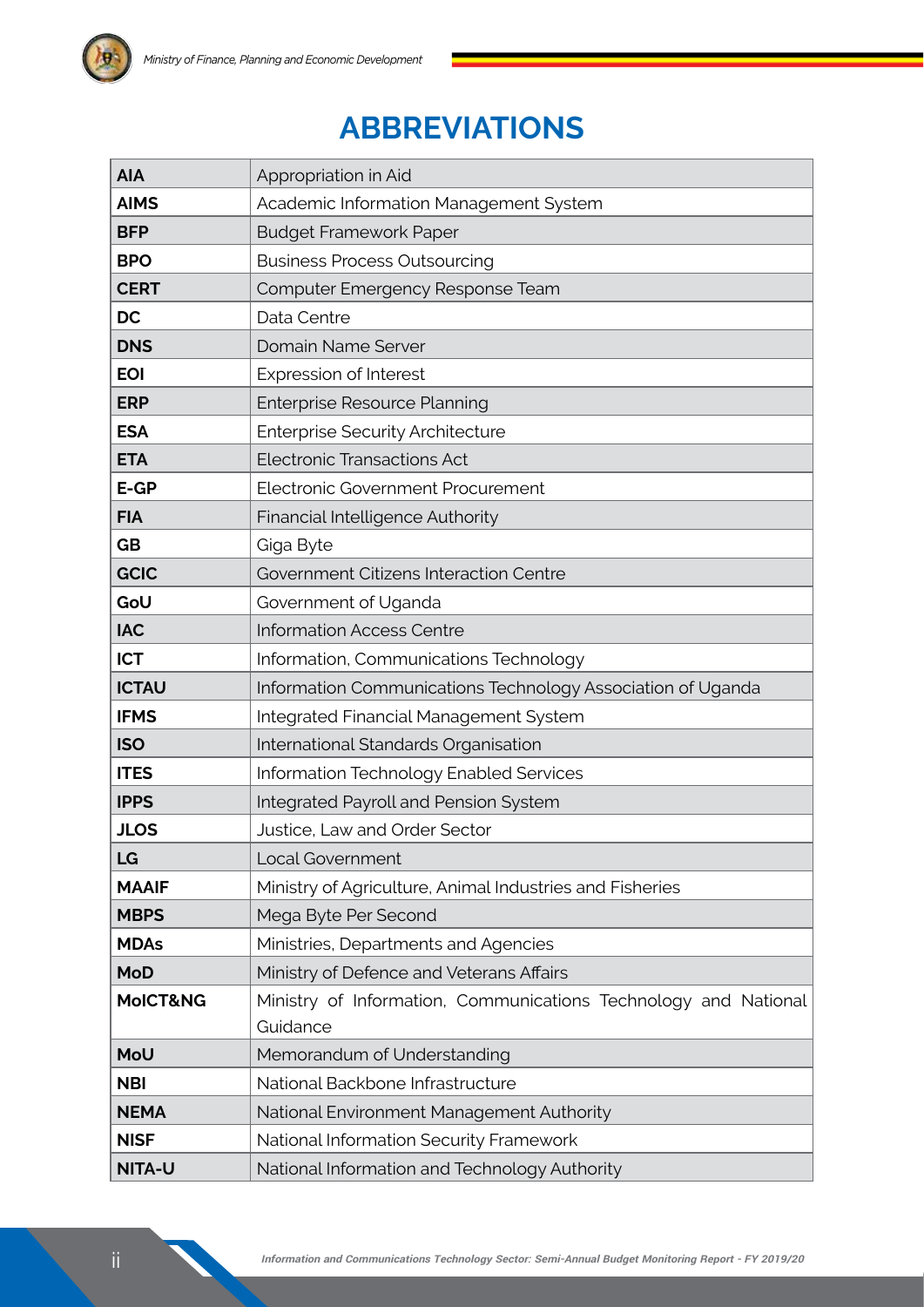

| <b>NOC</b>  | <b>Network Operating Centre</b>                          |
|-------------|----------------------------------------------------------|
| <b>OFC</b>  | <b>Optic Fiber Cable</b>                                 |
| <b>PAD</b>  | Project Appraisal Document                               |
| <b>RCIP</b> | Regional Communication Infrastructure Programme          |
| <b>SLA</b>  | Service Level Agreement                                  |
| <b>UBC</b>  | Uganda Broadcasting Corporation                          |
| <b>UCC</b>  | Uganda Communications Commission                         |
| <b>UICT</b> | Uganda Institute of Information Communication Technology |
| <b>UMC</b>  | Uganda Media Centre                                      |
| <b>UMCS</b> | Unified Messaging Collaboration System                   |
| <b>UPL</b>  | Uganda Posts Limited                                     |
| US\$        | <b>United States Dollar</b>                              |
| Wi-Fi       | Wireless (Internet)                                      |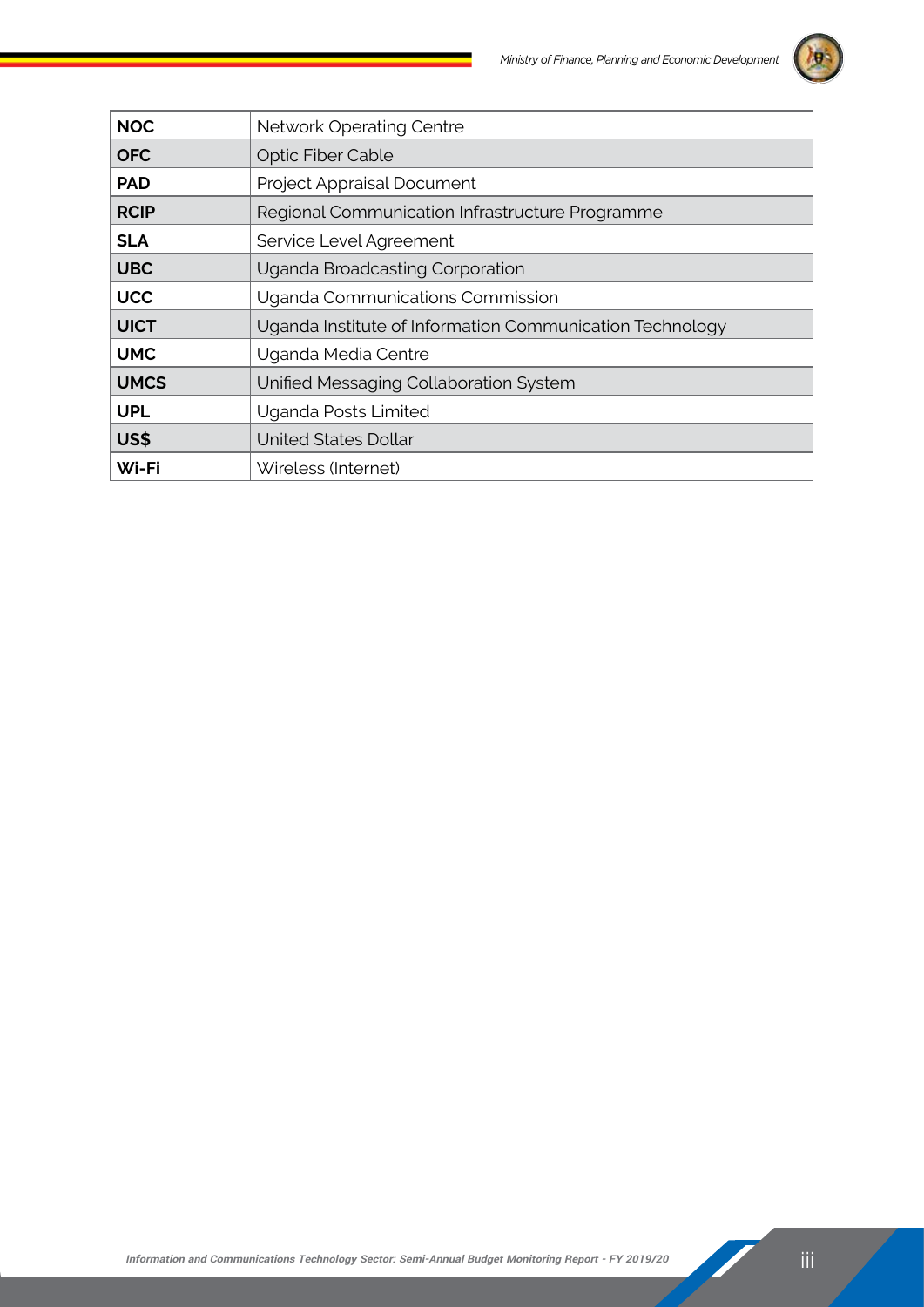

The Government strategy this Financial Year 2019/20 is to promote import substitution and export promotion, and incentivize private sector development. It is envisioned that this will be achieved through industrialization anchored on agriculture and agro-industrialization, manufacturing, and mineral potential. This will also ensure inclusive growth and the creation of jobs, while promoting development of other key primary growth sectors.

According to findings shared by the Budget Monitoring and Accountability Unit (BMAU), majority of the sectors monitored got over 50% of their budget releases, however fair performance was noted in terms of service delivery. This is attributed to the persistent challenges of delayed procurement and poor planning which must be dealt with as the country moves to implement the third National Development Plan.

This report is produced at time when the whole world is affected by the novel coronavirus disease (COVID-19). It is prudent that the sectors devise cost effective means to ensure that their stakeholders will still benefit from the government programmes/projects.

25 Michael 3.

Keith Muhakanizi **Permanent Secretary and Secretary to the Treasury**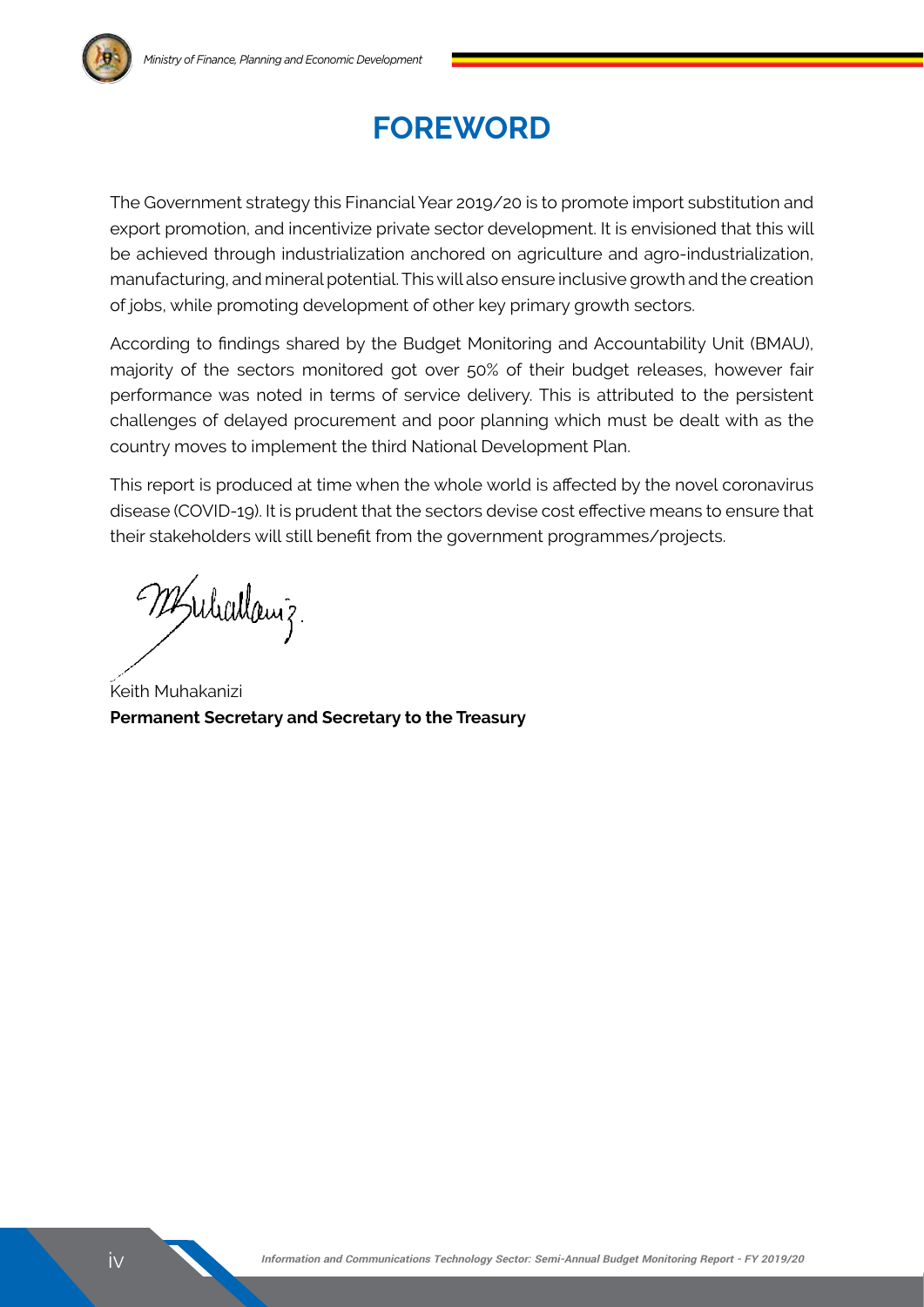

## **Executive Summary**

## **Introduction**

This report reviews selected key Vote Functions and Programmes within the Information, Communication and Technology (ICT) sector, based on approved plans and significance of budget allocations to the Votes. The programme/sub-programmes selected for monitoring were based on regional representation, level of capital investment, planned annual outputs, and value of releases by 31<sup>st</sup> December 2019.

The methodology adopted for monitoring included literature review of annual progress and performance reports; interviews with the respective responsible officers or representatives, and observations or physical verification of reported outputs. Physical performance was rated using weighted achievement of the set output targets by 31<sup>st</sup> December, 2019.

## **Highlights of sector performance**

#### **Financial performance**

The overall budget for the ICT sector comprising of Wage, Non-Wage Recurrent, Development, and Gross Tax for FY2019/20 is Ug shs 146.225 billion out of which Ug shs 63.195 billion is for Vote 020 (Ministry of ICT and National Guidance) and Ug shs 83.03 billion is for Vote 126 - National Information Technology Authority – Uganda (NITA-U).The overall budget performance by half year was very good with over 55% of the annual budget received and 75% of received funds expended.

#### **Overall sector performance**

The overall ICT sector performance by 31<sup>st</sup> December 2019 was fair (66.4%). The programmes with more recurrent outputs performed better than those with development outputs, for example, Enabling Environment for ICT Development and Regulation Programme posted a score of 77.3%, while General Administration, Policy and Planning Programme posted a score of 75.4%.

On the other hand, the programme with development (capital investment) outputs such as; Shared IT Infrastructure Programme posted poor performance of 32.4%. The poor performance under this programme was due to delays in completing the procurement of contractors for the various contracts related to the program and securing no objection from the World Bank. It was observed that most of the recurrent programmes were able to achieve and surpass the output targets with much less resources than budgeted. This rather good efficiency points to slack in scoping and therefore poor planning.

#### **Electronic Public Services Delivery (e-transformation) Programme**

The overall programme performance for the period under review was good (72%). The programme developed and disseminated 12 cyber security advisories, conducted 15 cyber security awareness promotion and training sessions. The contracting process to enhance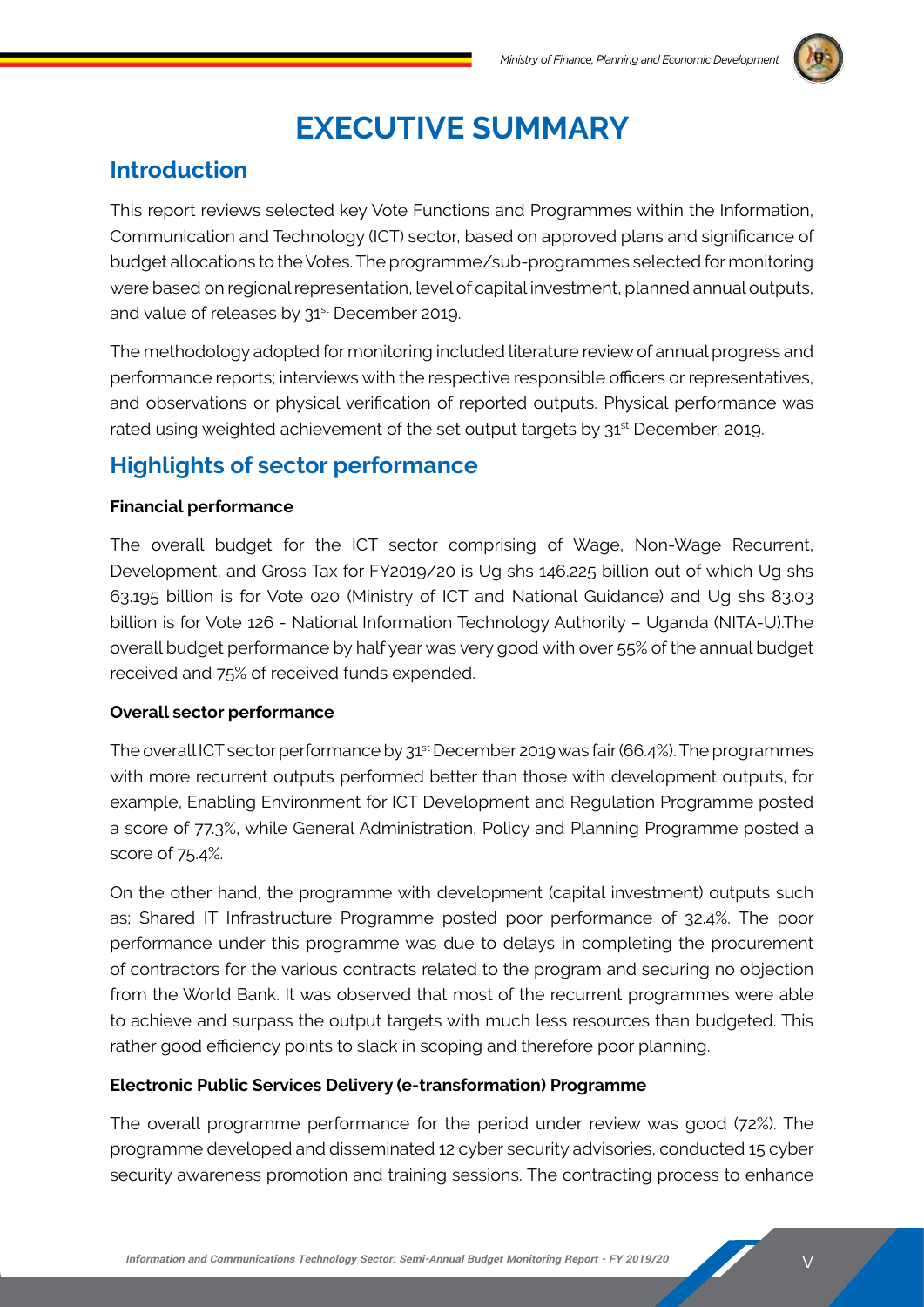

National Computer Emergency Response Team (CERT) Forensics and Environment was completed awaiting clearance from Solicitor General. Six National Information Security Framework (NISF) assessments were carried out for six MDAs. Risk Management training was carried out for 29 MDAs and 1,208tickets were logged in the Service Desk Tool.

The programme revamped websites for; Ministry of Local Government, Tax Appeals Tribunal, and Uganda Development Corporation; and developed a website for Bombo Army Secondary School. In addition, the programme conducted social media and content management training for ten district local governments. Under the Regional Communication Infrastructure Programme (RCIP), the establishment of the missing links of the National Backbone Infrastructure (NBI) project was at 92% completion. The optic fiber cable was laid in West Nile and Karamoja sub-regions where 90 Government units were connected. The Unified Messaging Communication System (UMCS) Phase II was at 46% progress and e-Government Procurement quality assurance at 67.7% progress. Supply and installation of equipment for last mile connectivity was at 15% progress and additional storage equipment for cloud computing at 85%. The delayed implementation of the last mile connectivity is affecting utilisation of bandwidth over the NBI and access to electronic services.

#### **Shared IT Infrastructure Programme**

The programme through NITA–U submitted a concept note to the World Bank to amend existing contracts to ensure the completion of Last Mile Project in time to increase access to e-Government Services through the NBI/EGI. The programme signed MoUs with the Rural Electrification Agency (REA) and Uganda Communications Commission (UCC) to extend the NBI to broadband initiatives.

#### **Streamlined IT Governance programme**

The NITA-U National Data Bank Regulations, 2019 were published in the Uganda Gazette on 20th December 2019. The programme developed three (3) priority standards that were reviewed and approved by National Technical Standards committee. The programme also developed Terms of Reference for the ICT Sector Competitiveness and Innovation Strategy and submitted to the MoICT&NG for review and approval. The second draft of the Data Protection and Privacy Regulations 2019 was developed following input from internal stakeholders. The programme is engaging the Uganda National Bureau of Standards (UNBS) and Uganda Revenue Authority (URA) to develop a framework for certification of ICT products.

Twenty six sensitization activities on IT legislation to enhance awareness within Government, regulated entities and the public were conducted and certified 35 IT products and service providers. Certification of NITA-U to ISO 20000 standard was initiated. Five (5) MDAs were supported in the uptake of IT Standards.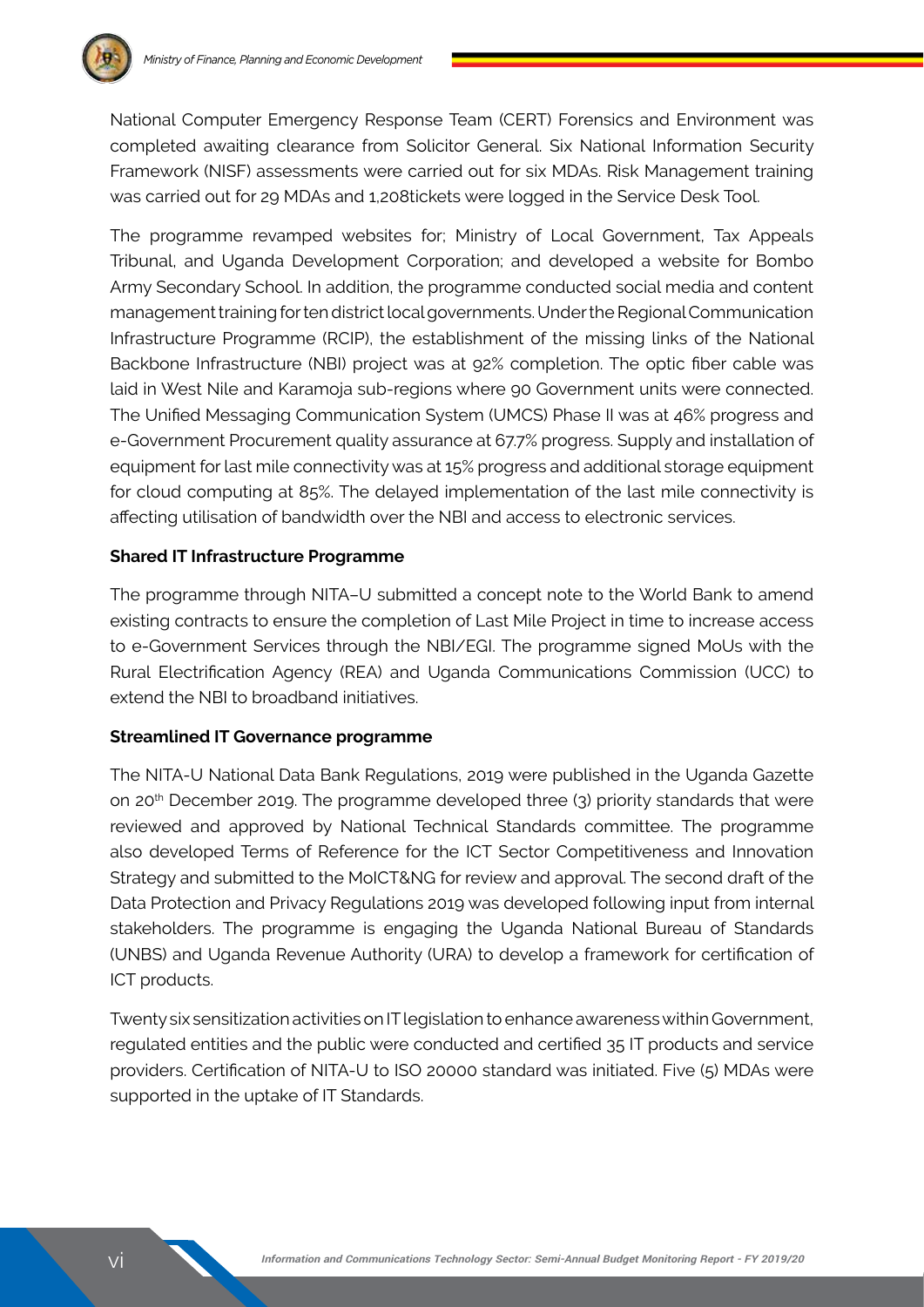

#### **Enabling Environment for ICT Development and Regulation Programme**

The overall programme performance was 77.3%. Dissemination of the Data Protection and Cyber laws to some LGs was done. Technical support was given to the Ministry of Public Service in the piloting of the electronic records system and the Human Capital System. Five MDAs with e-services were assessed. The agency developed the concept note for the survey, and designed the data collection tools for the digital ecosystem and marketplace for local innovative ICT products. They carried out a market survey for Business Process Outsourcing and IT Enabled Services (BPO/ITES), and held the National ICT Innovations Expo at Uganda Institute of ICT that was opened by the President on  $17<sup>th</sup>$  December 2019.

The *Issue's Paper* on the review of Uganda Communications Act, 2013 and NITA-U Act 2009 was drafted. In terms of developing broadband infrastructure blue print, the Agency collected and documented the available ICT Infrastructure under Uganda Electricity Transmission Company Limited (UETCL) and Uganda Telecom (UTL). Under the posts and telecommunications sub-programme, data was collected to support the development of guidelines for use of Postal Networks/Service Centers for e-Government Services.

#### **Effective Communication and National Guidance Programme**

Under the Uganda Media Centre, a total of 2,264 print and electronic media were monitored against an annual target of 20,000. A total of 269 print and electronic media were engaged. 265 media coverage coordinated. Under the National Guidance sub-programme, talk show programmes were held in Bugisu (Mbale) sub-region to publicise government programmes and policies and increase the levels of awareness and changing people's ideological consciousness.

The Government Citizen's Interaction Centre (GCIC) received and handled 533 calls/queries from citizens and feedback was provided. Dissemination of guidelines for centralised media buying initiative was done in 60 districts. The Ministry procured M/s QG Saatchi & Saatchi as the media clearing agency. Advertising channels were identified, however by  $31<sup>st</sup>$ December 2019 invoices had not been submitted and over Ug shs 1.7 billion was not spent.

#### **General Administration, Policy and Planning Programme**

The overall programme performance on outputs was 75%. Under the Strengthening Ministry of ICT sub-programme (retooling project); two consultative workshops were undertaken on budgeting, planning and sector performance. The ICT and National Guidance Sector development plans were reviewed. Under the National ICT Initiatives Support Programme (NIISP); Three ICT hubs were supported namely: Resilient African Network, Tech Buzz Hub and Hive Collab. The construction of the National ICT Innovation Hub at Nakawa was substantially completed awaiting furnishing. A total of Ug shs 5.2 billion was disbursed to Sixty (60) Indigenous ICT Innovators funded under the NIISP. Ug shs 10.35billion was transferred to Uganda Broadcasting Corporation (UBC) to undertake the next phase of revamping the agency.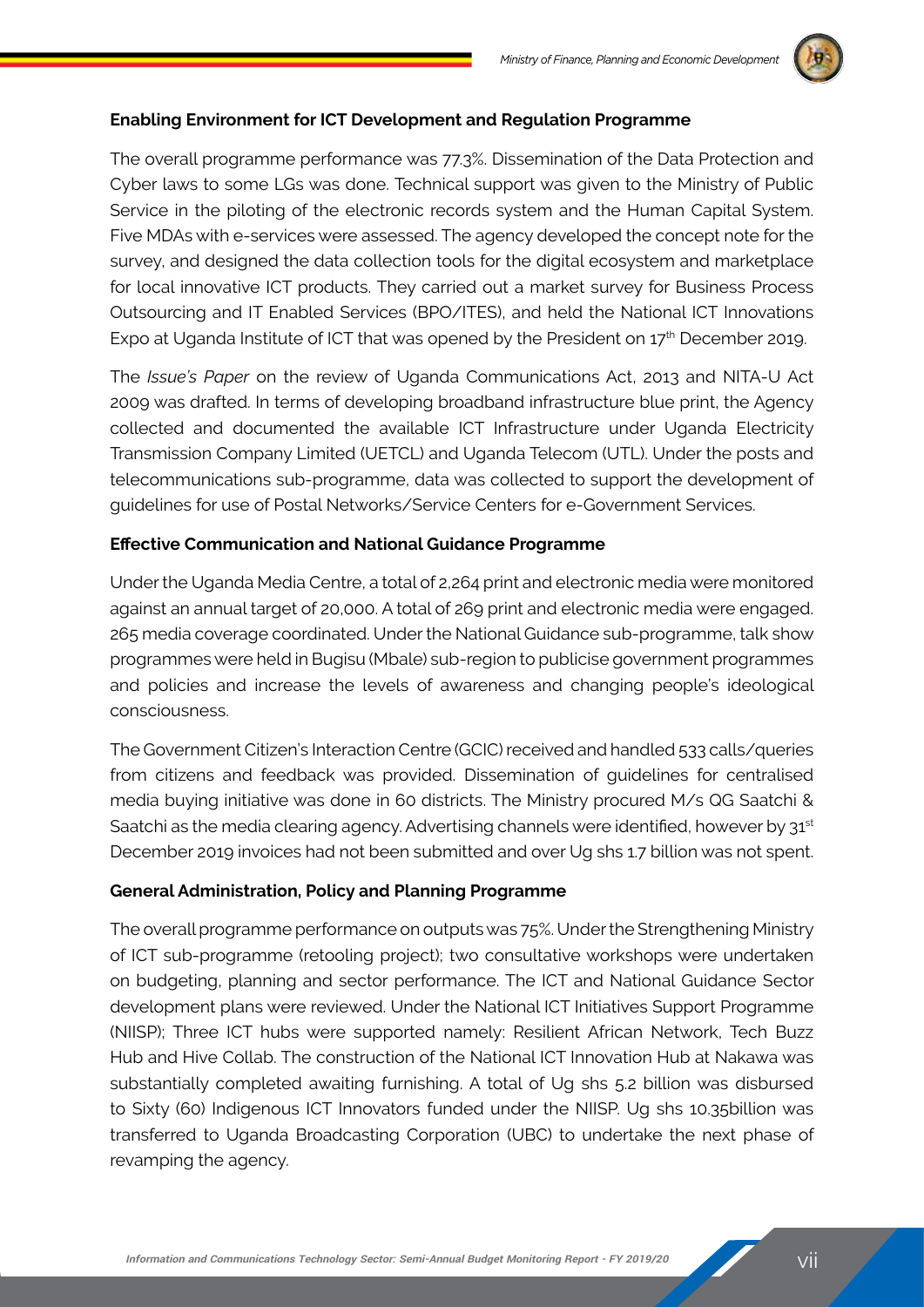## **Challenges**

Performance during the period under review was hampered by delays in initiation of procurements, low ICT technical capacity within MDAs (human resource, hardware and software) to support the systems, under staffing at the MoICT and NITA-U to attend to all requests from MDAs and stakeholders, resistance to integration of ICT systems.

### **Recommendations**

- The NITA-U and MoICT&NG should initiate procurements in time to avoid implementation delays.
- The Ministry of ICT and NITA-U should enhance awareness and sensitisation campaigns on the benefits of IT systems to increase uptake and maximise the economies of scale.
- The NITA-U through the RCIP should prioritise provision of key hardware and software such as computers and structured cabling to agencies where the NBI was delivered but not in use in order to increase on uptake of e-enabled services.
- The MoICT&NG, NITA-U and Ministry of Public Service should review the staff ceiling for the sector to increase on implementation efficiency.
- The MoICT&NG and NITA-U should develop a change management strategy to ensure that duplication is minimised on procurement and use of ICT installations.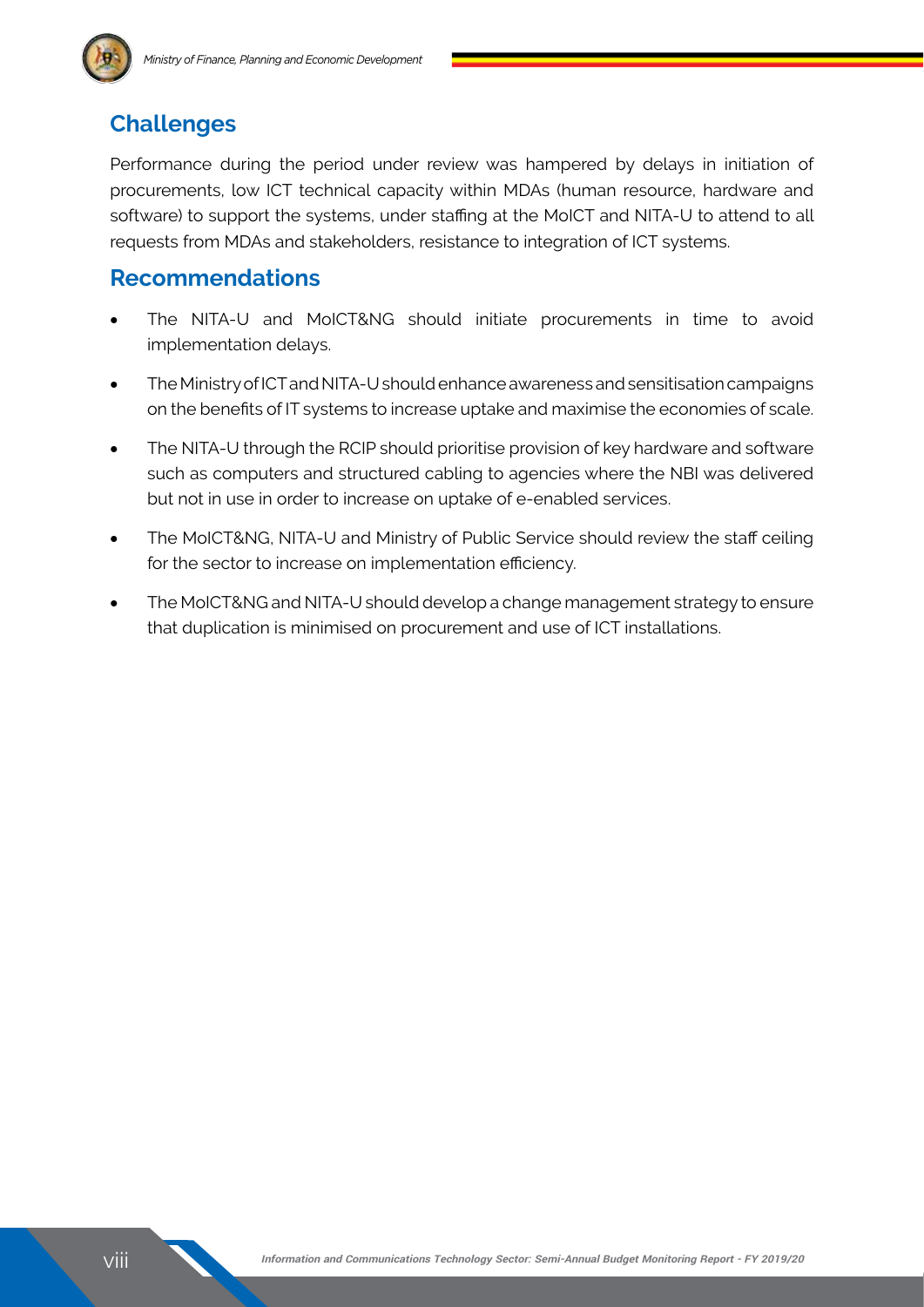

## **Chapter 1: BACKGROUND**

The mission of the Ministry of Finance, Planning and Economic Development (MFPED) is, "*To formulate sound economic policies, maximize revenue mobilization, and ensure efficient allocation and accountability for public resources so as to achieve the most rapid and sustainable economic growth and development*". It is in this regard that the ministry gradually enhanced resource mobilization efforts and stepped up funds disbursement to Ministries, Departments, Agencies and Local Governments in the past years to improve service delivery.

Although some improvements have been registered in citizens' access to basic services, their quantity and quality remains unsatisfactory, particularly in the sectors of health, education, water and environment, agriculture, ICT and roads. The services being delivered are not commensurate to the resources that have been disbursed, signifying accountability and transparency problems in the user entities.

The Budget Monitoring and Accountability Unit (BMAU) was established in FY2008/09 in MFPED to provide comprehensive information for removing key implementation bottlenecks. The BMAU is charged with tracking implementation of selected government programmes or projects and observing how values of different financial and physical indicators change over time against stated goals and targets (how things are working). This is achieved through semi-annual and annual field monitoring exercises to verify receipt and application of funds by the user entities. Where applicable, beneficiaries are sampled to establish their level of satisfaction with the public service.

The BMAU prepares semi-annual and annual monitoring reports of selected government programmes and projects. The monitoring is confined to levels of inputs, outputs and outcomes in the following areas:

- **Accountability**
- **Agriculture**
- Infrastructure (Energy and Roads)
- • Industrialization
- Information and Communications Technology (ICT)
- Social services (Education, Health, and Water and Environment)
- Public Sector Management; and
- Science, Technology and Innovation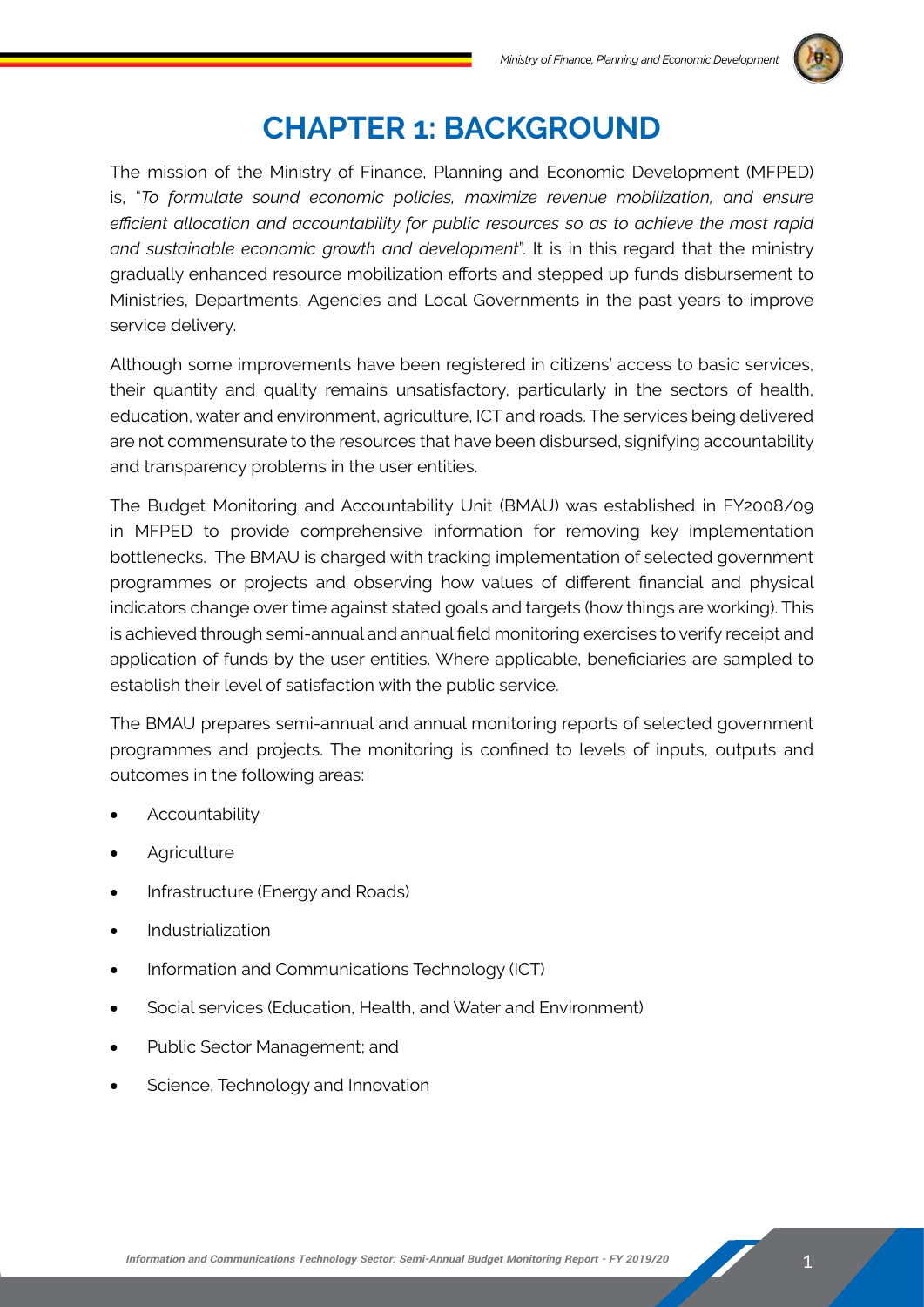## **1.2 Sector Mandate**

The mission of the Information, Communications Technology and National Guidance (ICT&NG) sector is to "*promote the development of ICT infrastructure and services throughout the country*". The mandate of the sector is to provide strategic and technical leadership, overall coordination, support and advocacy on all matters of policy, laws, regulations and strategy for sustainable, effective and efficient development, as well as harnessing and utilization of ICT in all spheres of life to enable the country achieve its development goals.

The sector is composed of the Ministry of Information, Communications Technology and National Guidance (MoICT&NG), National Information Technology Authority (NITA-U), Uganda Communications Commission (UCC), Uganda Posts Limited (UPL- operating as Posta Uganda), Uganda Media Centre, Uganda Broadcasting Corporation (UBC) and Uganda Institute of Information and Communications Technology (UICT).

The semi-annual monitoring for FY 2019/20 in the ICT sector covered the Ministry of ICT and National Guidance (MoICT&NG), and National Information Technology Authority (NITA-U).

## **1.3 Sector Objectives and Priorities**

The overall sector objectives as outlined in the National Development Plan II are:

- Increase access to ICT infrastructure to facilitate exploitation of the development priorities.
- Enhance the usage and application of ICT services in business and service delivery.
- Increase job creation through ICT research and development.
- Increase the stock of ICT skilled and industrial ready workforce.
- Improve the information security system to be secure, reliable, resilient, and capable of responding to cyber security threats.
- Improve the legal and regulatory frameworks to respond to the industry needs.
- Increase the stock and quality of strategic infrastructure to accelerate the country's competitiveness.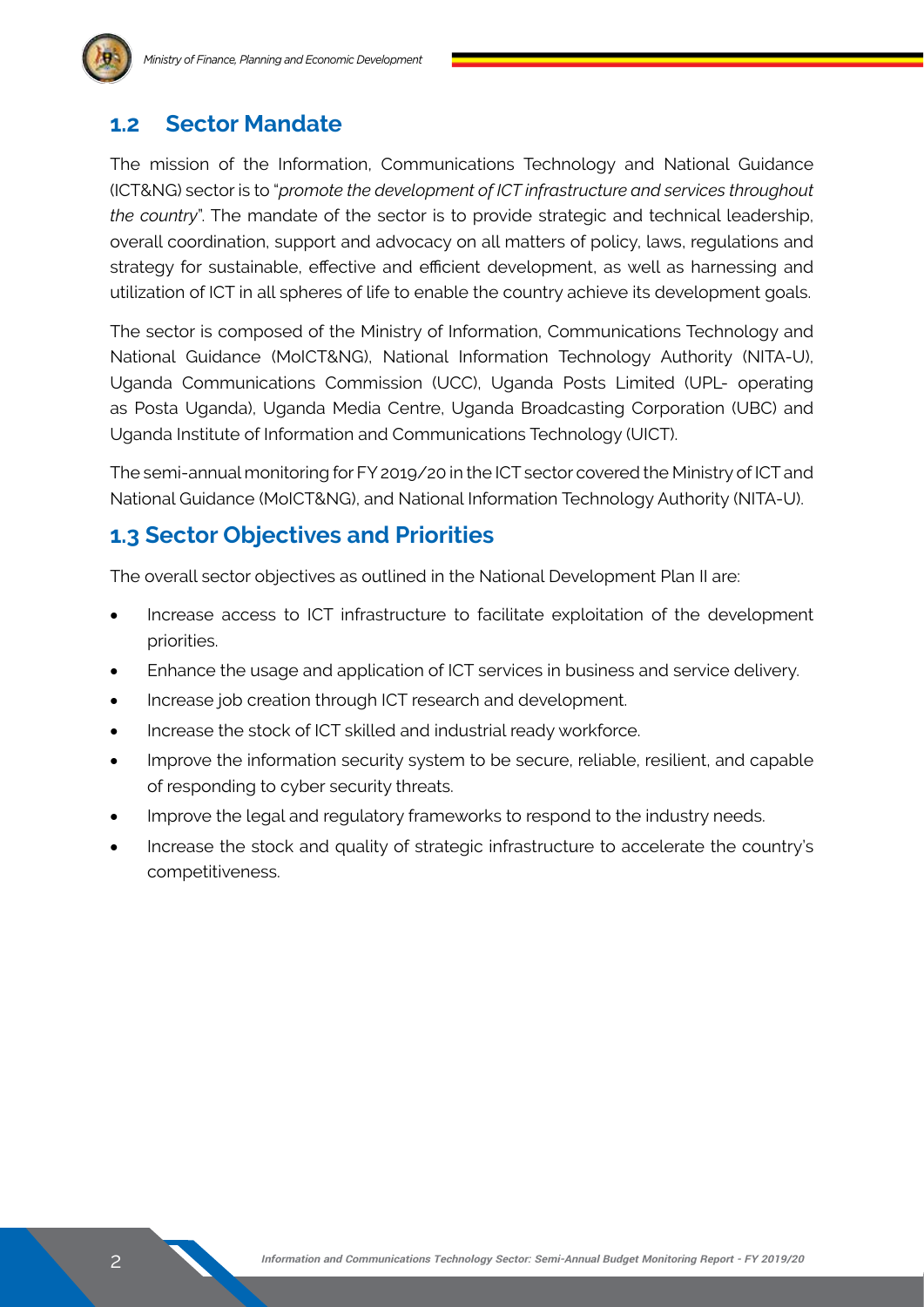

## **Chapter 2: METHODOLOGY**

### **2.1 Scope**

This report is based on programmes in the ICT and National Guidance Sector. The focus was on the sector programmes, policies and projects implemented by the Ministry of ICT&NG and NITA-U for the FY2019/20. Under NITA-U, all programmes and two development projects were monitored. The development projects are; Regional Communication Infrastructure Programme (RCIP), Institutional Support to NITA-U, and under the MoICT&NG, the project on Strengthening Ministry of ICT (0990) was tracked.

The programmes monitored were: Enabling Environment for ICT Development and Regulation; Effective Communication and National Guidance; General Administration, Policy and Planning; Electronic Public Services Delivery (e-transformation); Shared IT Infrastructure and Streamlined IT Governance and Capacity Development.

### **2.2 Methodology**

Physical performance of projects and outputs was assessed through monitoring a range of indicators and linking the progress to reported expenditure. Across all the projects and programmes monitored, the key variables assessed included: performance objectives and targets; inputs and outputs.

#### **2.2.1 Sampling**

All programmes, and sub-programmes were monitored. Priority was given to monitoring outputs that were physically verifiable.

#### **2.2.2 Data Collection**

Data was collected from various sources through a combination of approaches:

- • Review of secondary data sources including: Ministerial Policy Statements for FY2019/20; National and Sector Budget Framework Papers; Sector project documents and performance reports from the Programme Budgeting System (PBS), Sector Quarterly Progress Reports and work plans, Budget Speech, Public Investment Plans, Approved Estimates of Revenue and Expenditure, and data from the Budget Website.
- Review and analysis of data from the Integrated Financial Management System (IFMS) and Quarterly Performance Reports from implementing agencies.
- Consultations and key informant interviews with project managers in implementing agencies both at the Central and Local Government level.
- Field visits to project areas for primary data collection, observation and photography.
- Call-backs in some cases to triangulate information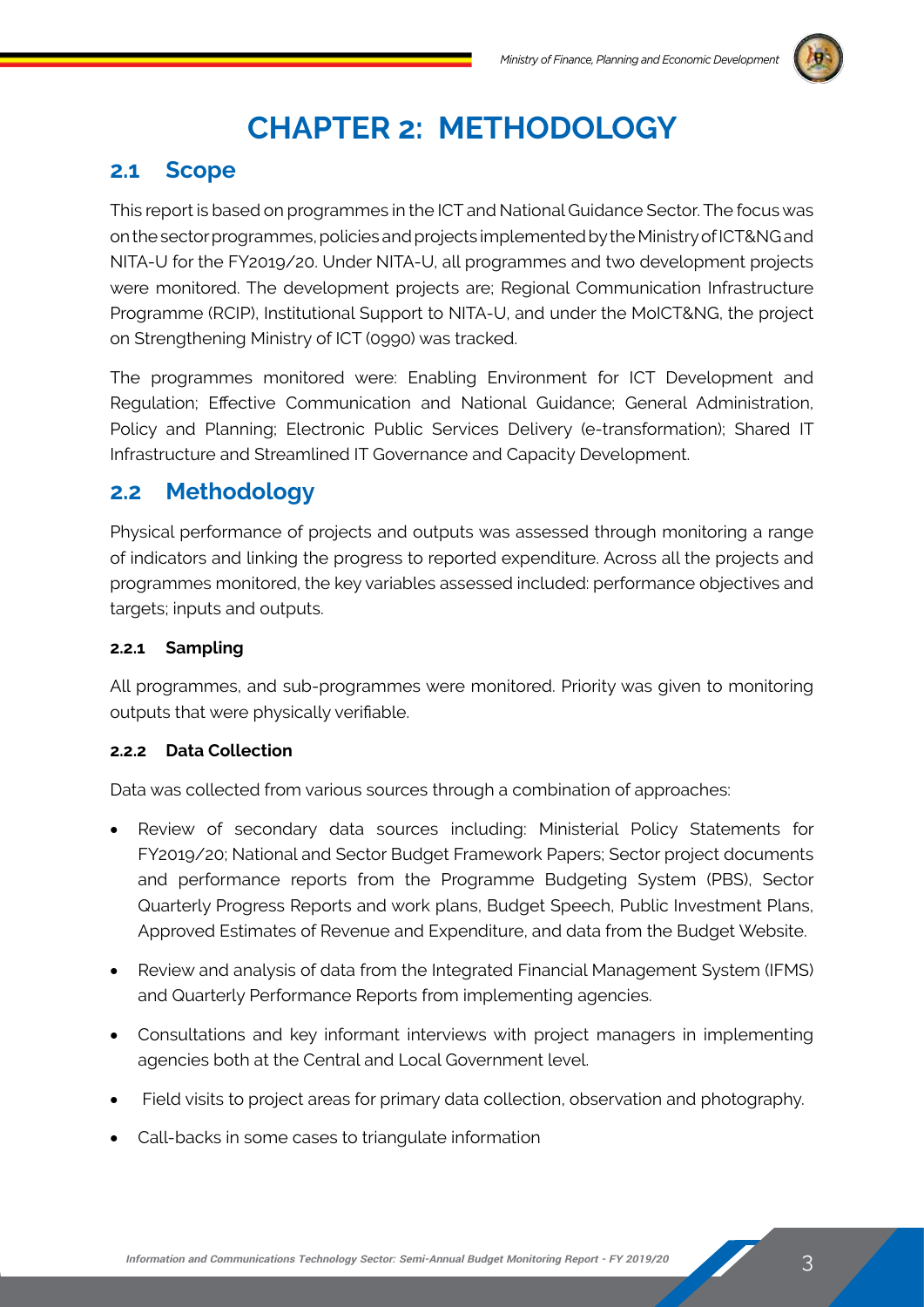

#### **2.2.3 Data Analysis**

The data was analyzed using both qualitative and quantitative approaches. Comparative analysis was done using the relative importance of the outputs and the overall weighted scores.

Relative importance (weight) of an output monitored was based on the amount of budget attached to it; thus the higher the budget the higher the contribution of the output to the sector performance. This was derived from the approved annual budget of each output divided by total annual budget of all outputs of a particular programme/project. The weight of the output and percentage achievement for each output were multiplied to derive the weighted physical performance. The overall programme/project performance is a summation of all weighted scores for its outputs. On the other hand, the overall sector performance is an average of individual programme performances that make up the sector.

The performance was rated on the basis of the criterion in Table 2.1.

**Table 2.1: Assessment guide to measure performance of projects monitored in FY2019/20**

| <b>SCORE</b>  | <b>COMMENT</b>                                                             |
|---------------|----------------------------------------------------------------------------|
| 90% and above | Very Good (Most of the set targets achieved and funds absorbed)            |
| 70%-89%       | Good (Some core set targets achieved and funds absorbed to 70%-89%)        |
| 50%- 69%      | Fair (Few targets achieved and funds absorption is 50%-69%)                |
| Less than 50% | <b>Poor</b> (No targets achieved and or funds absorption is less than 50%) |

### **2.3 Limitations of the report**

The preparation of this report was constrained by a number of factors namely:

- Lack of detailed quarterly workplans and targets for some programmes/projects/ outputs.
- Lack of disaggregated financial information for some outputs which might have affected the overall weighted scores and performance.
- Inadequate sampling of beneficiaries due to limited field time, given the large number of programmes monitored.
- Some of the beneficiaries had little information on scope of works, project costs, contract periods particularly on projects contracted and implemented by some Votes.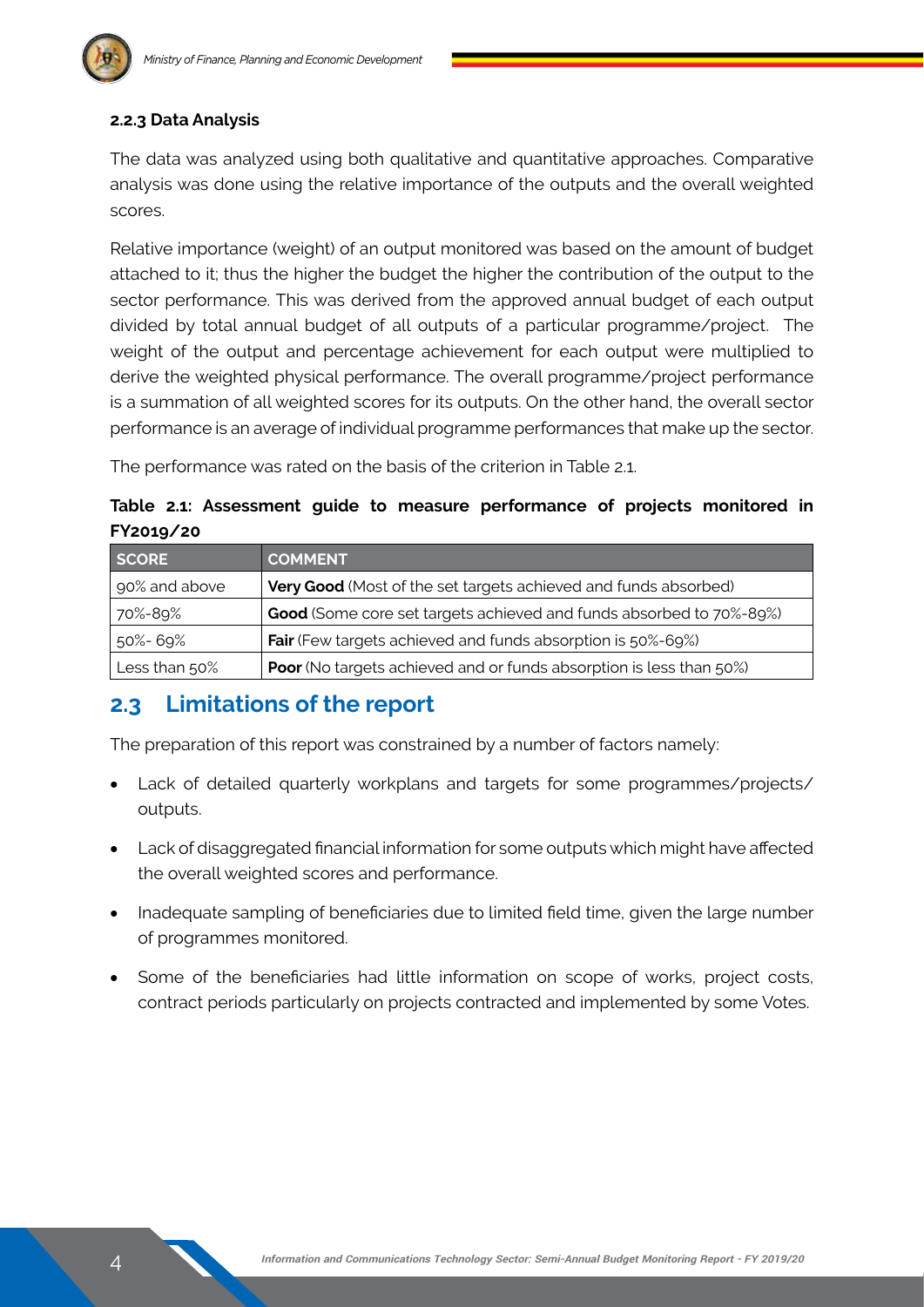

## **Chapter 3: SECTOR PERFORMANCE**

## **3.1 Overall Sector Performance**

The overall sector performance was fair estimated at 66.4%. The release performance was at 55%, while expenditure performance was 75%.

#### **3.1.1 Overall Sector Financial Performance**

The overall budget for the ICT sector comprising of Wage, Non-Wage Recurrent, Development, and Gross Tax for FY2019/20 is Ug shs 146.225billion, of which Ug shs 63.195 billion is for Vote 020 (Ministry of ICT&NG) and Ug shs 83.03billion is for Vote 126 (NITA-U).

The release and expenditure performance for the first half of the financial year was very good and good respectively. Table 3.1 shows the semi-annual sector financial performance by vote.

| <b>Vote</b>  | <b>Budget</b> | Release | Expenditure <sup> </sup> | % Release | % Spent |
|--------------|---------------|---------|--------------------------|-----------|---------|
| MoICT&NG     | 63.195        | 31.29   | 26.293                   | 49.5      | 84.0 l  |
| NITA-U       | 83.03         | 49.533  | 34.543                   | 59.7      | 69.7    |
| <b>Total</b> | 146.225       | 80.823  | 60.836                   | 55.3      | 75.3    |

#### Table 3.1: Sector budget allocation and outturn by 31<sup>st</sup> December 2019 (Ug shs billion)

*Source: MoICT, NITA-U and IFMS, December 2019*

At vote level, the absorption was higher under the MoICT&NG at 84% of the released funds, compared to 69% of funds released under the NITA-U. Low absorption was observed under the NITA-U development budget where Ug shs 34.5billion was released and Ug shs 21.05billion spent representing 61% absorption of released funds.

### **3.2. National Information Technology Authority (NITA-U – Vote 126)**

The agency's mission is to "*coordinate, promote and monitor the development of Information Technology (IT) in the context of social and economic development of Uganda".* The vote has one development project namely; Regional Communication Infrastructure Programme (RCIP) which is co-funded by the World Bank and GoU (US\$ 75 million and US\$10 million respectively).

The objectives of the agency are to:

- 1. To provide high quality information technology services to Government;
- 2. To promote standardization in the planning, acquisition, implementation, delivery, support and maintenance of information technology equipment and services, to ensure uniformity in quality, adequacy and reliability of information technology usage throughout Uganda;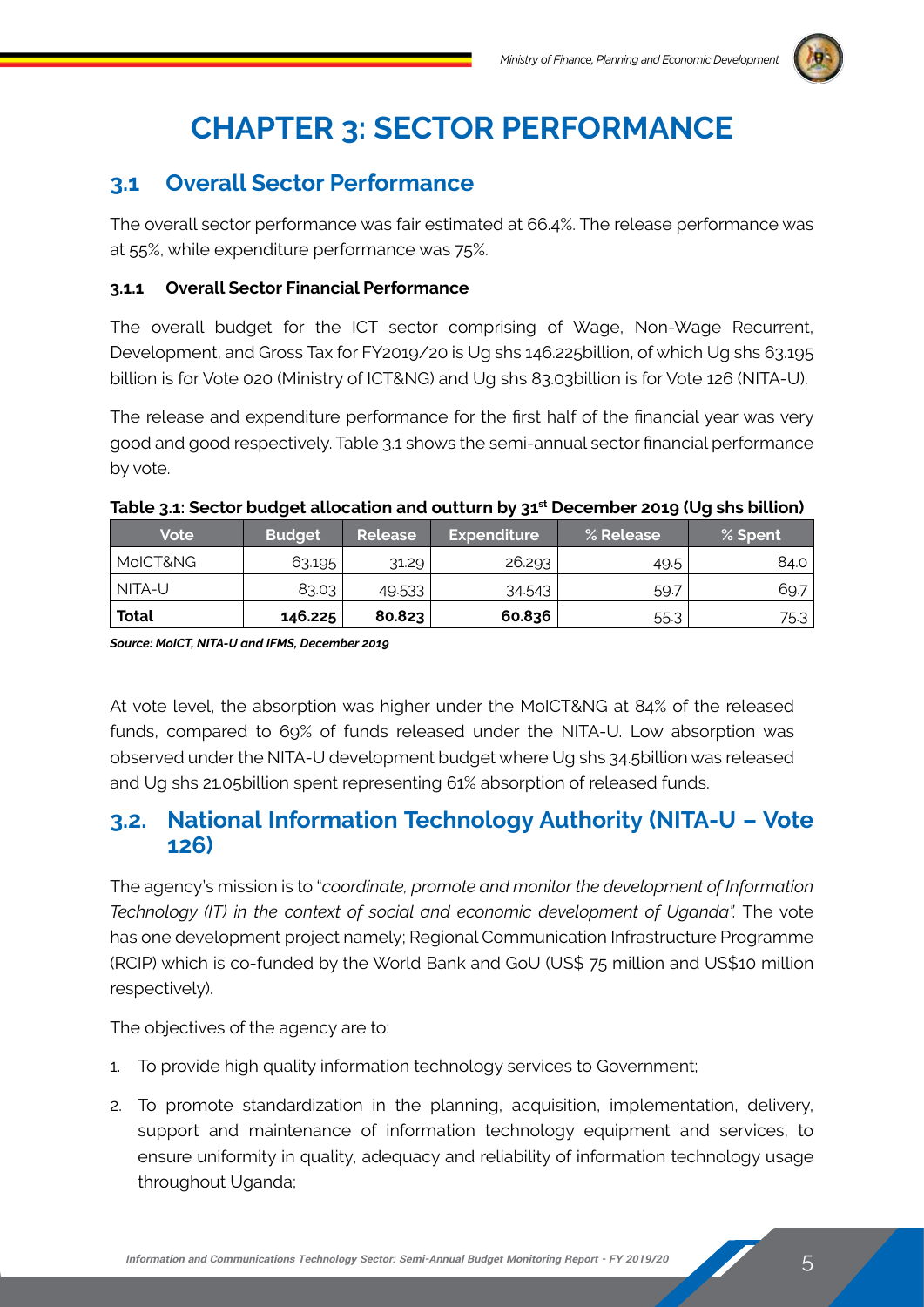

- 3. To provide guidance and other assistance as may be required to other users and providers of information technology;
- 4. To promote cooperation, coordination and rationalization among users and providers of information technology at national and local level so as to avoid duplication of efforts and ensure optimal utilization of scarce resources;
- 5. To promote and be the focal point of co-operation for information technology users and providers at regional and international levels; and
- 6. To promote access to and utilization of information technology by the special interest groups.

The agency is organized into six directorates namely: Technical Services, E-government Services, Information Security, Regulation and Legal Services, Planning Research and Development, Headquarters, and Finance and Administration. The directorates contribute to three programmes namely: i) Electronic public services delivery (e-transformation), ii) Shared IT infrastructure, and iii) Streamlined IT governance and capacity development

#### **Performance**

#### **Financial performance**

The approved budget for NITA-U, FY 2019/20 is Ug shs 83.03billion, of which, Ug shs 50.62 billion (61%) was released and Ug shs 34.57billion (68.3%) was spent by 31<sup>st</sup> December 2019. Although releases were very good, expenditures were fair. Table 3.2 shows the approved budget, release and expenditure performance by sub-programme.

| Item                                                          | <b>Budget</b><br><b>Release</b> |                | <b>Spent</b>   | %release | $\frac{1}{2}$ spent |  |  |
|---------------------------------------------------------------|---------------------------------|----------------|----------------|----------|---------------------|--|--|
| <b>Electronic Public Services Delivery (e-transformation)</b> |                                 |                |                |          |                     |  |  |
| <b>Information Security</b>                                   | 384,400,000                     | 210,706,216    | 134,972,233    | 54.8     | 64.1                |  |  |
| E- Government Services                                        | 1,219,013,000                   | 634,651,286    | 438,350,402    | 52.1     | 69.1                |  |  |
| Regional Communication<br>Infrastructure                      | 43,841,839,000                  | 33,250,892,008 | 20,523,411,278 | 75.8     | 61.7                |  |  |
| Sub Total                                                     | 45,445,252,000                  | 34,096,249,510 | 21,096,733,913 | 75.0     | 61.9                |  |  |
| <b>Shared IT infrastructure</b>                               |                                 |                |                |          |                     |  |  |
| <b>Technical Services</b>                                     | 16,479,715,000                  | 6,308,855,544  | 6,088,074,869  | 38.28    | 96.5                |  |  |
| Sub Total                                                     | 16,479,715,000                  | 6,308,855,544  | 6,088,074,869  | 38.28    | 96.5                |  |  |
| <b>Streamlined IT Governance and capacity development</b>     |                                 |                |                |          |                     |  |  |
| Headquarters                                                  | 824,683,000                     | 448,154,414    | 256,190,777    | 54.3     | 57.2                |  |  |
| Regulatory Compliance &<br>Legal Services                     | 439,009,000                     | 255,849,152    | 116,265,897    | 58.3     | 45.4                |  |  |
| Planning, Research &<br>Development                           | 780,000,000                     | 424,434,405    | 364,112,581    | 54.4     | 85.8                |  |  |
| Finance and<br>Administration                                 | 13,242,003,000                  | 6,740,000,000  | 6,130,000,000  | 50.9     | 90.9                |  |  |

| Table 3.2: Financial Performance of NITA-U by 31 <sup>st</sup> December 2019 (Ug shs) |  |  |  |
|---------------------------------------------------------------------------------------|--|--|--|
|                                                                                       |  |  |  |
|                                                                                       |  |  |  |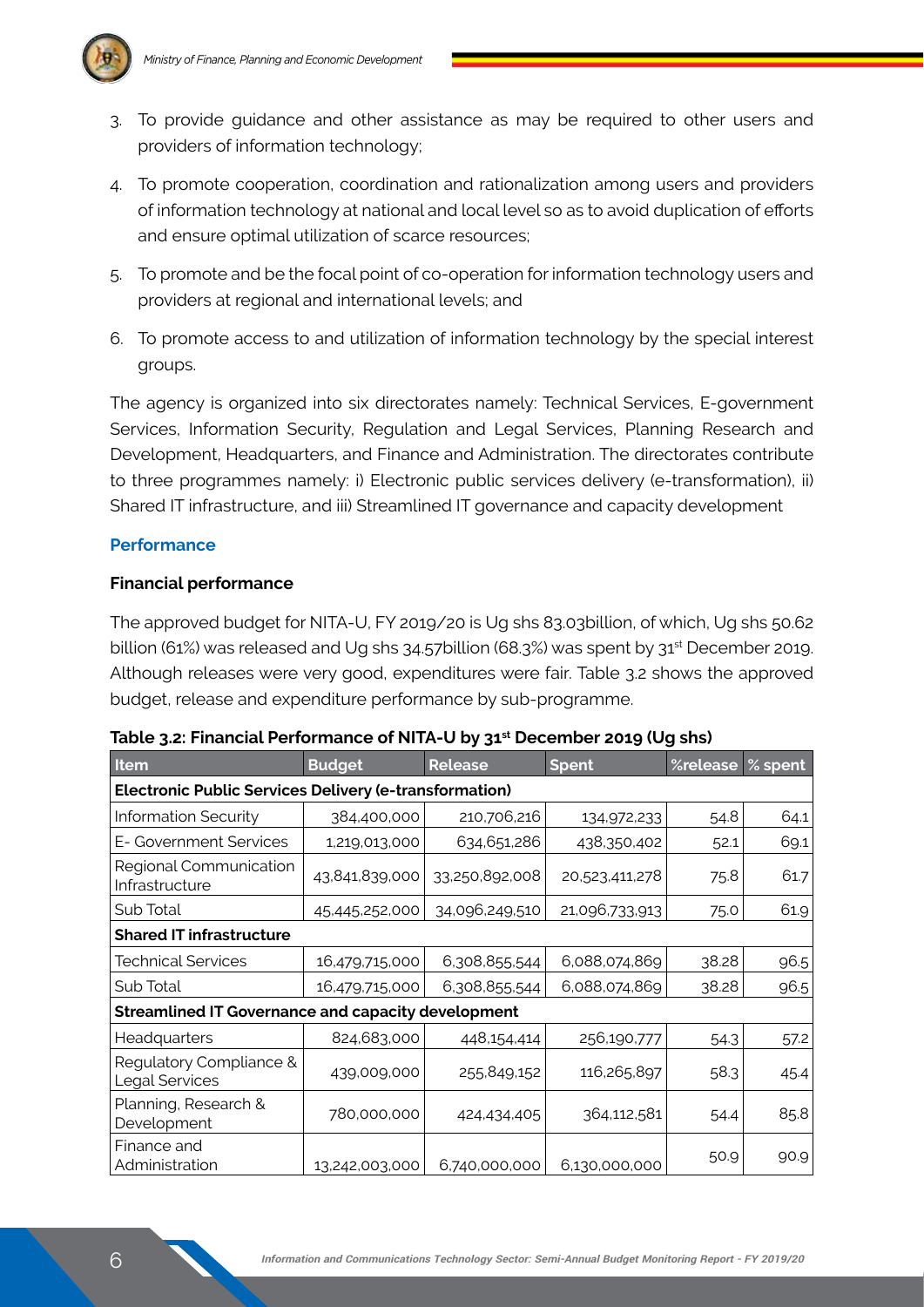

| <b>Item</b>                                | <b>Budget</b>  | Release        | <b>Spent</b>   | Srelease % spent |      |
|--------------------------------------------|----------------|----------------|----------------|------------------|------|
| 1541 Institutional Support<br>l for NITA-U | 5,820,000,000  | 2,350,000,000  | 530,000,000    | 40.4             | 22.6 |
| l Sub Total                                | 21,105,695,000 | 10,218,437,971 | 7,396,569,255  | 48.4             | 72.4 |
| Grand Total                                | 83,030,662,000 | 50,623,543,025 | 34,581,378,037 | 61.0             | 68.3 |

#### *Source: NITA-U*

Low absorption of funds was observed under institutional support for NITA-U (22%), Legal Services (45%), Headquarters (57%) and RCIP (61%) sub-programmes. The reasons for the low utilization of resources related to delays in procurement, delays in commencing stakeholder engagements for the last mile connectivity, procurement of electricity transmission for NBI phase IV, batteries for MDAs and furniture for the NITA Annex building.

#### **3.2.1 Programme 1: Electronic Public Services Delivery (e-Transformation)**

The programme covers three sub-programmes namely, the Regional Communication Infrastructure Programme (RCIP), Information Security, and e-Government Services. The overall programme performance for the period under review was good (72%). Table 3.4 shows the programme performance by sub-programmes.

#### **3.2.2 Regional Communication Infrastructure Programme (RCIP)-Project 1400**

#### **Introduction**

The Regional Communications Infrastructure Programme (RCIP) is a World Bank funded initiative that became effective in May 2016. The five year project aims to transform public service delivery using Information and Communications Technologies (ICT) to improve the lives of Ugandans. It will complement existing ICT initiatives in the country, including the National Backbone Transmission Infrastructure (NBI) and private sector investment by helping to bridge the financing and technical gaps. The RCIP intends to support the GoU in improving: (i) Coverage for IT infrastructure in the country; (ii) The delivery of public services by improving efficiency through government cloud infrastructure; (iii) Integration of Government IT systems; (iv) Building capacity in management of IT programs and projects; (v) Improve policy and regulatory environment for ICT in the country.

**The objectives** of the RCIP Uganda are to: (i) Lower prices for international capacity and extend the geographic reach of broadband networks (connectivity); and (ii) Improve the Government's efficiency and transparency through e-Government applications.

The US\$85m project is financed by credit from the World Bank (US\$ 75m) and GoU (US\$10m counterpart funding). The project is executed through four components namely: Enabling environment, Connectivity, e-government services, and Project management.

During the FY 2019/20, NITA-U was implementing the following: Missing Links projects (\$15.88m), Supervision of the Missing Links Implementation (\$.349m), Supply, installation and implementation of Electronic Government Procurement System (\$0.998m), Provision of Quality Assurance services for the Implementation of the eGP System (\$0.32m), Last Mile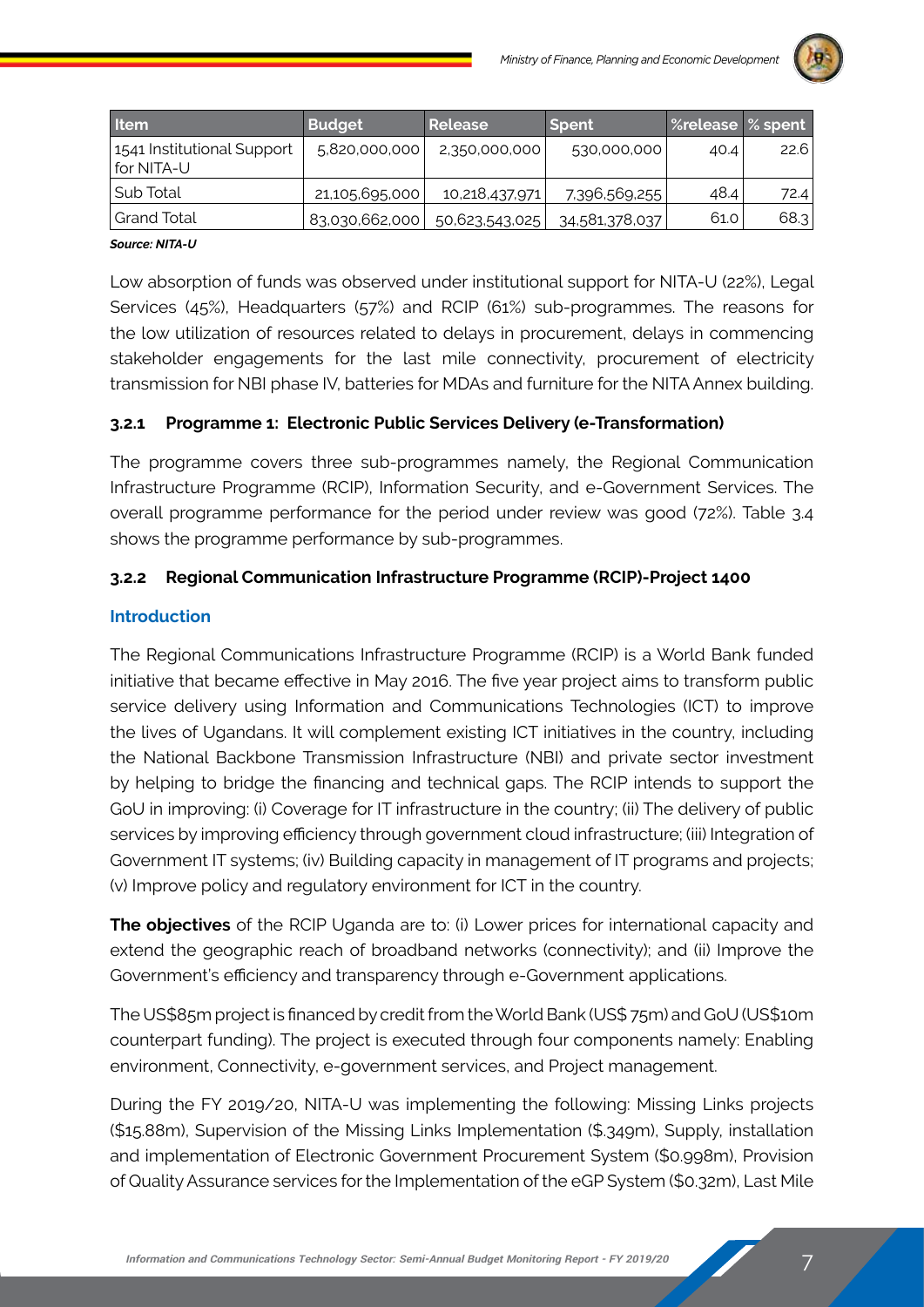

solutions: Supply, installation, and commissioning of the Government Network [Equipment] (\$3.81m); UMCS phase II (\$1.168), Consultancy to develop Strategy for Institutionalization of ICT Function (\$0.194m); Additional equipment and storage for Cloud (Addendum (\$2.12m).

The planned procurements included: Integration of National Databases; Supply, operation and maintenance of digital authentication service; Supply, installation and commissioning of National Computer Emergency Response Team (CERT) Digital Forensics Solution; Supply, installation and commissioning of National CERT Environment; Consultancy for Information Security review and NISF implementation in 15 MDAs; Consultancy for Interoperability and Enterprise Architecture Framework development; Consultancy for ICT skills gap assessment; Consultancy for Development and Implementation of the National Cyber Security Awareness Strategy; Consultancy Services for the Review of the NBI Management Model; Consultancy for ISO 27001 Information Security Management System Assessment and Certification of the National Information Technology Authority–Uganda; Consultancy for undertaking of National Broadband Baseline Survey and development of Blueprint; Supply, installation and commissioning of a Service Desk; Consultancy Services for eGP Change Management Expert; Consultancy for Development of Strategic Communication programme and tools.

#### **Performance**

The approved budget for the RCIP-Uganda for FY 2019/20 is Ug shs 44.08 billion, of which Ug shs33.25 billion (75%) was released and Ug shs 20.52 billion (62%) spent by 31<sup>st</sup> December 2019. The release performance was very good, while the expenditure performance was fair. The GoU contribution recorded the lowest absorption (27%) compared to the IDA (46%). Table 3.3 shows the RCIP budget performance.

| <b>Source</b>        | <b>Annual</b><br><b>Budget</b> | <b>Cumulative</b><br>releases | Cumulative <sup>1</sup><br><b>Expenditure</b> | % Absorption<br>against Budget | $\%$ Absorption<br>against release |
|----------------------|--------------------------------|-------------------------------|-----------------------------------------------|--------------------------------|------------------------------------|
| GoU Financing        | 1.62                           | 0.78                          | 0.43                                          | 27                             | 55                                 |
| <b>IDA Financing</b> | 42.46                          | 32.47                         | 20.09                                         | 46                             | 62                                 |
|                      | 44.08                          | 33.25                         | 20.52                                         | 35.35                          | 62                                 |

| Table 3.3: Performance of RCIP budget FY 2019/20 |  |  |  |  |
|--------------------------------------------------|--|--|--|--|
|--------------------------------------------------|--|--|--|--|

#### *Source: NITA-U*

The overall multiyear financial performance was at 35% of the project budget with accumulative expenditure at US\$ 24,845,519 (Ug shs 92 billion). Table 3.4 summarises the overall financial performance since inception.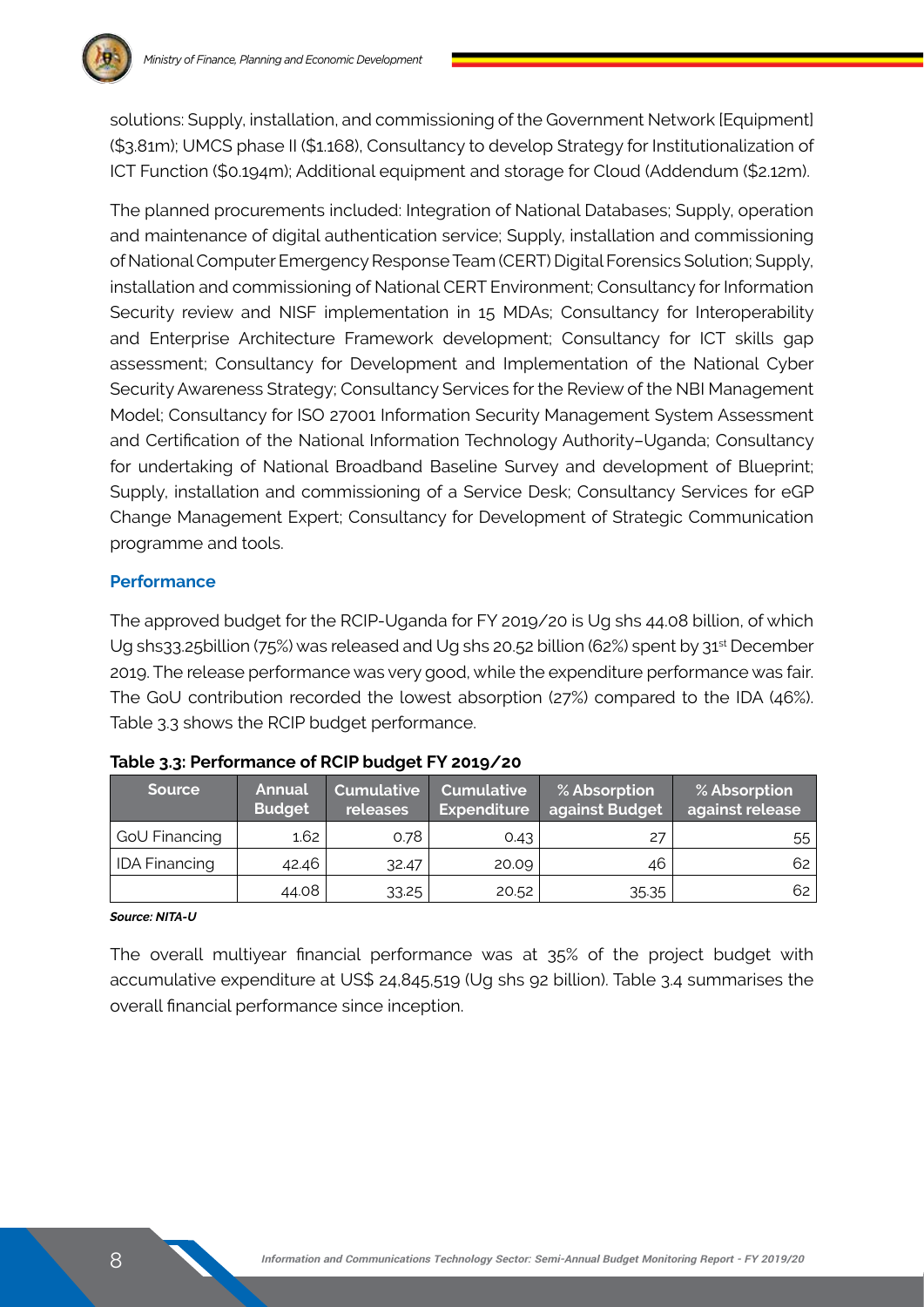

|       | FY2019/20                                        |                 |                 |                   |  |  |  |  |
|-------|--------------------------------------------------|-----------------|-----------------|-------------------|--|--|--|--|
| Index | <b>item</b>                                      | <b>IDA (\$)</b> | <b>GOU (\$)</b> | <b>TOTAL (\$)</b> |  |  |  |  |
|       | <b>Total Project Funding</b>                     | 75,000,000      | 10,000,000      | 85,000,000        |  |  |  |  |
|       | Cumulative Expenditure up to<br>end FY 2018/19   | 23,971,118      | 874,401         | 24,845,519        |  |  |  |  |
|       | Approved Budget - FY 2019/20                     | 11,120,496      | 427,649         | 11,548,145        |  |  |  |  |
|       | Cumulative Expenditure 2019/20                   | 5,089,003       | 113,972         | 5,202,975         |  |  |  |  |
|       | Remaining Budget Provision - FY<br>2019/20       | 6,031,494       | 313,676         | 6,345,170         |  |  |  |  |
|       | Remaining Project Budget<br>Provision            | 39,908,386      | 8,697,950       | 48,606,336        |  |  |  |  |
|       | % Budget Absorption by close of<br>December 2019 | 46%             | 27%             | 45.05%            |  |  |  |  |
|       | % Project Budget Utilization                     | 39%             | 10%             | 35.35%            |  |  |  |  |

**Table 3.4: Summary of the multiyear financial performance for RCIP by 31st December 2019**

*Source: NITA-U*

**Development of the ICT policies, strategies, laws, regulations:** By 31<sup>st</sup> December 2019, the Terms of Reference (TORs) for legal support in the development of one (1) priority IT legislation were drafted for the ICT Competitive and Innovation Strategy awaiting approval by MoICT. The development of the ICT policies, strategies, laws, regulations and technical standards following the recommendations of the Gap Analysis Report was to commence in Q3 of FY2019/20. The development of a strategic communications programme and tools was at shortlisting stage.

**Extension of Government Network through Last Mile solutions**: The delivery dates for the Last Mile- Equipment was postponed to January 2020 from the 1<sup>st</sup> week of December 2019.

**Construction of Missing Links of NBI**: Implementation of the Missing Links of the NBI in the districts of Kiryandongo, Pakwach, Nebbi, Arua, Koboko, Yumbe, Moyo, Adjumani, Katakwi, and Moroto was estimated at 92% by the end of December 2019.

A total of 446 MDA are connected to the NBI. An additional 100 MDAs were expected to be connected under the Missing Links and Last Mile projects.



**New Transmission sites in Kiryandongo and Arua districts constructed under the Missing Links Project**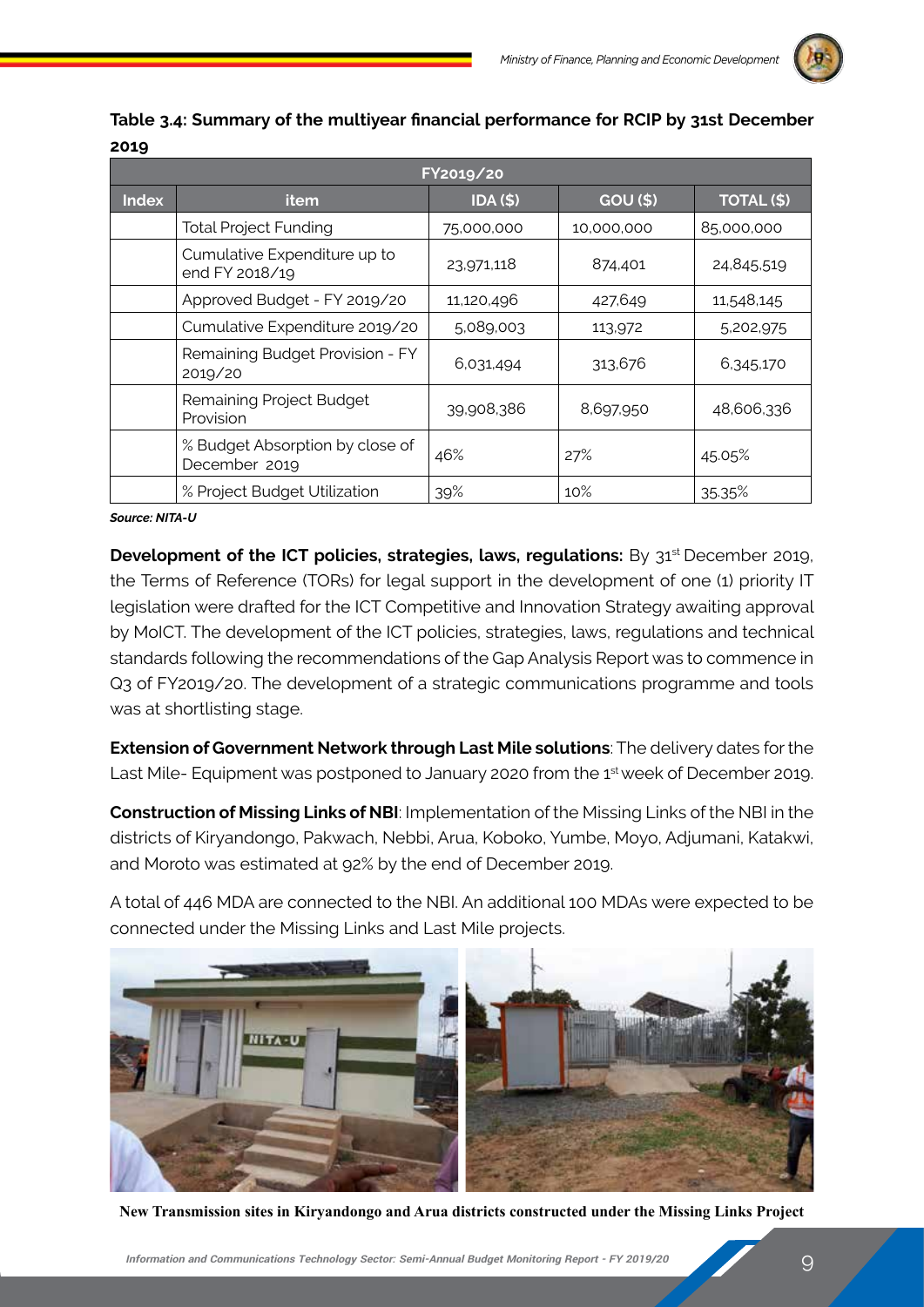

**Whole-of-Government integration and data sharing platform established**: The entity shared the draft contract with the service provider for review.

**Mobile authentication and digital signature (mobile ID) operationalized**: Bids were submitted on 17th December, 2019.Commissioning a Unified Messaging and Collaboration System (UMCS) Phase II (Addendum): A total of 6,676 users in 26 MDAs benefited from the UMCS. The implementation was at 46% completion out of the targeted 30 MDAs.

**Support development of Electronic Government Procurement System (e-GP) and rollout to 10 pilot entities**: The overall project is behind schedule, (67.7% completed). The Go-live date was re-scheduled to 31st March, 2020.

#### **Implementation challenges**

- Long delays in securing procurement approvals/no objection particularly from the World Bank affected absorption of funds.
- Slow implementation of e-Government procurement (e-GP) system affected the Go-Live Dates scheduled for 1<sup>st</sup> July 2020.

#### **Recommendation**

The NITA-U should speed up the procurement of planned contracts and regularly engage the World Bank Task Team Leader to ensure that "no objections" are secured in time.

#### **3.2.3 Information Security sub-programme**

#### **Background**

The Directorate of Information Security provides leadership, organizational structures and processes at the national level that safeguards information against accidental or unauthorized modification, destruction, or disclosure. It coordinates efforts to remediate security alerts and respond to information security related incidents and threats; Coordinate with other institutions including law enforcement to identify and plan for security in all aspects of data, application, hardware, telecommunication, and computer installation and to carry out information security assessment for other organizations.

In order to protect MDA resources and systems from potential cyber-attacks and associated risks such as cyber terrorism, the Government of Uganda has put in place structures and mechanisms to operationalize the National Information Security Framework (NISF).

#### **Performance**

**Computer Emergency Response Team (CERT) Advisory and Alerting carried out**: Twelve cyber security advisories were developed and disseminated.

CERT.UG Accredited by FIRST: The activity was scheduled for Q4.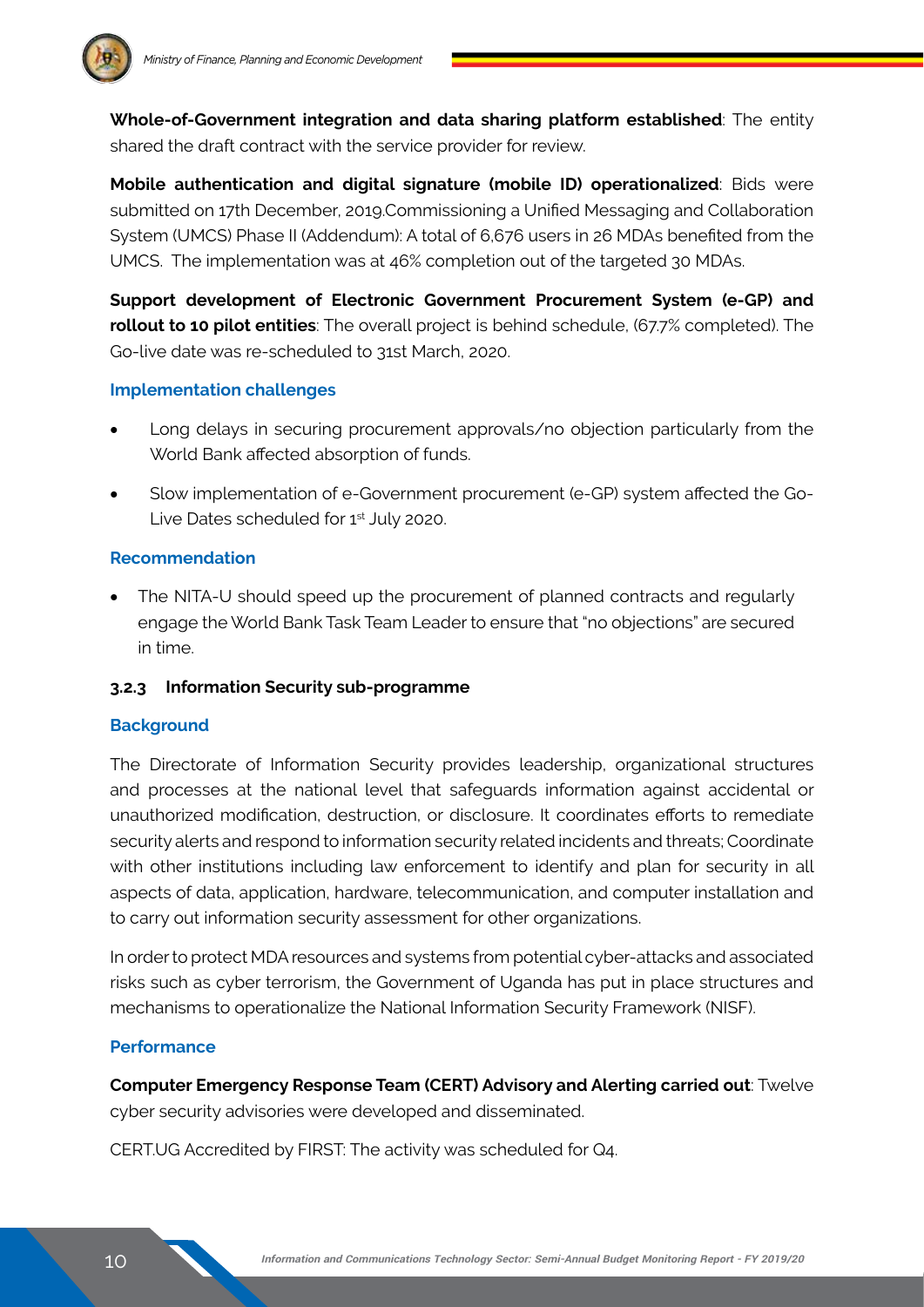

**Cyber security monitoring capability enhanced**: Procurement for the web application vulnerability assessment was initiated and an LPO generated by 31<sup>st</sup> December 2019.

**Cyber security promoted in Uganda, information assurance provided for the NBI and Technical support provided to MDAs**: The following fifteen (15) sessions were carried out in a bid to promote cyber security: Data Protection and Privacy awareness session carried for Compliance Unit of Citibank; Cyber security awareness on data protection and privacy carried out for Medial Access; Cyber Risk Management education and awareness carried out for Petroleum Authority of Uganda Board; CAMTECH Hackathon Cyber security tutoring for Mbarara University of Science and Technology; Cyber security and risk management education and awareness carried out for the UEGCL Top Management; Cyber Incident Response awareness carried out during the Cyber Anomaly workshop on 12<sup>th</sup> September, 2019; Cyber Risk Management and Data Protection awareness carried out on 26<sup>th</sup> September, 2019 at the Cyber Risk Insurance Breakfast Meeting at Sheraton Hotel; Cyber Defence awareness on NBS TV Breakfast show.

The End User Cyber security awareness conducted for Masaka District Local Government, Masaka Municipal Council, Mbarara District Local Government, Mbarara Municipal Council, Mbarara University of Science and Technology (MUST) staff, Ntare School staff members and for district communication officers for western region.

**ISO 27001 Assessment carried out for NITA**: The Expression of Interest for the ISO 27001 Gap Assessment was finalized. Request for proposals was issued out on 10<sup>th</sup> December 2019.

**National CERT Forensic and Environment enhanced**: The procurement for National CERT Forensics and Environment under RCIP was concluded. By  $31<sup>st</sup>$  December 2019, the projects were awaiting contract clearance by the Solicitor General.

**National Information Risk Register maintained**: Two quarterly meetings for validation, awareness and plan of action for the National Cyber Risk Assessment which contributes to identification of National Critical Information Infrastructure were held.

Two conferences were organized, that is, the East Africa Information Security Conference in collaboration with ISACA Kampala Chapter from  $14<sup>th</sup>$ -16<sup>th</sup> August 2019 at Commonwealth Resort, and the East Africa Cyber Defence Conference held on 12th November 2019 at Royal Suites Hotel, Bugolobi in partnership with NRD Cyber Security.

**National Information Security Framework (NISF) Implementation initiated in 16 MDAs**: Six NISF assessments were carried out for Uganda Electricity Generation Company Limited, National Forestry Authority, Ministry of East Africa Community Affairs, Ministry of Trade, Uganda National Bureau of Standards and NAADS with implementation roadmaps. Risk Management training was carried out for 29 MDAs out of the planned 16 by half year.

NISF Remediation carried out under RCIP for 5 MDAs: Expression of Interest was issued out and closed on 17th December 2019. Evaluation to commence on 10th January 2020.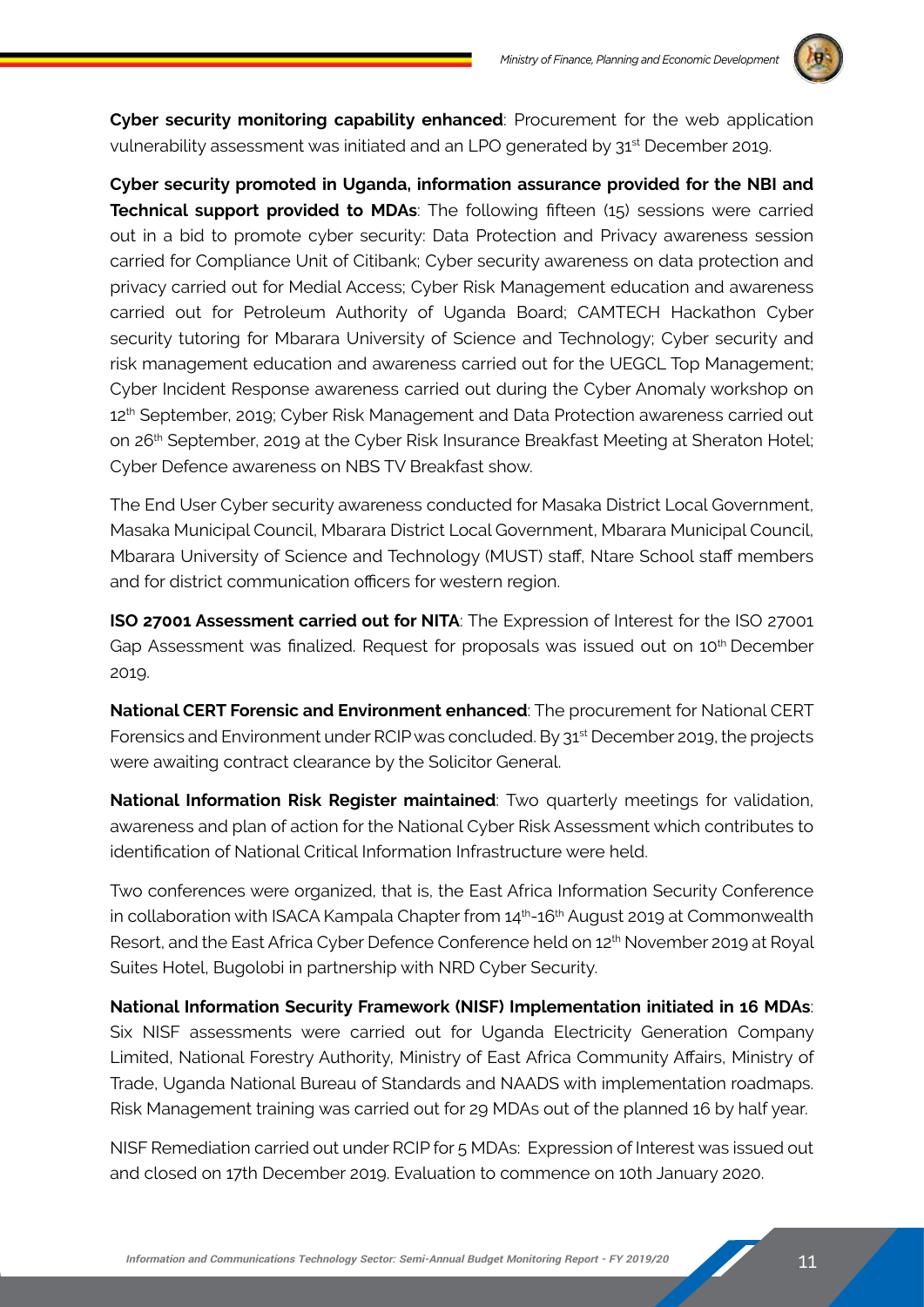

Information assurance provided for the NBI and Technical support provided to MDAs: The following were conducted:

- (a) Technical Support to DCIC on network security enhancement
- (b) Technical Support to ERA on Cyber Security Assessment for UMEME and UETCL
- (c) Support to MoSTI in development of their institutional ICT Policy Manual
- (d) Support to UTB in development of their institutional ICT Policy Manual
- (e) Support to UCDA in review of their institutional ICT Policy Manual and Procedures
- (f) Support to Wazalendo SACCO on review of their BCP
- (g) Support to Nakaseke District in the development of their draft institutional IT Policy
- (h) Technical support given to DCIC on the ePassport Project (PKI components)
- (i) Technical support provided to MoES for enhancement of the EMIS
- (j) Technical support provided to DCIC in development of their IT Security Policy
- (k) Technical support provided for remediation planning of eVisa security assessment

#### **3.2.3.1. E-Government Services Sub-Programme**

#### **Background**

Electronic government, also known as digital government, online government, or connected government is the comprehensive implementation of ICT in MDAs and Local Governments. The directorate's mission is "Integrating Uganda to provide quality services to citizens, and to improve the national competitiveness through administration innovation, and to reform unnecessary processes based on interconnected government and safe society".

#### **Performance**

**Government cloud implemented (20 e-government applications hosted in the data center/government cloud):** Twenty-six (26) additional applications were hosted bringing the total number of applications hosted at the National Data centre to Eighty-four (84) and a total of 54 MDAs hosting their applications at the data centre.

**SMS gateway and mobile gateway implemented**: The Directorate conducted a twoday user acceptance test for family connect under Ministry of Health and UNICEF. Held technical engagement with National Water and Sewerage Corporation (NWSC) for testing the SMS gateway. Held engagements with UNICEF, Ministry of Internal Affairs, Post Bank, and Electoral Commission; Initiated a procurement for short codes; Four (4) entities were on boarded onto the SMS gateway as follows; MAAIF, ePassport (DCIC), Electoral Commission and NITA; Completed integration with MTN and Airtel for Go live that is; through activation of short codes and sender IDs; Signed the contract between NITA-U and NWSC; Integration of the SMS Gateway to the mobile telecom network operators (MTN and Airtel).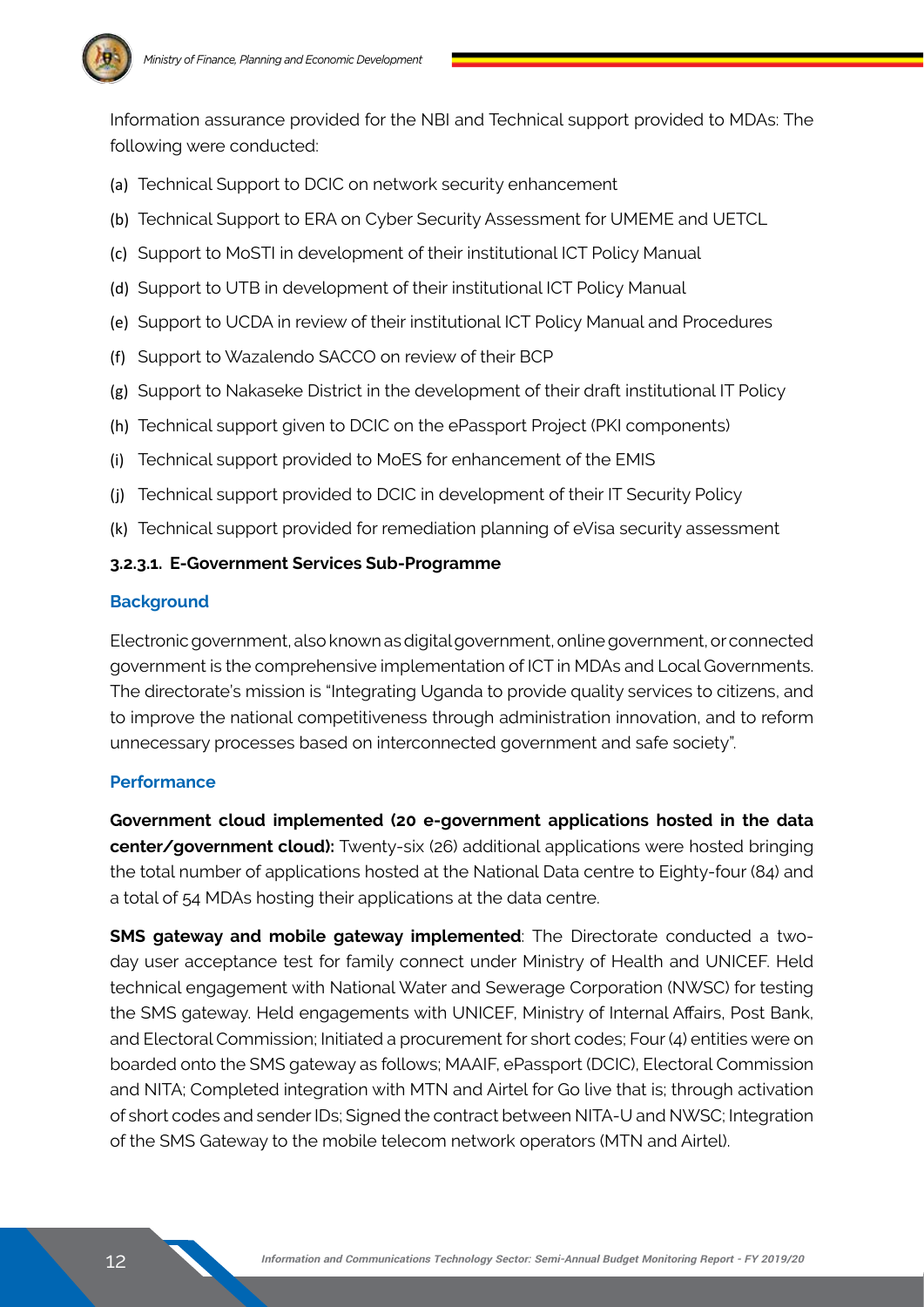

**Interoperability Framework and Enterprise Architecture put in place**: Bids were received and technical evaluation approved by the World Bank.

**Whole-of-Government Integration and data sharing platform established**: Development of APIs was awaiting the arrival of developers who were undergoing recruitment.

**Mobile ID Contract Signed Mobile ID piloted with four e-services**: Bid document for Mobile ID was prepared, approved and advertised. Bid evaluation was ongoing.

**Deploy, and manage a Unified Messaging and Collaboration System (UMCS):** A user satisfaction survey for UMCS for U-mail enrolment was conducted. Held engagements with LGFS, UWA management, NMS in regards to on-boarding the entity onto UMAIL, CMA, MoIA, NGO Bureau, and presentation of UMCS to the top management of Capital Markets Authority. Conducted UMCS site survey and readiness at Uganda Registration Services Bureau (URSB) and MEACA for go-live onto the platform. Mulago Hospital regarding on boarding the entity on UMCS platform. Cumulatively, UMCS was delivered to 26 MDAs with a total of 6,676 users by end of December 2019.

**Deploy and manage an e-GP system across government:** The Final APIs document was submitted, systems installation report reviewed, analysis and validation of the change requests sent by European Dynamics, engagements with the EGP vendor on resolution of system defects conducted, reviewed and consolidated the 47 defects that were not included in the 1<sup>st</sup> batch and the E-GP governance issues were resolved.

**Two priority e-services implemented**: The e-services identified are; Kolibri application, Crop traceability system, Electronic document management and record system. The draft project charter for Kolibri was in place, 30 secondary schools in hard-to-reach areas identified for Kolibri e-learning platform deployment and the readiness assessments conducted.

**e-Payment Gateway (ePG) implemented**: Held a meeting with Accountant General (AGO) on guidance regarding collection and reconciliation of payments for the gateway. Held an engagement with the Ministry of Local Government on utilization of e-Logrev to automate revenue collection process for Mukono Municipal Council integration with the ePG. Held an engagement with e-PG service provider to develop the training plan. Reviewed the requirements document for integration of e-payment gateway and the e-tax system. The E-payment gateway was integrated with Standard Chartered Bank. The Uganda Wildlife Authority was on boarded and the online booking tool was commenced.

**Operationalize IT Service Desk:** 1,208 tickets were logged in the Service Desk Tool. 57% of all the MDA's were supported by NITA in the first half of FY2019/20.

**Information Technology Enabled Services/Business Process Outsourcing (ITES/BPO) industry developed and promoted and Business Partnerships and jobs created**: A business meeting was held with Kuelap and Makerere University on building a solution for Digital Financial Inclusion (https://kuelap.io/). Several ITES engagements were held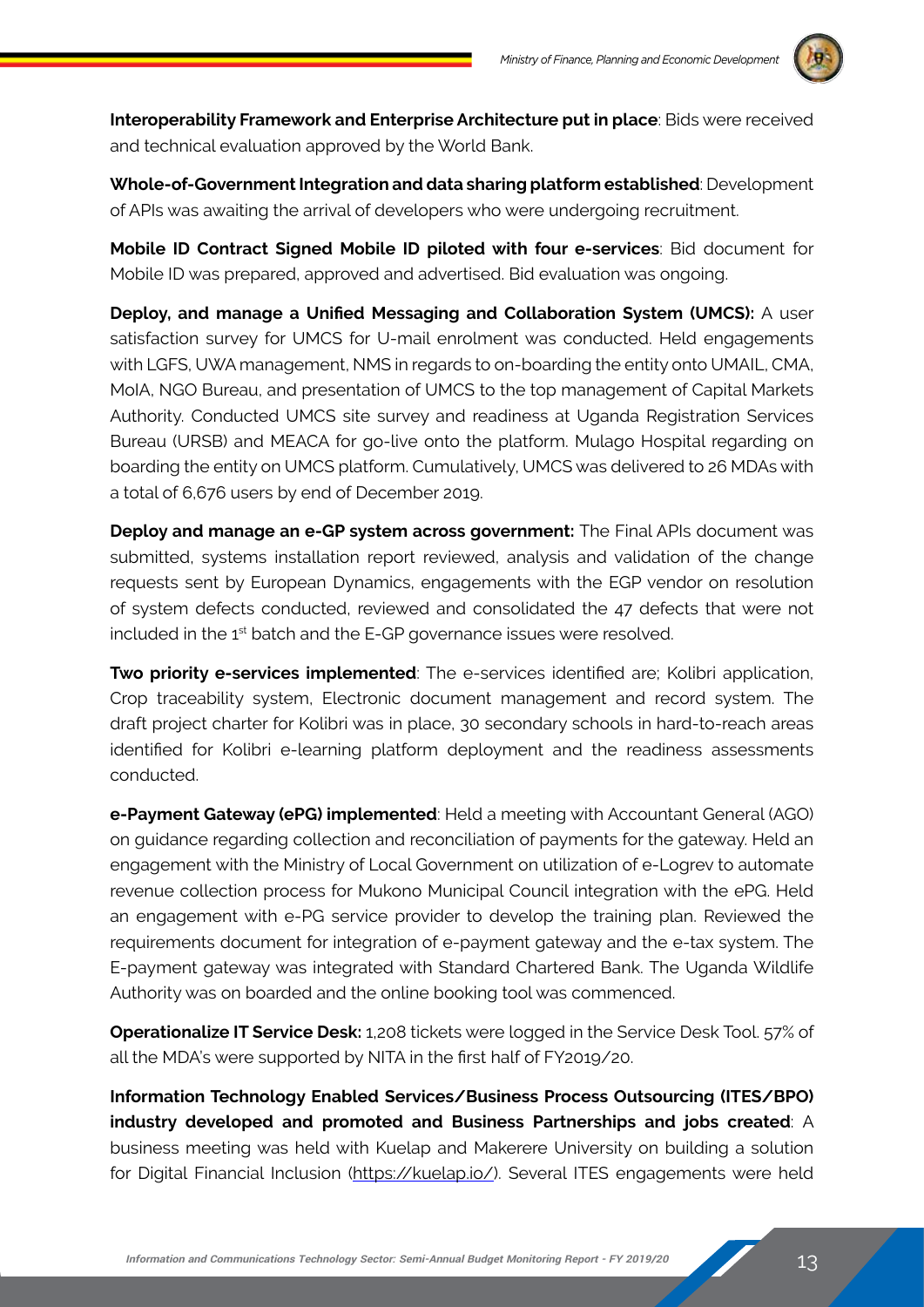

including but not limited to; Engagement with United Nations Conference on Trade and Development (UNCTAD) on Uganda Technology and Innovation Needs Assessment. Engagement with United Nations Capital Development Fund (UNCDF) and MoFPED on Open APIs/Open Data. Digitization Technical Working Group meeting with UNCDF GSMA UNDP on Inclusive Digital Transformation held. Sixty (60) Technology start-ups under NIISIP with approximately 300 jobs were awarded grants.

**Provide regular technical support to MDAs and LGs as and when called upon**: Additional technical support was provided to 51 entities on N7 ICT approvals.

Develop and maintain 50 MDA and LG websites: Revamped websites for Ministry of Local Government, Tax Appeals Tribunal, and Uganda Development Corporation. A new website for Bombo Army Secondary School was developed.

**Train MDA & LG webmasters in managing websites, social media and content management**: Training was carried out for 19 district local governments.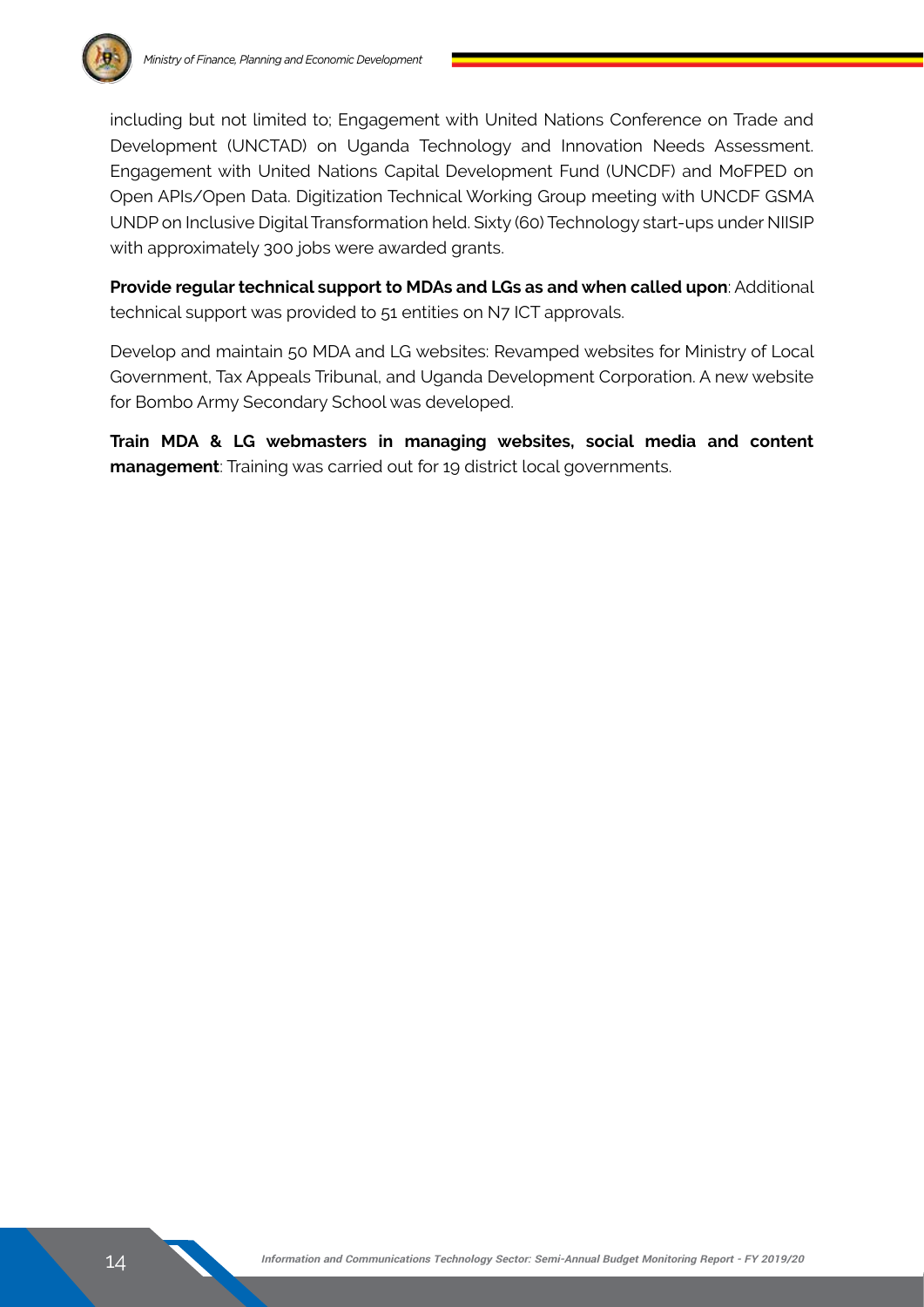

### **Table 3.5: Electronic Public Services Delivery (e-Transformation) Overall Performance FY 2019/20**

| Subpro-<br>grams               | Output/<br>Subpro-<br>grammes                                                                                                                                                                                                                                                                                                                                                                                                                                                                                                                                                          | <b>Annual Bud-</b><br>get (Ug shs) | Cum. Receipt (<br>Ug shs) | <b>Annual</b><br><b>Target</b> | Cum.<br><b>Achieved</b><br>Quantity | <b>Physical</b><br>perfor-<br>mance<br>Score (%) | <b>Remark</b>                                                                                                                                                                                                                                                                                                                                                                        |
|--------------------------------|----------------------------------------------------------------------------------------------------------------------------------------------------------------------------------------------------------------------------------------------------------------------------------------------------------------------------------------------------------------------------------------------------------------------------------------------------------------------------------------------------------------------------------------------------------------------------------------|------------------------------------|---------------------------|--------------------------------|-------------------------------------|--------------------------------------------------|--------------------------------------------------------------------------------------------------------------------------------------------------------------------------------------------------------------------------------------------------------------------------------------------------------------------------------------------------------------------------------------|
| Infor-<br>mation<br>Security   | Level of privacy<br>protection for<br>personal or<br>confidential<br>data collected,<br>processed and<br>stored; infor-<br>mation security<br>awareness con-<br>ducted; MDAs<br>implementing<br>National Infor-<br>mation Security<br>Framework<br>(NISF) promot-<br>ing initiatives,<br>Cyber security<br>promoted,<br>National CERT<br>Forensic and<br>Environment<br>enhanced                                                                                                                                                                                                       | 384,400,000                        | 210,706,216               | 25.00                          | 12.00                               | 0.74                                             | NBI resilience<br>maintained at<br>99%; Twelve<br>cyber se-<br>curity advi-<br>sories were<br>developed<br>and dissemi-<br>nated. NISAG<br>framework was<br>promoted.                                                                                                                                                                                                                |
| E- Gov-<br>ernment<br>Services | A desired level<br>of e-govern-<br>ment services<br>in MDAs &<br>LGs attained,<br>Implementing<br>government en-<br>tities supported<br>in the develop-<br>ment and adop-<br>tion of e-ser-<br>vices, MDAs/<br>LGs provided<br>technical assis-<br>tance to in the<br>implementation<br>of e-Govern-<br>ment projects,<br>Government<br>staff enrolled<br>on shared<br>services, SMS<br>gateway and<br>mobile gateway<br>implemented,<br>Deploy, and<br>manage a Uni-<br>fied Messaging<br>and Collabo-<br>ration System,<br>e-Payment<br>Gateway (ePG)<br>implemented,<br>Information | 1,219,013,000                      | 634,651,286               | 10100.00                       | 6752.00                             | 2.68                                             | e-Government<br>procurement<br>(e-GP) system<br>currently at<br>67.7% com-<br>pletion rate;<br>6 entities in-<br>tegrated onto<br>the e-payment<br>gateway, 7<br>banks integrat-<br>ed onto e-pay-<br>ment gateway,<br>24 e-services<br>enabled for<br>online pay-<br>ments through<br>the gateway,<br>awareness<br>campaigns on<br>the services<br>conducted at<br>different foras. |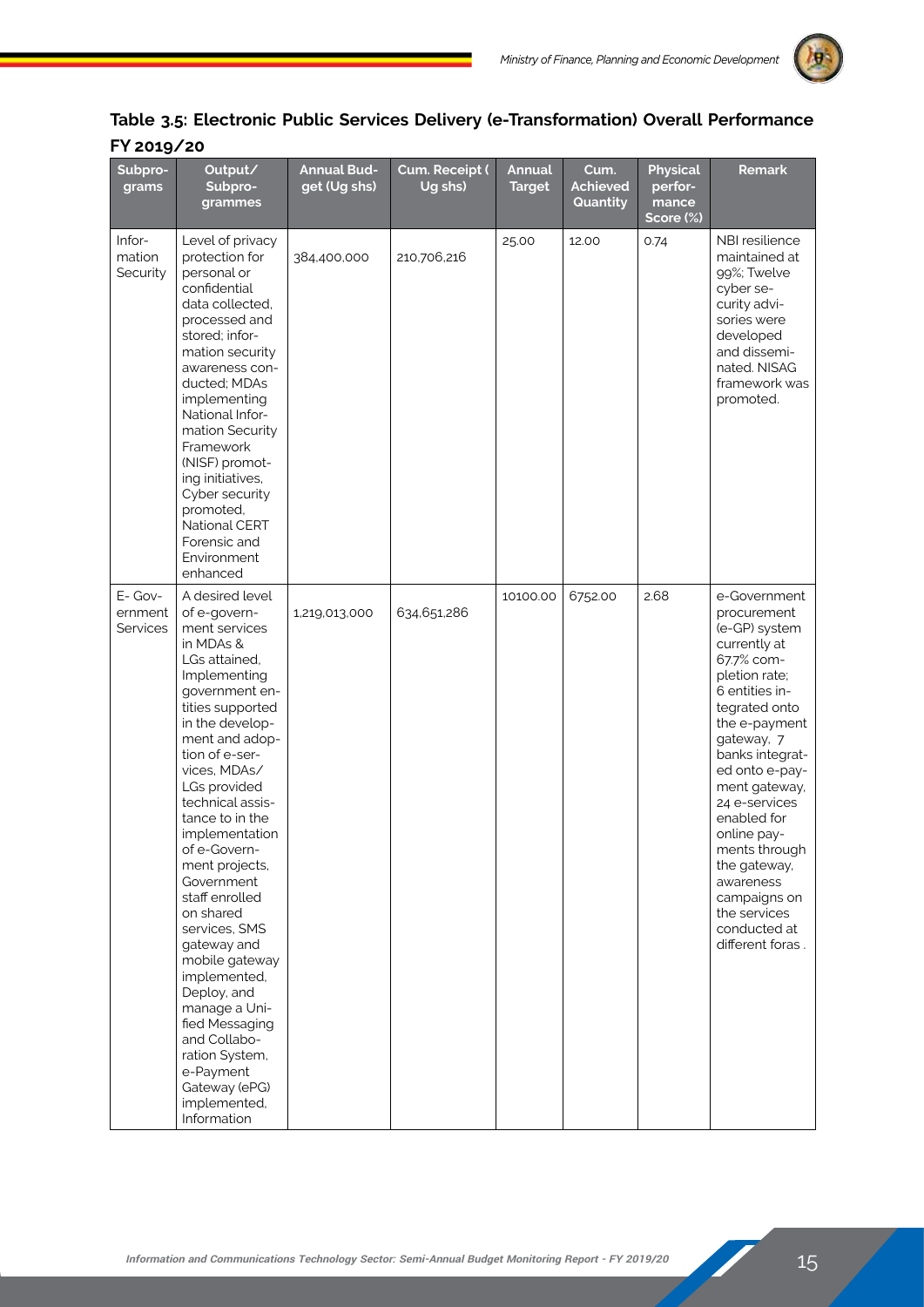

| Subpro-<br>grams                                                                     | Output/<br>Subpro-<br>grammes                                                                                                                                                                                                                                                                                                                                                                                                                                                                                           | <b>Annual Bud-</b><br>get (Ug shs) | Cum. Receipt (<br>Ug shs) | <b>Annual</b><br><b>Target</b> | Cum.<br><b>Achieved</b><br>Quantity | <b>Physical</b><br>perfor-<br>mance<br>Score (%) | <b>Remark</b>                                                                                                                                                                                                                                                                                  |
|--------------------------------------------------------------------------------------|-------------------------------------------------------------------------------------------------------------------------------------------------------------------------------------------------------------------------------------------------------------------------------------------------------------------------------------------------------------------------------------------------------------------------------------------------------------------------------------------------------------------------|------------------------------------|---------------------------|--------------------------------|-------------------------------------|--------------------------------------------------|------------------------------------------------------------------------------------------------------------------------------------------------------------------------------------------------------------------------------------------------------------------------------------------------|
|                                                                                      | Technology<br><b>Enabled Ser-</b><br>vices/Business<br>Process Out-<br>sourcing (ITES/<br>BPO) industry<br>developed and<br>promoted                                                                                                                                                                                                                                                                                                                                                                                    |                                    |                           |                                |                                     |                                                  |                                                                                                                                                                                                                                                                                                |
| Proj-<br>ect:1400<br>Regional<br>Com-<br>muni-<br>cation<br>Infra-<br>struc-<br>ture | Kms of op-<br>tical fibre<br>cable laid and<br>trnasmission<br>sites in Bwera,<br>Kiryandongo-<br>Pakwach-Neb-<br>bi-Koboko:<br>Soroti-Katak-<br>wi-Moroto set<br>up under the<br>missing links<br>project; NBI<br>Network resil-<br>ience; MDAs/<br>LGs sites and<br>target user<br>groups (hospi-<br>tals, schools,<br>Universities)<br>connected to<br>the NBI. Mobile<br><b>ID Contract</b><br>Signed Mobile<br>ID piloted with<br>four e-services.<br>Provide regular<br>technical sup-<br>port to MDAs<br>and LGs | 43,841,839,000                     | 33,250,892,008            | 75.00                          | 41.00                               | 69.54                                            | 92% of missing<br>links project<br>completed in<br>west Nile and<br>Karamoja sub<br>regions. The<br>delivery dates<br>for the Last<br>Mile-Equip-<br>ment was<br>postponed to<br>January 2020.<br>The Go-live<br>date for the<br>e-GP project<br>was re-sched-<br>uled to 31st<br>March, 2020. |
|                                                                                      | Programme<br>Performance<br>(Outputs)                                                                                                                                                                                                                                                                                                                                                                                                                                                                                   |                                    |                           |                                |                                     | 72.96                                            | Good perfor-<br>mance                                                                                                                                                                                                                                                                          |

#### **3.2.4: Shared IT Infrastructure Programme**

The programme is executed through the sub-programme of Technical Services. The overall programme performance against outputs for the first half of FY 2019/20 was fair (50%). The fair performance was due to delays in procurement of contractors to undertake projects under the programme as shown in Table 3.5.

#### **3.2.4.1 Technical Services**

#### **Background**

The directorate's core roles are to provide first level technical support and advice for critical Government information technology systems including managing the utilization of resources and infrastructure for centralized data center facilities for large systems through the provision of specialized technical skills. In addition, it identifies and advises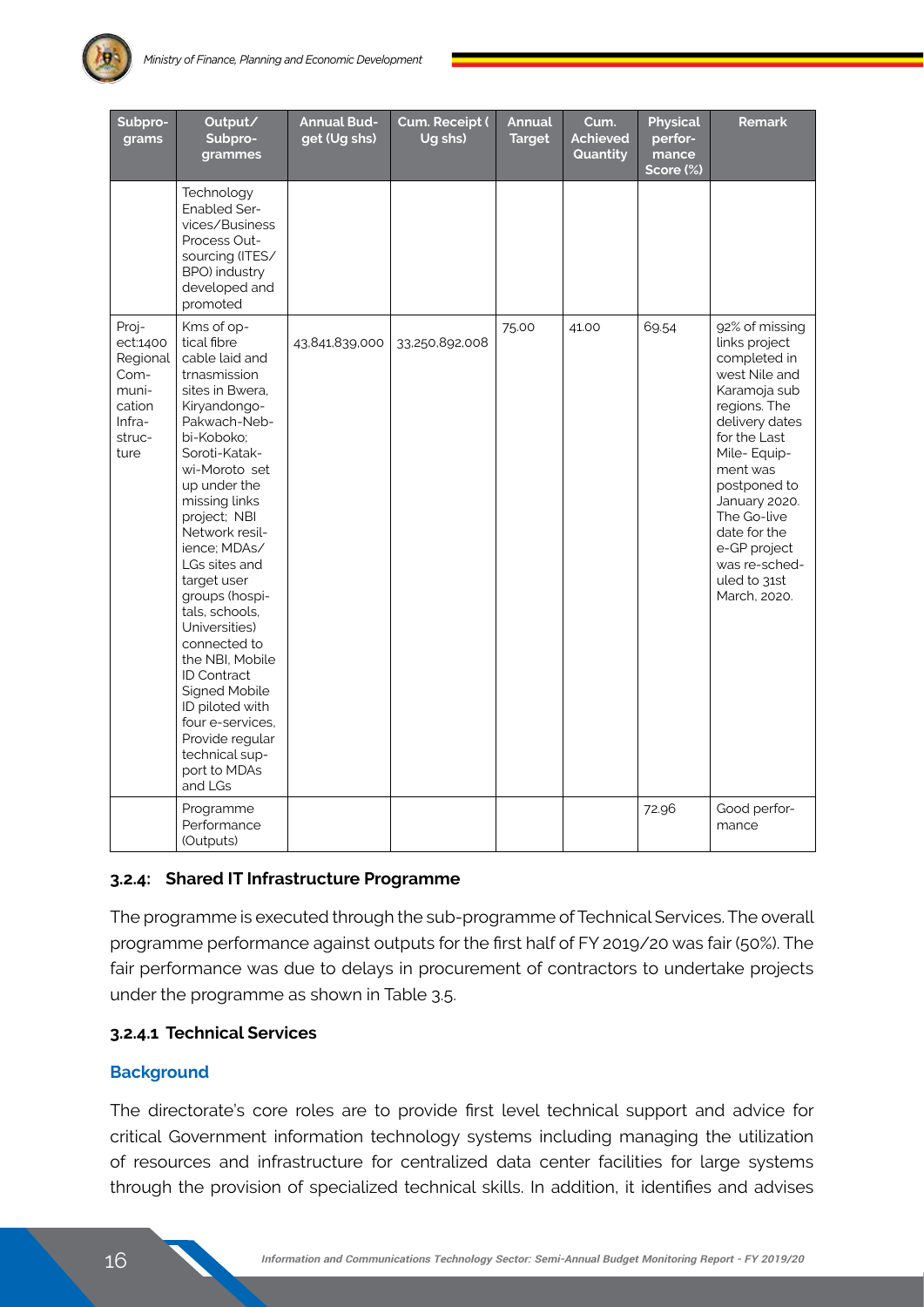

Government on all matters of information technology development, utilization, usability, accessibility and deployment including networking, systems development, information technology security, training and support; and providing guidance on the establishment of an infrastructure for information sharing by Government and related stakeholders.

The planned outputs under the programme for the FY2019/20 include: A Rationalized and Integrated national IT Infrastructure and Systems; Establishment of Last Mile Connectivity to enhance provision and access to e-Government Services through NBI/EGI (800 sites connected); Extension of the NBI/EGI under GoU funding; Support to Broadband Initiatives to extend the NBI; Commercialization of Contract Management; Provision and Management of WiFi Services and Provision of Value Added Services.

#### **Performance**

The approved budget for the programme FY 2019/20 is Ug shs 16,479,715,000, of which Ug shs 6,308,855,544 (38%) was released and Ug shs 6,088,074,869 (96% of released funds) spent. The release performance was poor, while expenditure performance was very good. Overall programme performance was however poor (32.4%) as most of the outputs were still under procurement.

**Procurement of firm to implement Last Mile project under RCIP:** The contract for the equipment vendor under the Last Mile Project was signed by all parties. The contract for a Leased Line provider under Last Mile Project was completed but terminated due to Joint Venture (JV) disagreements. NITA–U submitted the concept note to WB on the amendment of existing contracts to ensure timely completion of Last Mile Project.

**Monitoring of the Environment and Social Safeguards for the Last Mile and Prepare the Quarterly Reports for Environment and Social Safeguards**: Field visits by the World Bank (WB) team, NITA–U specialists was undertaken for the Last Mile Route.

**Supervision of Last Mile Project Under RCIP**: Last Mile implementation under RCIP to commence upon the signing of the Leased.



**Constructed transmission sites in Koboko and Moyo districts under Phase IV of NBI**

**Supervision of the Implementation of the Solar PV Project:** The bidding process for a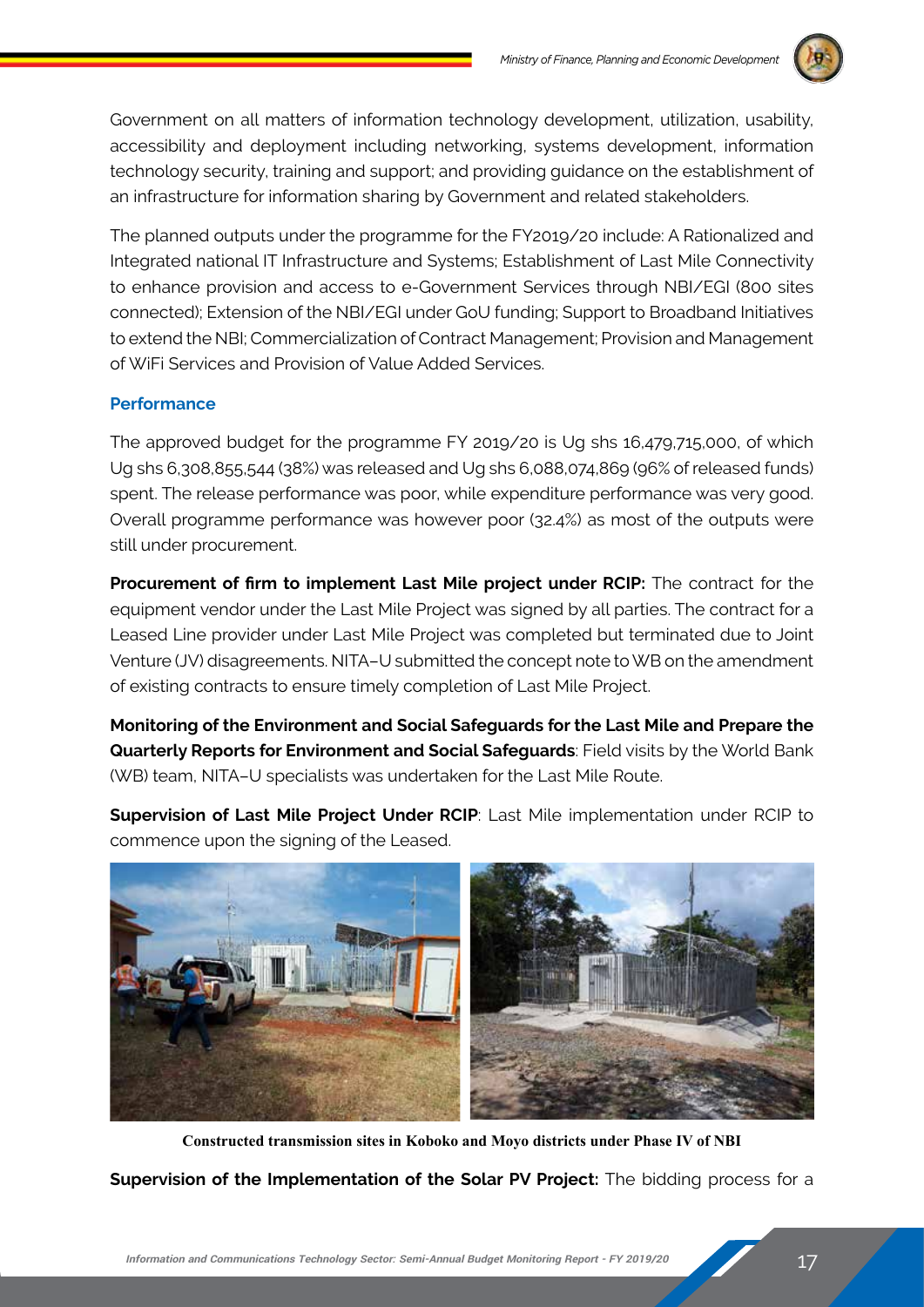

provider for Solar PV Project was completed. Meetings to monitor implementation of the project were regularly held and reports presented. The revised scope and procurement plan were submitted to WB for approval.

Supervision of Extension/Relocations of the NBI to MDAs under GoU Funding: The *Call Off* Orders for the extension to 20 sites were initiated and service activated at the sites.

Supervise Pilot to extend NBI/EGI using Rural Electrification: The MoU with, REA, UCC and NITA–U was signed. The OFC Equipment from Corning was shipped to local provider awaiting installation.

Technical support to initiatives and Proof of Concepts to extend Last Mile connectivity was provided. Maintained the NBI to deliver quality services to the public and private sector as per agreed Service level Agreement (SLA) (target 97% and 99.8% for spur segments and 99.8% for protected segments). 100% MDA client services (all on spur links) achieved min SLA target while 65% of IFMS links monitored recorded 100% uptime and similarly over 25% of other services including Internet and leased lines also had the same uptime.

**Review of the commercialization contract to suit emerging market demands**: The amendment to commercialisation contract was completed.

**Provision and Management of WiFi Services**: The business plan for Wi-Fi was under development and the procurement of contractor for Wi-Fi Expansion and the Core Management Strategy were ongoing.

Under **provision of Value Added Services**, NITA-U in partnership with Uganda Investment Authority supported ENGO Holdings to set up Uganda's first mobile phone and computer manufacturing and assembling factory with daily capacity of 2,000 feature phones, 1,500 smart phones and 800 laptops, employing 400 staff. Located in Namanve Industrial Park, the factory shall deliver to Ugandans affordable smart devices that will further deepen the access to eGovernment Services.

Table 3.6 shows the programme performance by 31<sup>st</sup> December 2019.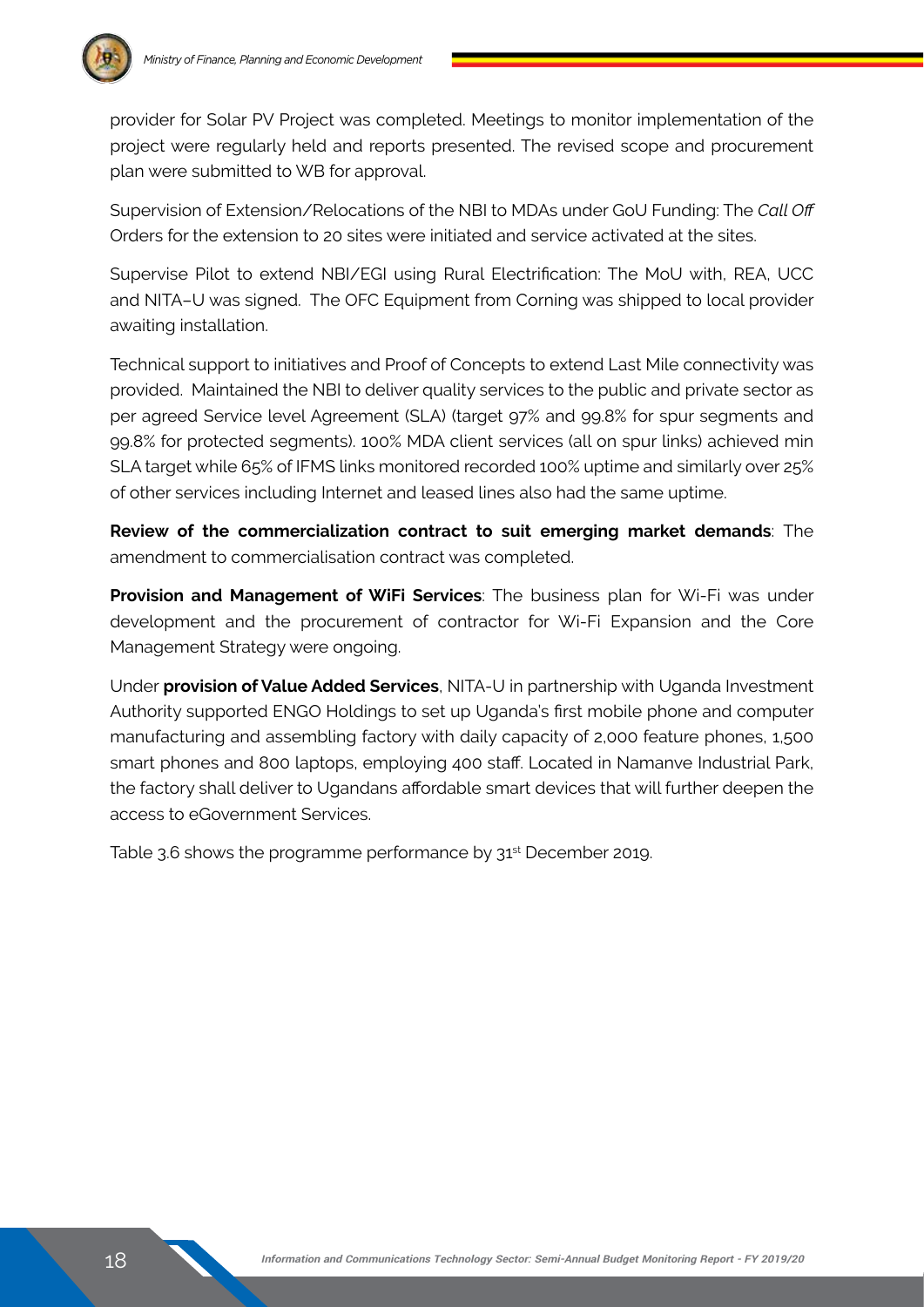

| Subpro-<br>gram                     | Output/Subpro-<br>grammes                                                                                                                                                                                                                                                                                                                                                                                                                                                                                                                                                                                                                      | <b>Annual Bud-</b><br>get (Ug shs) | <b>Cum. Receipt</b><br>(Ug shs) | Annual<br><b>Target</b> | Cum.<br><b>Achieved</b><br>Quantity | <b>Physical</b><br>perfor-<br>mance<br>Score (%) | <b>Remark</b>                                                                                                                                                            |
|-------------------------------------|------------------------------------------------------------------------------------------------------------------------------------------------------------------------------------------------------------------------------------------------------------------------------------------------------------------------------------------------------------------------------------------------------------------------------------------------------------------------------------------------------------------------------------------------------------------------------------------------------------------------------------------------|------------------------------------|---------------------------------|-------------------------|-------------------------------------|--------------------------------------------------|--------------------------------------------------------------------------------------------------------------------------------------------------------------------------|
| <b>Technical</b><br><b>Services</b> | Establishment of<br>Last mile connec-<br>tivity to enhance<br>provision and<br>access to e-Gov-<br>ernment Services<br>through NBI/EGI<br>(800 sites connect-<br>ed), Supervision of<br>the Implementa-<br>tion of the Solar PV<br>Project, Supervi-<br>sion of Extension/<br>Relocations of the<br>NBI to MDAs under<br>GoU Funding, Sup-<br>port to Broadband<br>Initiatives to extend<br>the NBI. Commer-<br>cialization Contract<br>Management, Gen-<br>erate at least USD<br>4M from the com-<br>mercialization of<br>the NBI, Supervise<br>the commence-<br>ment of production<br>of IT products at<br>the assembly plant<br>in Namanye. | 16,479,715,000                     | 6,308,855,544                   | 411.00                  | 1.20                                | 50.00                                            | Supervision<br>of the Missing<br>Links Project<br>was ongoing.<br>Most of the<br>contracts were<br>under procure-<br>ment.<br>The Solar PV<br>project was<br>terminated. |
|                                     | Programme Per-<br>formance (Outputs)                                                                                                                                                                                                                                                                                                                                                                                                                                                                                                                                                                                                           |                                    |                                 |                         |                                     | 32.41                                            | Poor perfor-<br>mance                                                                                                                                                    |

| Table 3.6: Program Performance for Shared IT Infrastructure FY 2019/20 |  |  |  |  |  |  |
|------------------------------------------------------------------------|--|--|--|--|--|--|
|------------------------------------------------------------------------|--|--|--|--|--|--|

*Source: NITA-U, IFMS*

#### **3.2.5 Streamlined IT Governance and Capacity Development Programme**

The programme is composed of four sub-programmes namely: Headquarters, Legal and Regulatory Services, Planning, Research and Innovations, and Finance and Administration.

#### **Programme performance**

The approved budget for the programme for the FY 2019/20 is Ug shs21.10billion, of which Ug shs10.22billion (48.4%) was released, and Ug shs7.38billion (72.3%) spent by 31<sup>st</sup> December 2019. The overall physical performance was 74%. Table 3.7 shows the overall programme performance.

#### **3.2.5.1: Headquarters**

The headquarters' sub-programme is headed by the Executive Director. It is responsible for the management and operations of the Authority; management of the funds, property and business of the Authority, and the promotion, training and disciplining of the staff of the Authority in accordance with their terms and conditions. The overall goal of the sub program is to Strengthen and align NITA-U to deliver its mandate.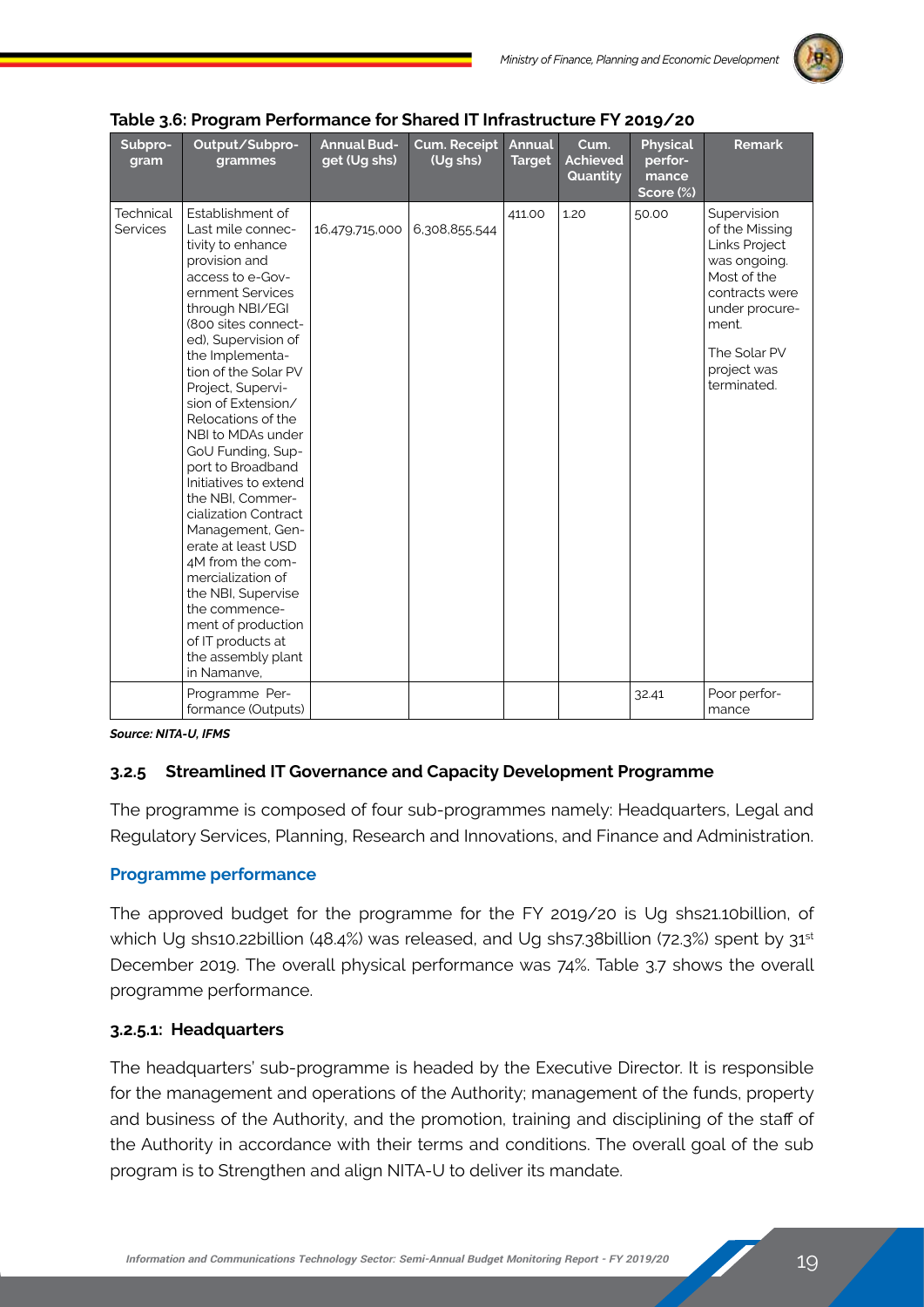

#### **Performance**

The approved budget for the sub-programme for FY 2019/20 is Ug shs 824,683,000, of which Ug shs 448,154,414 (54%) was released and Ug shs 256,190,777(57% of released funds) spent.

#### **Output performance**

**Board Governance engagements and audits facilitated**: Board meetings were facilitated. Carried out risk based internal audits of NITA-U business based on the annual work plan. The NITA-U brand promoted. The agency conducted risk based internal audits on: Domestic arrears, financial statements, and procurement and a draft report was being reviewed.

#### **3.2.5.2. Regulation and Legal Services**

#### **Background**

The sub-programme is responsible for providing an enabling regulatory environment for the achievement of NITA-U's mandate and the implementation of the cyber laws and other related laws; Ensure the compliance and enforcement of the cyber laws, NITA Act, regulations and other related legislation; Arbitrate disputes between arising between suppliers of Information Technology solutions and consumers; Provide legal services to NITA-U; Provide corporate secretarial services to NITA-U; and ensure compliance with all laws, procedures and policies.

The overall objective is to have a well-regulated IT environment in public and private sectors.

#### **Performance**

The approved budget for the sub-programme during FY 2019/20 is Ug shs 439,009,000, of which Ug shs 255,849,152(58%) was released and Ug shs 116,265,897(45% of released funds) spent.

The following outputs were undertaken under the sub-programme:

**ICT Policies, strategies, laws, regulations, and technical standards developed:** A Regulatory Impact Assessment was conducted for the policies to be reviewed/developed following the recommendations of the Gap Analysis of the Policy, Legal and Regulatory Framework for the ICT Sector, in conjunction with the Ministry of ICT&NG and the Cabinet Secretariat, Office of the President

The Terms of Reference for the ICT Sector Competitiveness and Innovation Strategy, was approved by internal stakeholders and submitted to the MoICT&NG for review and approval.

**Develop Two (2) priority IT legislation supported**: The NITA-U (National Data Bank) Regulations, 2019 was published in the Uganda Gazette on 20th December 2019.

The Second Draft of the Data Protection and Privacy Regulations 2019 was developed following input from internal stakeholders.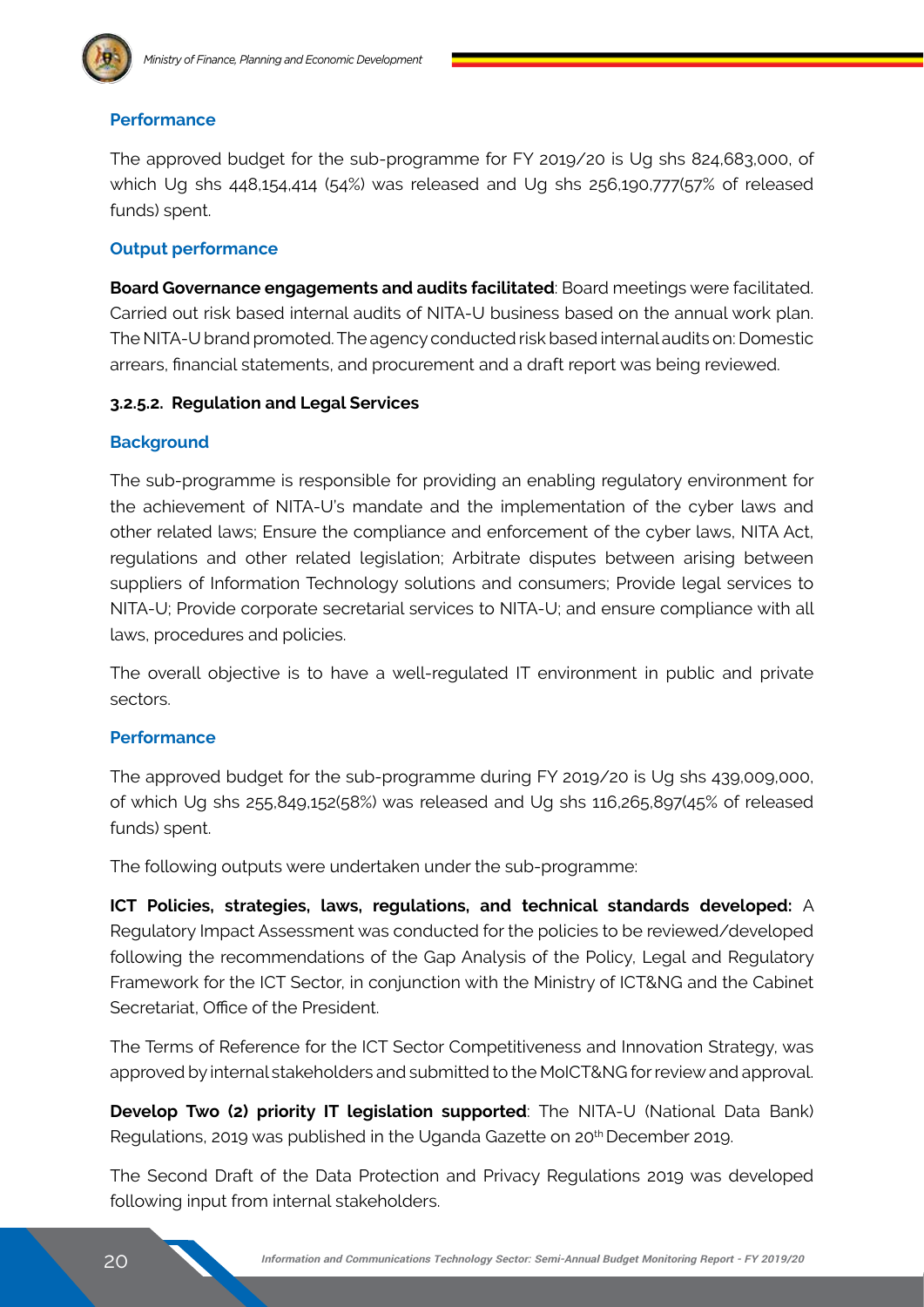

A framework for coordination between UNBS and URA was under discussion and not yet concluded. The framework is expected to guide the approach on Certification of IT Products.

**Fifteen (15) sensitization activities on IT legislation carried out to enhance awareness within Government, regulated entities and the public**: Twenty six (26) sensitisation and awareness activities were conducted. A feedback and response mechanism for consumer protection was under development, the framework, once completed will be presented to NITA-U ExCo for approval.

**Twenty (20) compliance assessments of MDAs and other regulated entities conducted**: NITA-U executive approved the Compliance Plan to guide the conduct of compliance assessments in the FY. Following the approval of the plan, six (6) compliance assessments were conducted on Structured Cabling Standards and Acquisition of IT Hardware and Software Guidelines and Standards.

**Certify 100 IT providers**: 41 Providers of IT Products and Services were audited, of which, 35 were certified, while the process for the grant of certificates for the remaining 6 was underway. A list of all certified firms was published in *Th*e *New Vision* newspaper in December 2019 and loaded on the NITA-U website. A workshop was held for Procurement Disposal Units (PDUs) of MDAs to support IT certification. The NITA Executive approved the IT Certification Human Resource Requirement Plan as well as the Certification Awareness Plan, to support certification activities.

**Conduct periodic inspections for 50 certified providers**: Inspections were conducted for four (4) certified providers. Engagements were underway to inspect the remaining firms due for inspection.

**Legal liability maintained below 0.5% of the NITA-U annual budget:** NITA-U liability was maintained at 0.5% of NITA-U annual budget. Necessary action was taken to protect NITA-U's interests in all matters that arose against the Authority.

**Preparation of contracts, MoUs, SLAs and related documents requested within 10 working days**: A total of 80 contracts and MoUs were prepared within the stipulated timelines. The contracts prepared, were of a total value of Ug shs10,034,755,572.

**100% contracts of 200m above obtain Solicitor General's approval**: All contracts with a value of Ug shs 200million and above were obtained from the Solicitor General.

**Establish a legal library for NITA-U** (with electronic, online and physical legal resources): The subscription was paid to providers of an online library and access granted to the staff under the sub programme. Physical legal resources were procured from time to time based on need.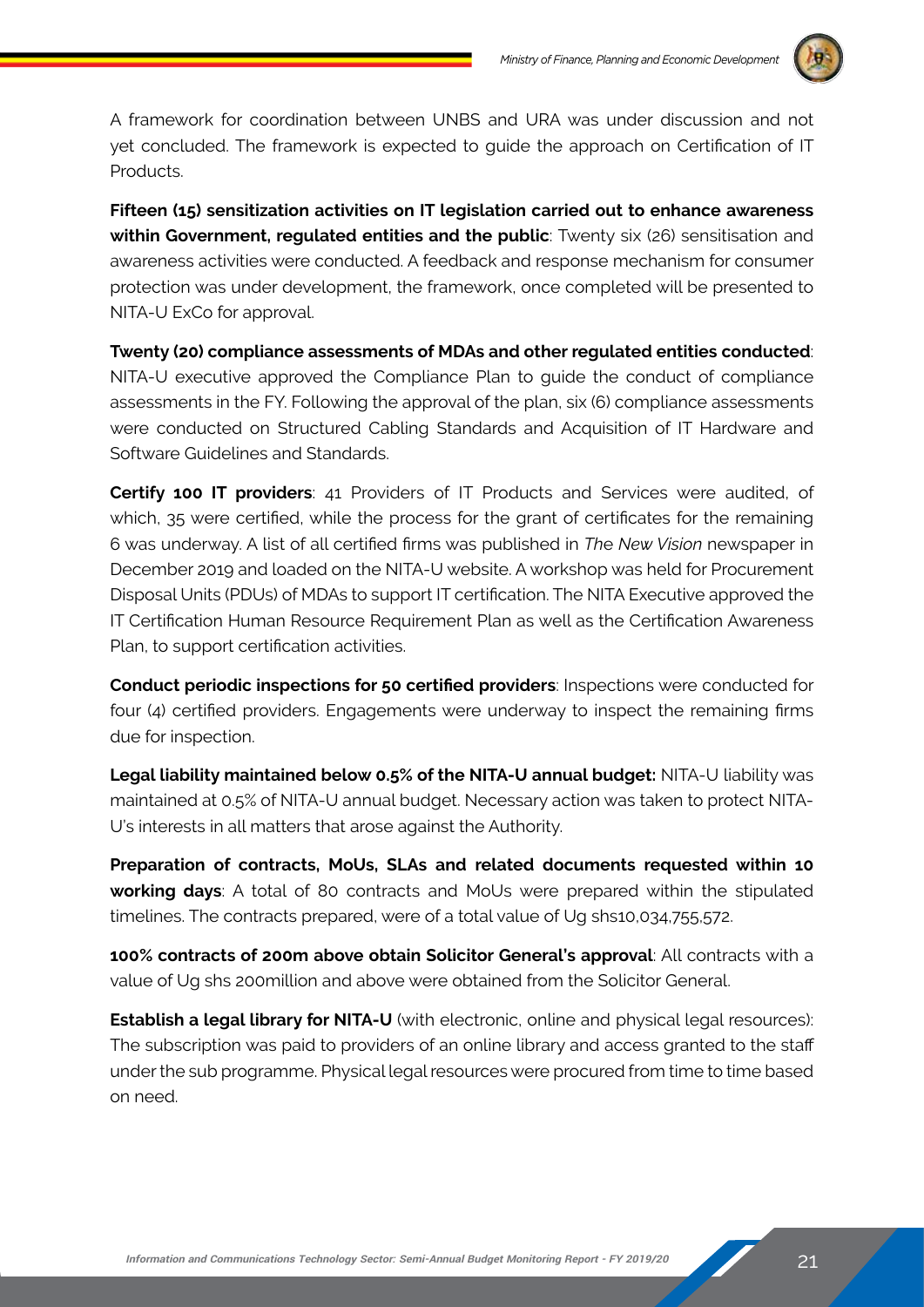#### **3.2.5.3. Planning, Research and Innovation**

#### **Background**

The roles of the directorate are: To support the development, monitoring and evaluation of National IT Strategies, Plans, Policies, Programmes and Initiatives in line with the NITA-U mandate. To lead change and provide a comprehensive approach in the development and implementation of IT strategic research & innovation agenda for the public sector in line with the NITA-U mandate and communicating corporate messages from agenda setting through impact assessment.

To create, implement and maintain an IT capacity building, training and awareness framework, Policy and Strategy in line with the NITA-U mandate.

To build and maintain a framework, model and process to provide centralized and coordinated support to programme management of all IT Projects across the Public Sector in line with the NITA-U mandate.

#### **Performance**

The approved budget for the sub-programme FY 2019/20 was Ug shs780,000,000, of which Ug shs  $424,434,405(54%)$  was released and Ug shs  $364,112,581(85%)$  spent by  $31^{st}$ December 2019.

**Certification of NITA-U ISO 20000 undertaken:** Most activities were at contracting stage. The TORs were developed, the proposal evaluation was completed, and technical input was provided into the draft contract and ensured that the draft contract was shared with the Best Evaluated bidder by 31<sup>st</sup> December 2019.

**Five (5) New IT Standards developed and gazetted:** Three (3) priority standards were developed, reviewed and approved by the National Technical Standards committee.

**Four (4) MDAs supported in the uptake of IT Standards**: Five (5) MDAs were supported in the uptake of IT Standards; PPDA, URSB, MoWT, NBRB, NDA.

**ICT Skills Training and Needs Assessment (STNA) conducted and an ICT Skills training and Needs Action Plan (STNAP) developed** for government as part of the process to standardize IT Training in civil service: the process was at still under procurement. The technical evaluation of proposals was conducted and the preliminary stakeholder identification and analysis done.

#### **A strategy for Institutionalization of the ICT Function in government developed, Inception report developed reviewed and approved:**

The draft benchmarking report was developed, stakeholder engagement and consultations conducted for western, central, northern and eastern regions and a combined stakeholder consultation workshop conducted for MDAS/LGS. The draft stakeholder engagement and analysis report developed and a visioning and strategizing workshop for the ICT Function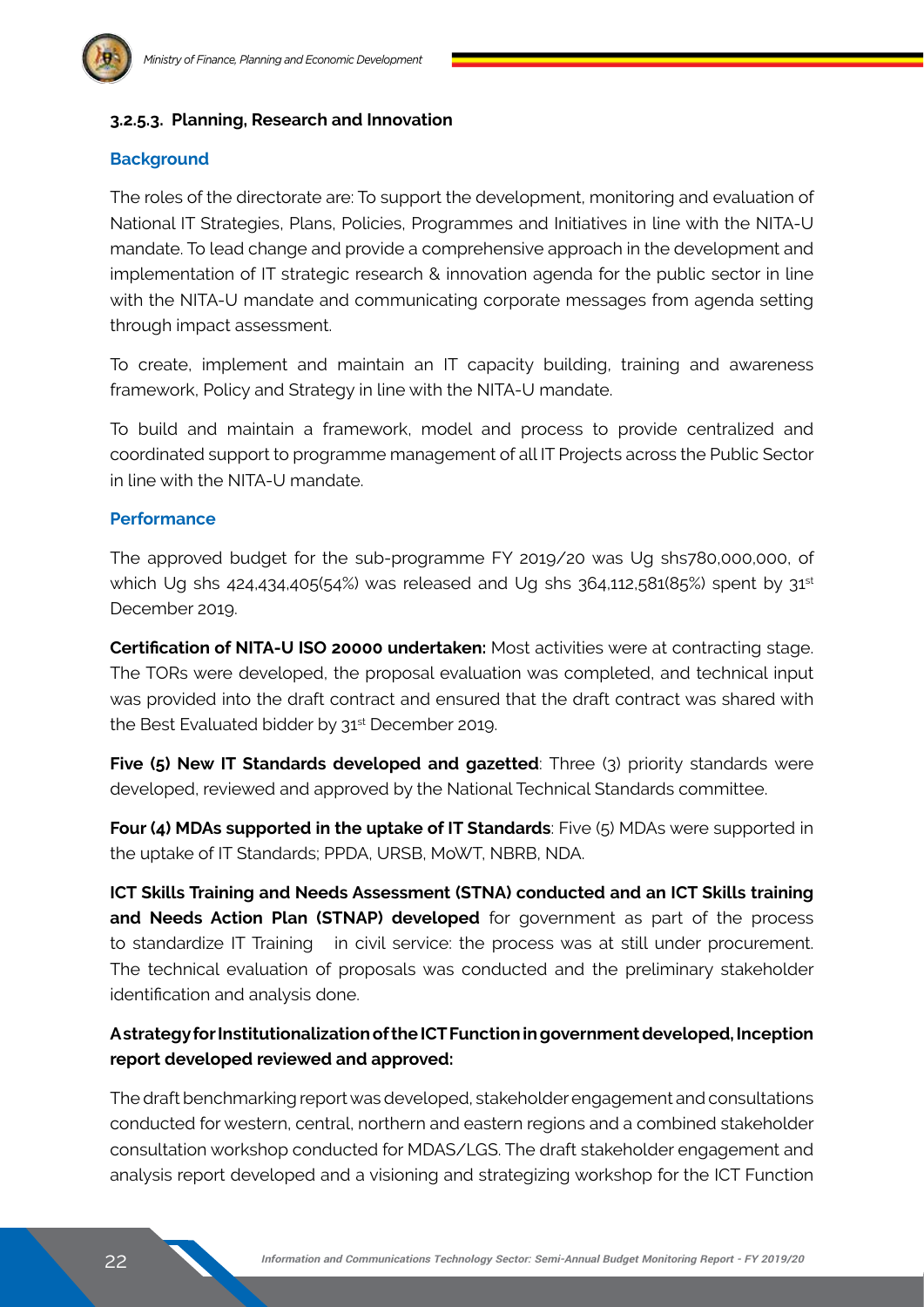

conducted.

**ICT Training Sessions conducted in partnership with Civil Service College and other Partners**: Two training sessions in partnership with the Civil Service College and other partners were conducted. In addition, support was provided to trainings of all NITA-U Projects and initiatives including RCIP (100% support).Three trainings supported included: Digital Security Training (15 participants), sessions of Web Content Management for Local Governments (1st training session) 20 participants, and 2<sup>nd</sup> training session, 15 participants.

**NITA-U Statistical Abstract developed and published**: The agency finalised the draft abstract and submitted to the Statistics Committee for comments.

**Two (2) NITA-U user demand driven surveys conducted: One (1) IT Survey was identified** and conducted in MDAs where UMCS had been rolled out i.e. UMCS user satisfaction survey.

**Monitoring and inspection of two (2) NITA-U projects/initiatives conducted and status reports produced** and one stakeholder engagement held: A total of two (2) M&E studies were conducted namely: Monitoring visits/inspection of the Network Operation Centre (NOC), National Data Centre, the Disaster Recovery (DR) site and the new office block; Readiness Assessment of the 30 schools where Kolibri is to be implemented and participated in the Local Government Budget consultation workshops.

#### **3.2.5.4 Finance and Administration**

#### **Background**

The directorate is responsible for providing administrative and technical support to the Authority to optimally plan, generate, manage, deploy and account for all financial and other resources in the delivery of its mandate.

#### **Performance**

The approved budget for the sub-programme FY 2019/20 was Ug shs 13,242,003,000, of which, Ug shs 3,418,624,259 (25.8%) was released and Ug shs 3,021,024,279 (88% of released funds) spent.

**Architectural designs and BoQs of the NITA-U home:** Concluded procurement of the big time company to fence NITA-U plot at Namanve. In addition, payment for ground rent for Namanve land was made.

**Office rental space secured throughout the FY: Office rental costs were cleared for the** Financial Year.Table 3.7 shows the overall performance of the programme.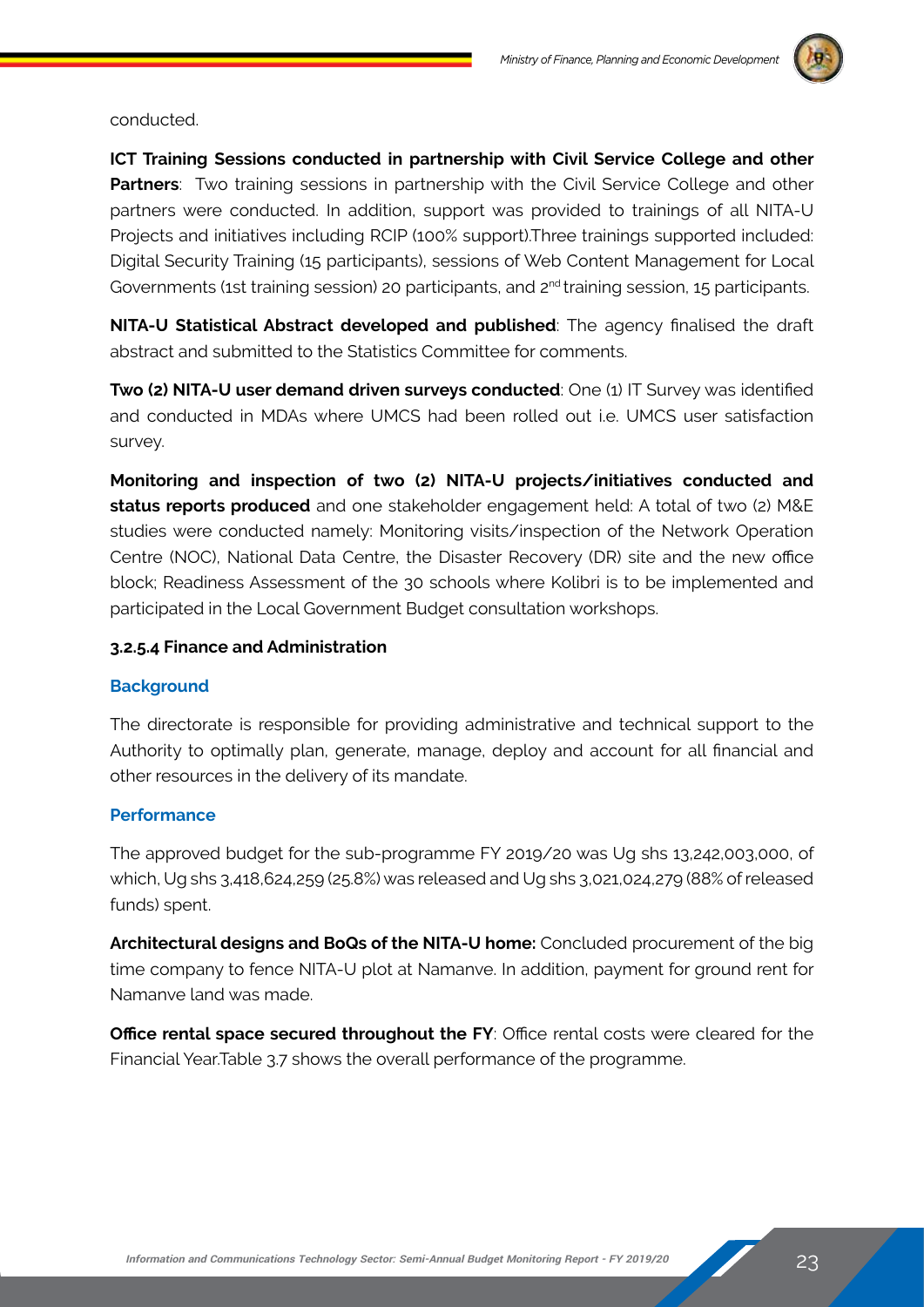| Sub-pro-<br>gramme                                 | Output/<br>Sub-pro-<br>grammes                                                                                                                                                                                                                                                                                                                                                                                                                                                                                                                                                                                                                                                | <b>Annual Budget</b><br>(Ug shs) | <b>Cum. Receipt</b><br>(Ug shs) | <b>Annual</b><br><b>Target</b> | Cum.<br><b>Achieved</b><br>Quantity | <b>Physical</b><br>perfor-<br>mance<br>Score (%) | <b>Remark</b>                                                                                                                                                               |
|----------------------------------------------------|-------------------------------------------------------------------------------------------------------------------------------------------------------------------------------------------------------------------------------------------------------------------------------------------------------------------------------------------------------------------------------------------------------------------------------------------------------------------------------------------------------------------------------------------------------------------------------------------------------------------------------------------------------------------------------|----------------------------------|---------------------------------|--------------------------------|-------------------------------------|--------------------------------------------------|-----------------------------------------------------------------------------------------------------------------------------------------------------------------------------|
| Headquar-<br>ters                                  | NITA-U brand<br>promoted,<br>Audits con-<br>ducted as per<br>the workplan.<br>Board en-<br>gagements<br>facilitated,<br>Engaged stake<br>holders. Com-<br>munications<br>and Partner-<br>ship Strategy<br>promoted                                                                                                                                                                                                                                                                                                                                                                                                                                                            | 824,683,000                      | 448,154,414                     | 3.00                           | 1.50                                | 3.60                                             | NITA brand<br>promoted and<br>Board facili-<br>tated.                                                                                                                       |
| Regulation,<br>Compliance<br>and Legal<br>Services | Enactment of<br>laws and requ-<br>lations and de-<br>velopment of<br>policies; Create<br>a conducive<br>regulatory en-<br>vironment for<br>the develop-<br>ment of e-gov-<br>ernment and<br>e-transactions;<br>Preparation<br>of contracts.<br>MoUs and<br>related docu-<br>ments request-<br>ed; Fifteen (15)<br>sensitization<br>activities on<br>IT legislation<br>carried out;<br>Twenty (20)<br>compliance<br>assessments<br>of MDAs and<br>other regu-<br>lated entities<br>conducted;<br>Legal liability<br>maintained be-<br>low 0.5% of the<br>NITA annual<br>budget; Good<br>corporate<br>secretarial ser-<br>vices provided<br>to the board<br>and manage-<br>ment | 439,009,000                      | 255,849,152                     | 12.00                          | 6.50                                | 1.93                                             | Conducted 26<br>sensitization<br>and awareness<br>activities.<br>Stakeholders<br>comments<br>on draft Data<br>Protection and<br>Privacy Reg-<br>ulations were<br>discussed. |
| Planning,<br>Research<br>& Develop-<br>ment        | Certification<br>process effec-<br>tively promot-<br>ed; Certifica-<br>tion of NITA-U<br>ISO 20000                                                                                                                                                                                                                                                                                                                                                                                                                                                                                                                                                                            | 780,000,000                      | 424,434,405                     | 19.00                          | 11.20                               | 3.70                                             | Five (5) MDAs<br>were sup-<br>ported in the<br>uptake of IT<br>Standards; 41<br>Providers of IT                                                                             |

#### **Table 3.7: Performance of Streamlined IT Governance and Capacity Development by 31st December 2019**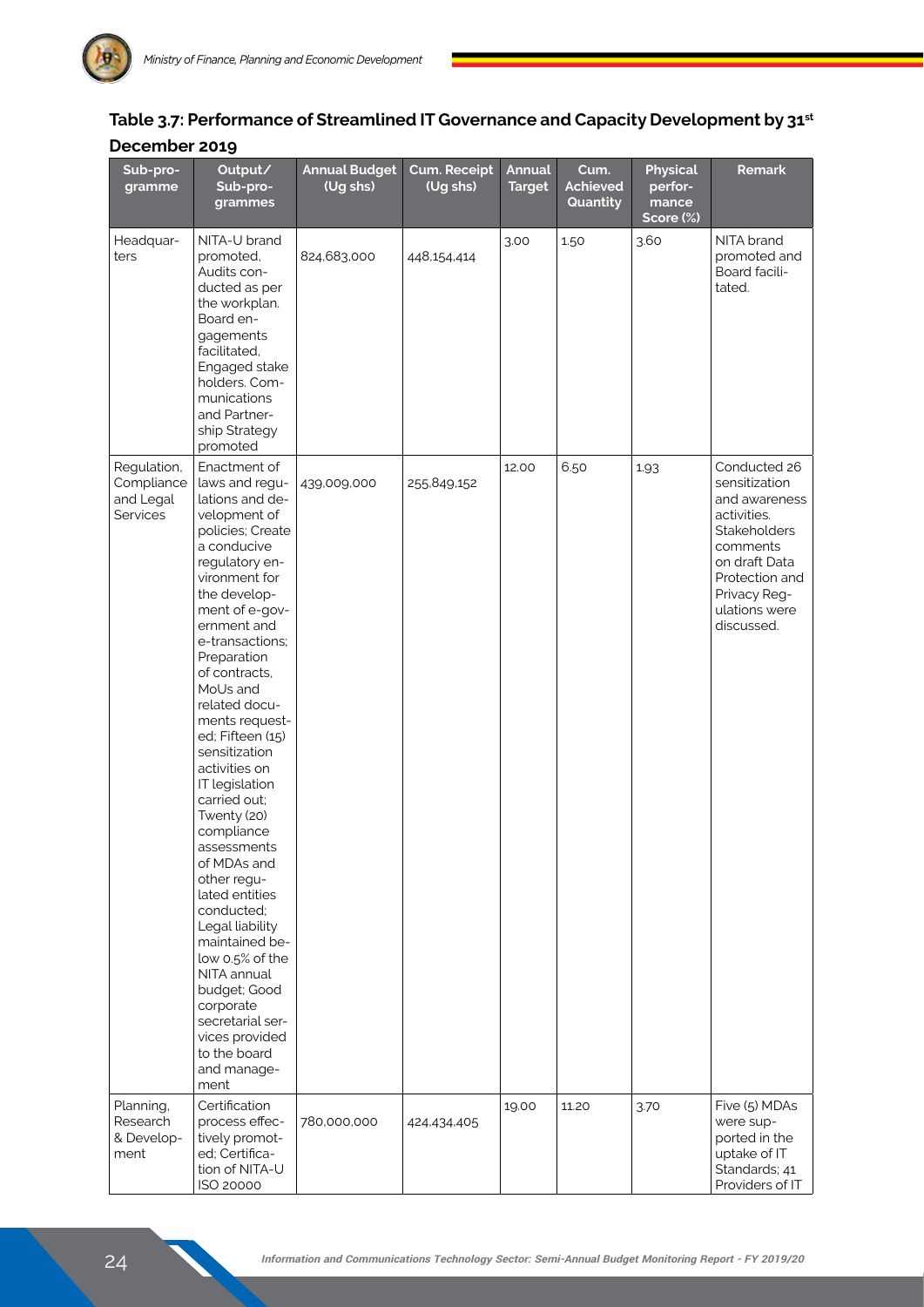

| Sub-pro-<br>gramme                               | Output/<br>Sub-pro-<br>grammes                                                                                                                                                                                                                                                                  | <b>Annual Budget</b><br>(Ug shs) | Cum. Receipt<br>(Ug shs) | <b>Annual</b><br><b>Target</b> | Cum.<br>Achieved<br>Quantity | <b>Physical</b><br>perfor-<br>mance<br>Score (%) | <b>Remark</b>                                                                                                                            |
|--------------------------------------------------|-------------------------------------------------------------------------------------------------------------------------------------------------------------------------------------------------------------------------------------------------------------------------------------------------|----------------------------------|--------------------------|--------------------------------|------------------------------|--------------------------------------------------|------------------------------------------------------------------------------------------------------------------------------------------|
|                                                  | undertaken;<br>Five (5) new<br>IT standards<br>developed<br>and gazetted;<br>Support Two<br>(2) MDAs in<br>the uptake of<br>IT Standards;<br>Two (2) NITA-U<br>user demand<br>driven surveys<br>conducted;<br>A monitoring,<br>evaluation and<br>reporting sys-<br>tem developed<br>for NITA-U. |                                  |                          |                                |                              |                                                  | Products and<br>Services were<br>audited, of<br>which, 35 were<br>certified.                                                             |
| Finance and<br>Administra-<br>tion               | Architectural<br>designs and<br>BoQs of the<br>NITA-U home<br>developed;<br>staff salaries<br>and gratuity<br>paid, Office<br>rental space<br>secured<br>throughout the<br>FY; A functional<br>Procuring &<br>Disposal Unit;<br><b>RCIP Project</b><br>Audits con-<br>ducted                    | 13,242,003,000                   | 6,740,000,000            | 5.00                           | 2.30                         | 56.70                                            | Concluded<br>procurement<br>of the com-<br>pany to fence<br>NITA-U plot at<br>Namanve. Staff<br>salaries and<br>office rent was<br>paid. |
| 1541 In-<br>stitutional<br>Support for<br>NITA-U | Strengthened<br>and aligned<br>NITA-U to de-<br>liver its man-<br>date, Purchase<br>of Office and<br>ICT Equipment,<br>including Soft-<br>ware, Purchase<br>of Office and<br>Residential<br>Furniture<br>and Fittings,<br>fencing of<br>NITA-U land in<br>Namanve and<br>ground rates<br>paid.  | 5,820,000,000                    | 2,350,000,000            | 4.00                           | 0.50                         | 8.54                                             | Most planned<br>outputs were<br>under procure-<br>ment.                                                                                  |
|                                                  | Programme<br>Performance (<br>Outputs)                                                                                                                                                                                                                                                          |                                  |                          |                                |                              | 74.46                                            | Fair Perfor-<br>mance                                                                                                                    |

*Source: NITA-U & IFMS*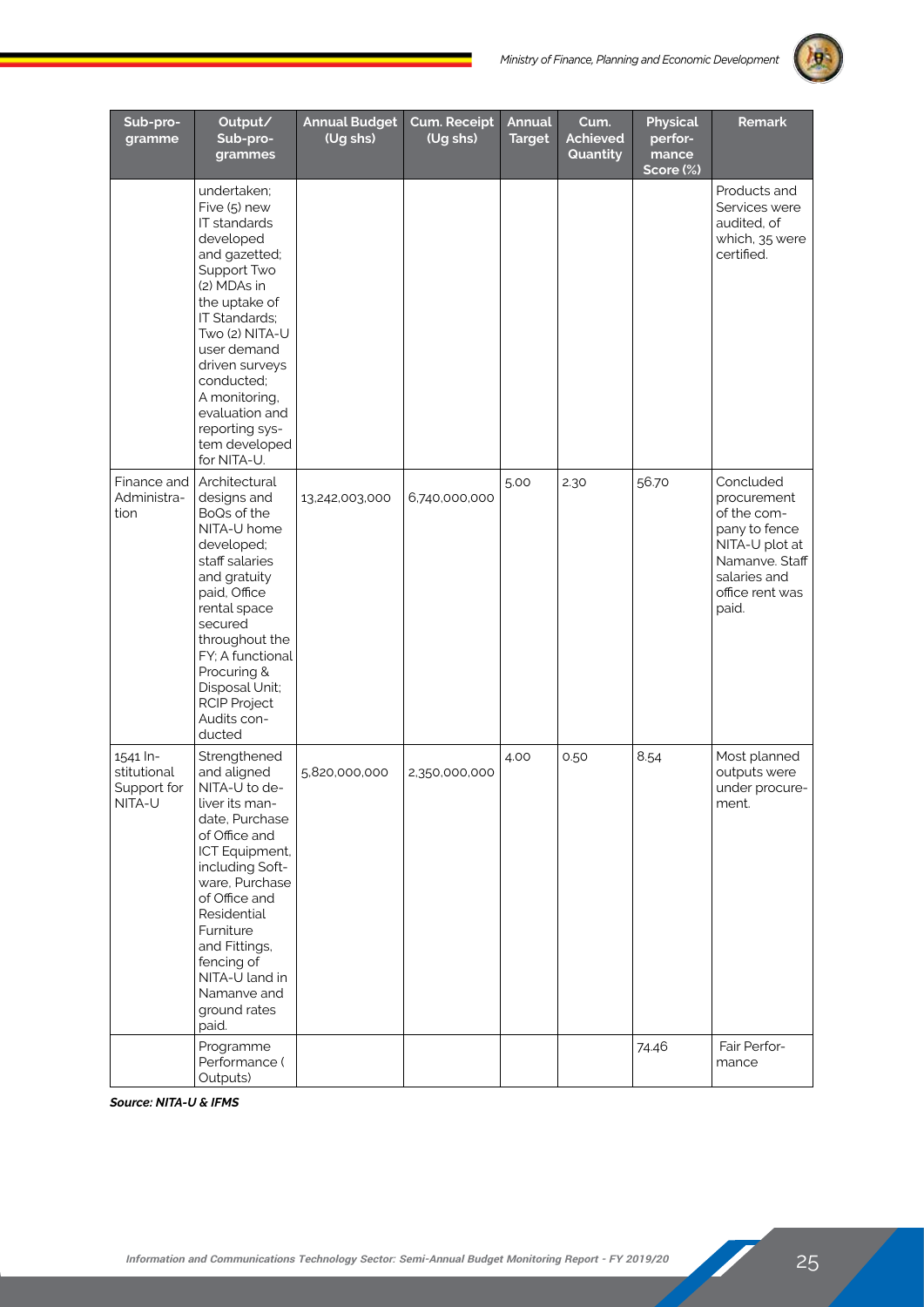#### **3.2.6 Challenges**

- Low uptake of services by some MDAs/LGs including the NBI due to lack of quality terminal equipment, computers, and local Area Networks (LANs).
- High cost of services and end user devices.
- Staffing at NITA-U is at less than 40% of the approved structure.
- Inadequate ICT knowledge and skills.
- Low absorption of funds due to delays in procurement and receipt of *"no objection"* from the World Bank on a number of RCIP project components.
- Limited ICT innovation capacity, research and development.
- Inadequate releases for counterpart funding for the RCIP project thus affecting implementation of some activities.

#### **3.2.7 Recommendations**

- The NITA-U should fast track the implementation of the Last Mile Project which will support MDAs/LGs. In addition, MDAs should prioritise acquisition of critical equipment to utilise the delivered NBI.
- The Ministry of Public Service and NITA-U should review the staff ceiling for NITA-U to increase on implementation efficiency by filling more technical positions.
- The ICT Sector should explore partnerships with the academia to stir innovative solutions that can be placed in the local market as well as compete globally.
- The NITA-U should regularly engage with the World Bank to ensure that "no *objections"* are secured in time.
- The NITA-U should urgently execute the change management strategy through engaging the bidding community (services providers) to create awareness of e-GP project prior to roll out.
- The ICT sector should enhance implementation of strategies for human capital development as outlined in its strategic plan and the National Development Plan (NDP).

## **3.3 Ministry of ICT and National Guidance (Vote 020)**

#### **3.3.1 Background**

The Ministry of ICT was created in 2006 to provide strategic and technical leadership and coordination in all ICT matters. The mandate of the ICT Ministry is ''*to provide strategic and technical leadership, overall coordination, support and advocacy on all matters of policy, laws, regulations, and strategy for the sector for sustainable, effective and efficient development, harnessing and utilization of ICT in all spheres of life to enable the country achieve its*  development goals"<sup>1</sup>. The information and national guidance component was transferred to the Ministry of ICT in 2016 to form the Ministry of Information, Communications Technology and National Guidance (MoICT&NG).

1 MoICT 2016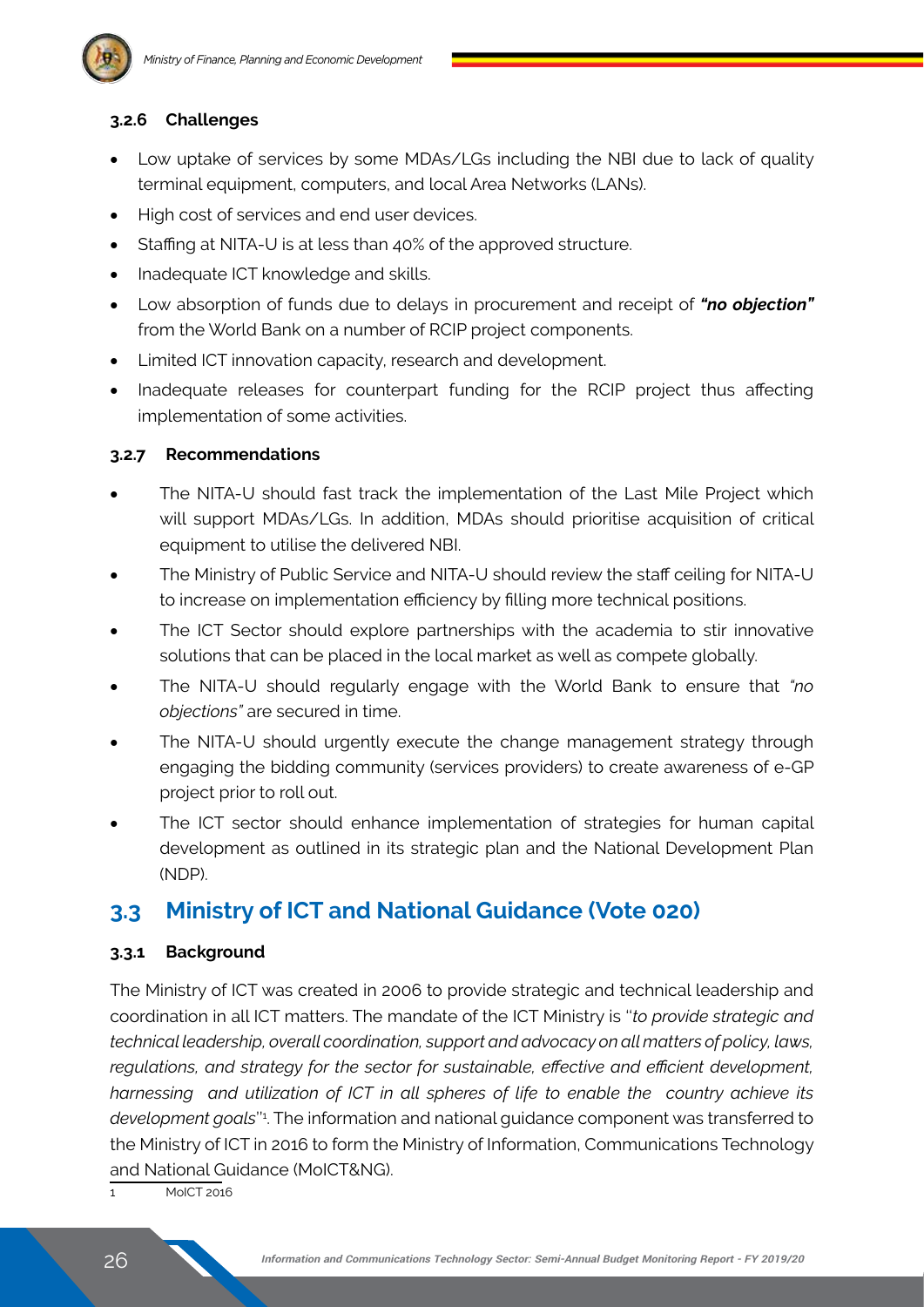

The Vote mission is to increase access and usage of ICT infrastructure and services throughout the country, ensure effective communication of government policies and programmes and promotion of a national ideology for socio economic transformation.

The MoICT&NG has four Vote Functions namely;

- a) Information Technology and Information Management Services which is charged with developing enabling policies, laws and regulations as well as promoting, guiding and providing technical support, supervision, monitoring and evaluation to the development and use of IT;
- b) Communications and Broadcasting Infrastructure which is charged with developing enabling polices, laws, regulations as well as quality assurance in infrastructure development for broadcasting and communications service delivery;
- c) Policy, Planning and Support Services which is responsible for ensuring that the sector complies with policy development guidelines and financial management standards in accordance with the Public Finance and Management legislations.
- d) Information and National Guidance.

The Ministry's key outcomes are:

- (i) Responsive ICT legal and regulatory environment
- (ii) Increased employment and growth opportunities
- (iii) Shared national vision, national interest, national values and common good

Delivery of the outcomes is through three programs namely: Enabling environment for ICT development and regulation; Effective communication and national guidance and general administration, policy and planning.

#### **Financial performance**

The approved annual budget for the Ministry of ICT and National Guidance for FY 2019/20 is Ug shs 63.195billion, of which Ug shs 31.29 billion (49.5%) was released and Ug shs 26.293 billion (84% of released funds) spent by 31<sup>st</sup> December 2019.

#### **Physical performance**

#### **3.3.2 Enabling Environment for ICT Development and Regulation programme**

The programme is composed of four sub-programmes namely; Information Technology, Information Management Services, Broadcasting Infrastructure, and Posts and Telecommunications.

The approved budget for the programme is Ug shs2.72 billion, of which Ug shs1.22 billion (44.8%) was released, and Ug shs 1.01 billion (83%) spent by 31st December 2019. The overall programme performance was 77.3%. Table 3.8 shows the overall financial and physical performance of the programme by outputs.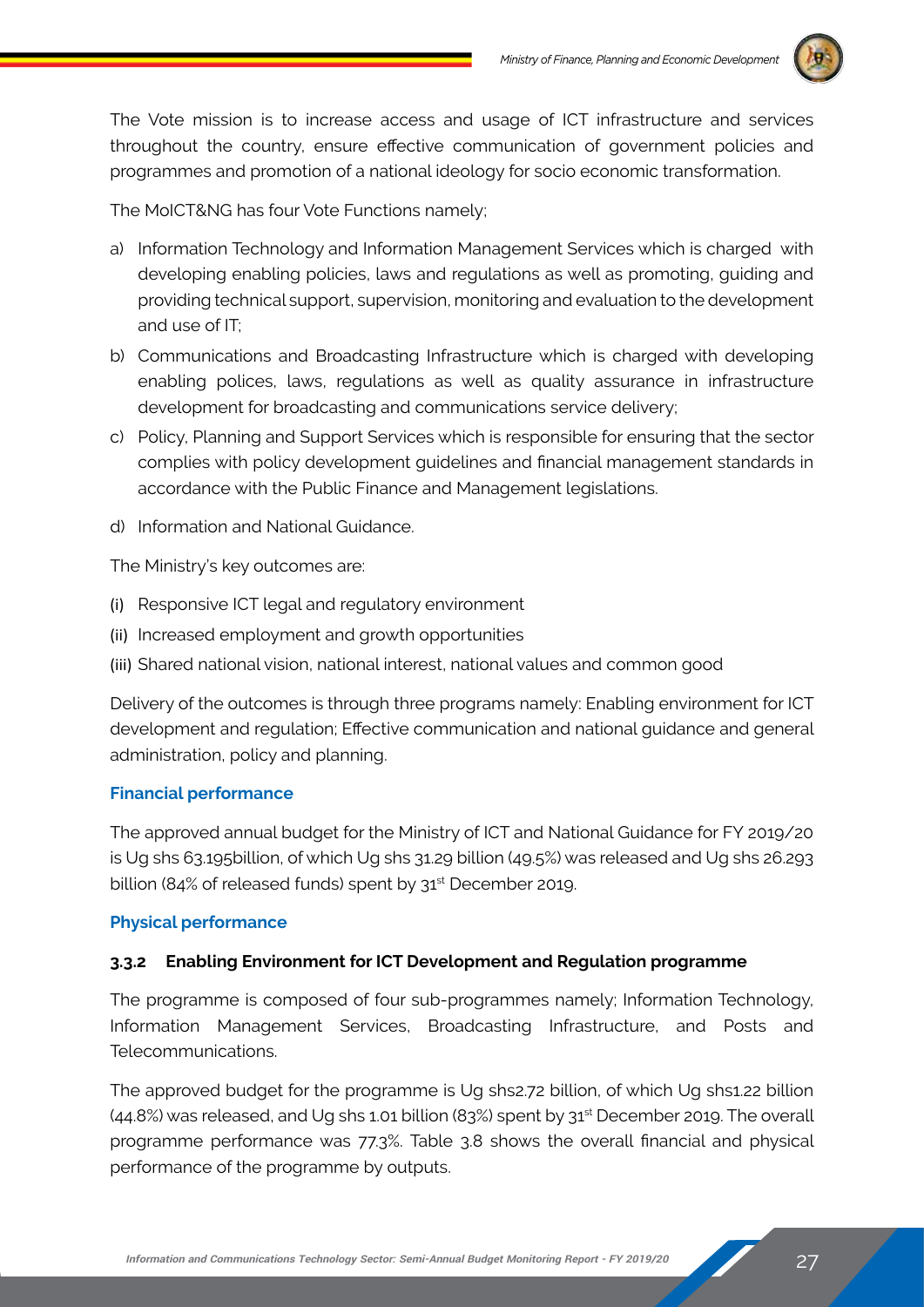

#### **3.3.2.1 Information Technology**

**Enabling Policies, Laws and Regulations developed**: Dissemination of the Data Protection and Cyber laws to LGs of Serere, Kumi, Soroti, Pallisa, Mubende, Kyenjojo, Kyegegwa, Kabarole was undertaken. Digitization readiness assessment was held in Mpigi, Lwengo, Masaka, Lyantonde, Rakai, Isingiro, Ntungamo, Kabale and Kisoro LGS. The Department of Information Technology provided technical support to Ministry of Public Service in the piloting of the electronic records system and the human capital system.

**E-government services provided**: Five MDAs with e-services were assessed namely: URA, NWSC, URSB, Kampala Capital City Authority (KCCA) and Uganda Investments Authority (UIA).

#### **3.3.2.2 Information Management Services**

The department developed the concept note for the survey and also designed the data collection tools for the digital ecosystem and marketplace for local innovative ICT products. Obtained support from UNCDF for technical assistance on developing the Innovation Policy. Carried out a situational analysis to ascertain the current status of implementation of the 4<sup>th</sup>Industrial Revolution Technologies in the country.

Coordinated an online training in virtual reality, games development and mobile apps development sponsored by the Government of the Arab Republic of Egypt where 40 persons received training. Held engagements with officials of Wits University, South Africa, staff of Ministry of ICT, Uganda Institute of ICT and Makerere University on developing a collaboration framework aimed at reviewing skills gaps in the Uganda ICT Sector, creating a pipeline for new courses. Designed the structure and the operating model for the National ICT Innovation Hub, and piloting the Capability Maturity Model Integration (CMMI) in the Ministry of ICT. Held a retreat to carry out a Regulatory Impact Assessment (RIA) for the Innovation Policy; the Zero draft of the Innovation Policy was produced.

#### **Business Process Outsourcing**:

Carried out a market survey for BPO and ICT enabled services; Provided technical support to the NTFIV project in developing the Country Value proposition for Uganda's Business Process Outsourcing (BPO) and IT enabled services (ITes) industry and road map for export of BPO and ITes to the European Union market. Provided technical support to the NTFIV project in developing the Country Value proposition for Uganda BPO and ITes enabled services industry; participated in the Dubai 2020 expo preparatory meetings and held the National ICT Expo at Uganda Institute of ICT that was opened by the President on 17<sup>th</sup> December 2019.

#### **3.3.2.3 Broadcasting Infrastructure**

Issue paper on the review of Uganda Communications Act, 2013 and NITA-U Act 2009 was drafted. Best practices in management of ICT infrastructure carried out with Republic of South Korea. The Task team on the review of UCC and NITA-U Acts was established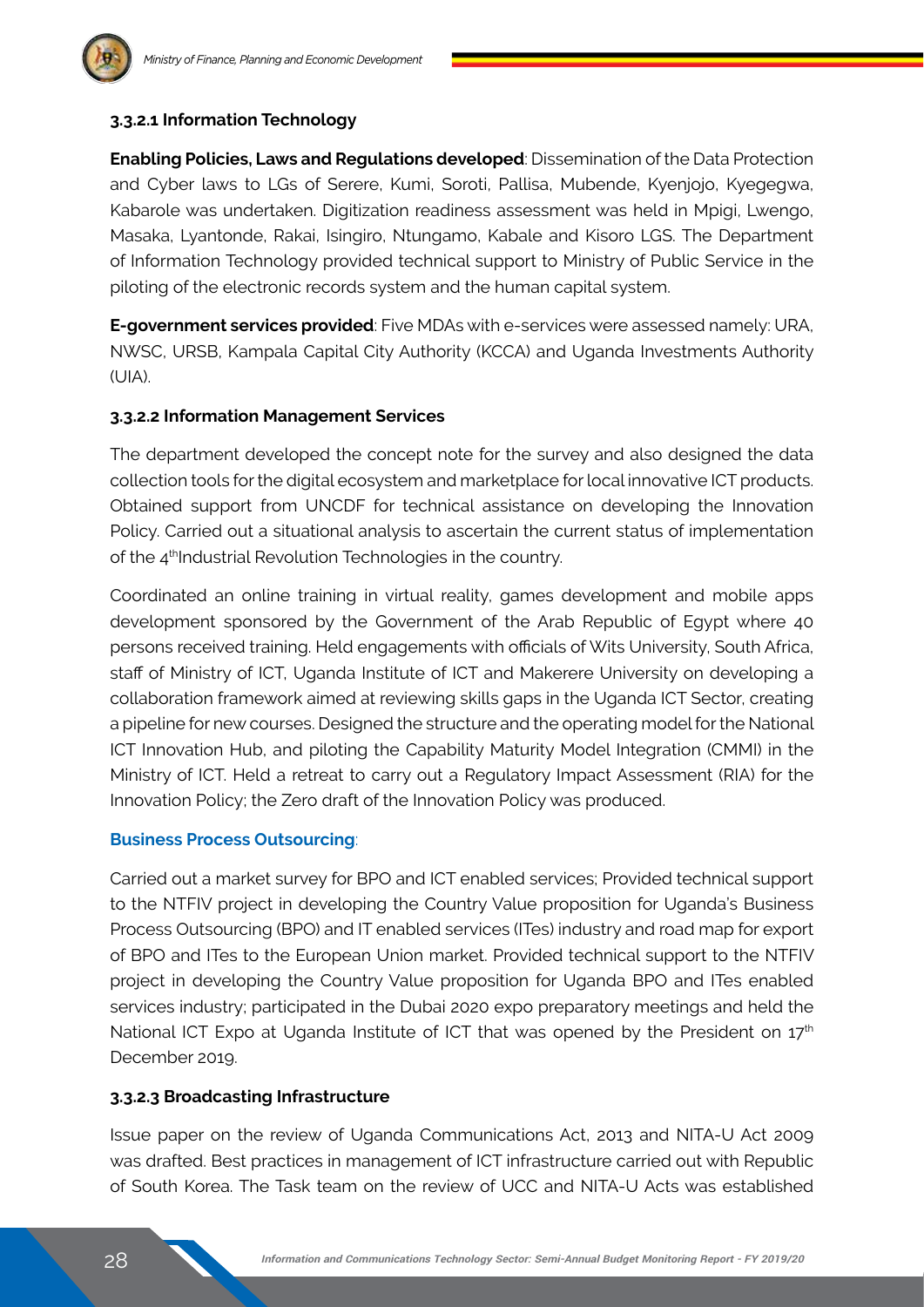

and three stakeholder consultative meetings on review of the two Acts were conducted. Consultative meetings were held with UNRA, Ministry of Works, Ministry of Lands, UETCL, UCC and NITA-U.

The National Broadband Policy was disseminated to stakeholders. The department provided technical guidance on establishment of satellite based broadband internet connectivity in Bwindi Impenetrable Forest and Kidepo national parks.

In terms of developing broadband infrastructure blue print, the Agency collected and documented the available ICT Infrastructure under UETCL and UTL. They visited the Spectrum Monitoring and Management Center at UCC to benchmark for best practices. Undertook an ICT policy consultation with South Korea on joint infrastructure sharing and broadband as a public utility.

#### **3.3.2.4 Posts and Telecommunications**

Data was collected to support the development of guidelines for use of Postal Networks/ Service Centers for e-Government Services. A benchmarking trip on Universal Service Fund was carried out in Lusaka Zambia.

Data to support the National GIS prefeasibility study was collected from UMEME, KCCA, NWSC, REA, Ministry of Water and Environment, and Local Governments(Kitgum, Arua, Nebbi, Packwach, Moyo, Dokolo, Kyoga, Buikwe, Kapchorwa, Tororo, Mbale, Sironko, Bududa, Kabale, Kisoro, Ntungamo, Ibanda, Mitoma, Bushenyi).

A retreat to draft pre-feasibility study for development of National GIS System was held and a benchmarking trip on National GIS Systems and Digital Addresses in Ghana was carried out.

Table 3.8 shows performance of the enabling Environment for ICT Development and Regulation Programme.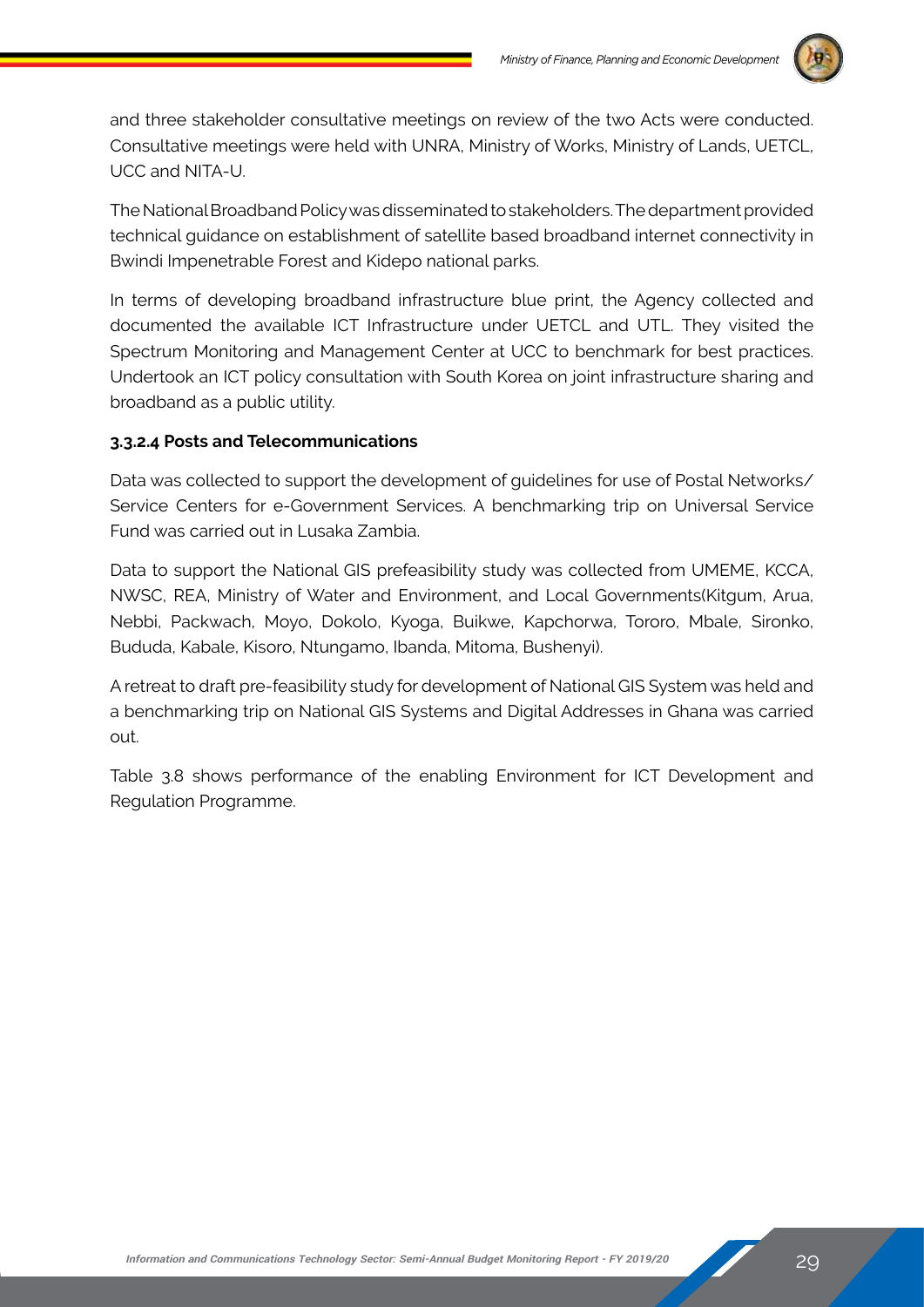| Sub-pro-<br>gramme                                | Output/Sub<br>programmes                                              | <b>Annual</b><br><b>Budget (Ug</b><br>shs) | <b>Annual</b><br><b>Target</b> | Cum.<br><b>Achieved</b><br>Quantity | <b>Physical</b><br>performance<br>Score (%) | <b>Remark</b>                                                                                                                                                                                                                                                                                                                                 |
|---------------------------------------------------|-----------------------------------------------------------------------|--------------------------------------------|--------------------------------|-------------------------------------|---------------------------------------------|-----------------------------------------------------------------------------------------------------------------------------------------------------------------------------------------------------------------------------------------------------------------------------------------------------------------------------------------------|
| Information<br>Technol-<br>ogy                    | Enabling Policies,<br>Laws and Reg-<br>ulations devel-<br>oped        | 250,000,000                                | 8.00                           | 3.90                                | 7.62                                        | Sensitization and Monitoring on<br>Information Security performed<br>in five districts<br>1 Dissemination event carried<br>out for Government IT Officers<br>Dissemination of Data Protec-<br>tion Law and cyber laws to 8<br>LGS undertaken<br>Sensitization and awareness to<br>increase the demand for eSer-<br>vices conducted in 5 MDAs. |
|                                                   | E-government<br>services provided                                     | 150,000,000                                | 26.00                          | 13.40                               | 5.51                                        | Evaluation of BPOs in Kampala<br>done.                                                                                                                                                                                                                                                                                                        |
|                                                   | Hardware and<br>software devel-<br>opment industry<br>promoted        | 110,000,000                                | 14.00                          | 6.00                                | 4.04                                        | Interventions initiated for hard-<br>ware and software develop-<br>ment.                                                                                                                                                                                                                                                                      |
| Information<br>Man-<br>agement<br><b>Services</b> | <b>Enabling Policies,</b><br>Laws and Reg-<br>ulations devel-<br>oped | 350,000,000                                | 8.00                           | 2.60                                | 7.70                                        | Obtained support from UNCDF<br>of technical assistance on de-<br>veloping the innovation policy.                                                                                                                                                                                                                                              |
|                                                   | E-government<br>services provided                                     | 350,000,000                                | 23.00                          | 11.30                               | 12.87                                       | Digitization readiness assess-<br>ment was ongoing.                                                                                                                                                                                                                                                                                           |
| Broadcast-<br>ing Infra-<br>structure             | Enabling Policies,<br>Laws and Reg-<br>ulations devel-<br>oped        | 650,000,000                                | 5.00                           | 1.00                                | 13.51                                       | Communications Act 2013 and<br>NITA-U Act 2009 were under-<br>going review.                                                                                                                                                                                                                                                                   |
| Posts and<br>Telecom-<br>munica-<br>tions         | Sub-sector<br>monitored and<br>promoted                               | 710,000,000                                | 6.00                           | 4.00                                | 26.10                                       | Development of guidelines for<br>use of Postal Networks/Ser-<br>vice Centers for e-Government<br>Services initiated.                                                                                                                                                                                                                          |
|                                                   | Programme<br>Performance (<br>Outputs)                                |                                            |                                |                                     | 77.36                                       | Good performance                                                                                                                                                                                                                                                                                                                              |

#### **Table 3.8: Overall performance of the Enabling Environment for ICT Development and Regulation Programme**

*Source: MoICT&NG*

#### **3.3.3 Effective Communication and National Guidance Programme**

The objective of the programme is to ensure effective communication and national guidance in order to increase citizen's participation in national programmes. The programme consists of three sub-programmes namely: National Guidance, Information, and Uganda Media Centre.

The approved budget for the programme FY 2019/20 is Ug shs13.45billion, of which Ug shs 5.33billion (39%) was released and Ug shs 3.11 billion (58.4% of released) funds spent. Both release and expenditure performance were fair.

The overall programme performance was 66%. Table 3.9 shows the performance of the programme.

Under the **Uganda Media Centre**, a total of 2,264 print and electronic media were monitored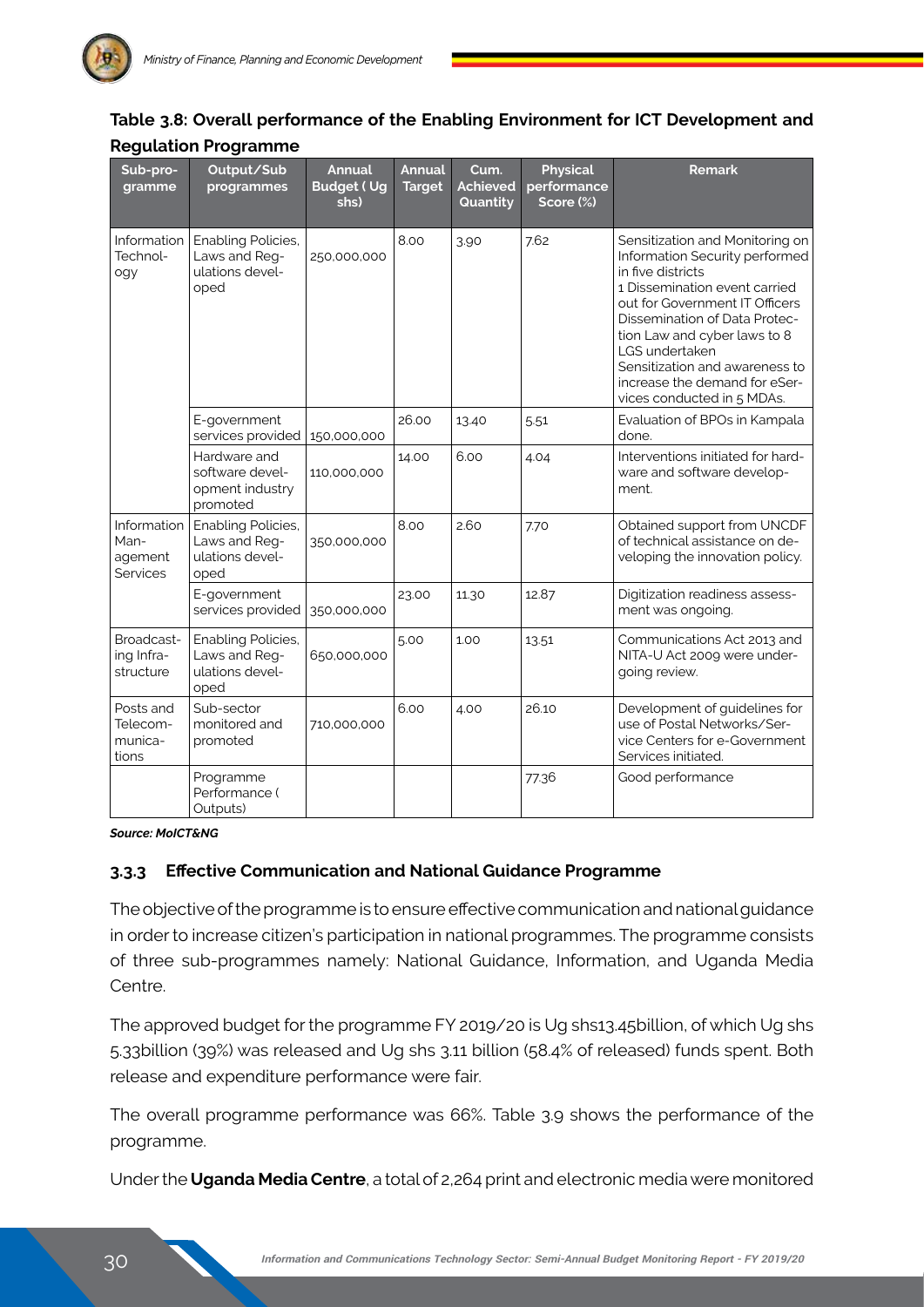

against an annual target of 20,000. A total of 269 print and electronic media were engaged.  $265$  media coverage coordinated and the  $57<sup>th</sup>$  Independence Day magazine was published. A total of 24 international media were engaged.

Under the **National Guidance** docket, research on current socio-political and economic events in the country on citizen's support to National governance issues in West Nile and Busoga sub region were conducted. The department carried out research and inspection of district information officers and their communication tools in the districts of Mityana, Mubende, Kyegegwa and Kakumiro to support guidance activities.

Civic education awareness campaign in Kamuli with a focus on the religious and cultural leaders from Buyende, Kaliro and Kamuli districts were conducted.

The department conducted radio talk show programmes in Bugisu (Mbale) sub-region; to publicise government programmes and policies and increase the levels of awareness and changing people's ideological consciousness by promoting the ethics of hard work and ownership of government programmes.

Under the **Information** sub-programme, the call centre at the **Government Citizen's Interaction Centre** (GCIC) received and handled 533 calls/queries from citizens and feedback was provided. The GCIC website: www.gcic.go.ug got 6,707 visits, Social media; Twitter got 752,000 views and Facebook 410,050 views. The GCIC website underwent redesigning and improvement to better address the needs of citizens and is being merged with the Ministry website by the GCIC team.

Conducted training for district communication officers and district information officers from Western Uganda, Busoga, Elgon and West Nile regions on effective use of digital and social media to communicate.

They held twenty (20) radio and TV talk shows to explain achievements of Government to the citizens and to highlight the role of citizens in service monitoring and delivery. Worked with NITA-U to develop an Open Government Solution. Partnered with Uganda AIDS Commission to popularise the World AIDS Day and engaged with UPDF and Uganda Police Force (UPF) officers on social media management and use.

**Centralized media buying management services**: Dissemination of guidelines for centralised media buying initiative was done in 60 districts. The Ministry procured M/s QG Saatchi & Saatchi as the media clearing agency. Advertising channels were identified. However, by 31<sup>st</sup> December 2019 invoices had not been submitted and over Ug shs 1.7 billion was not spent.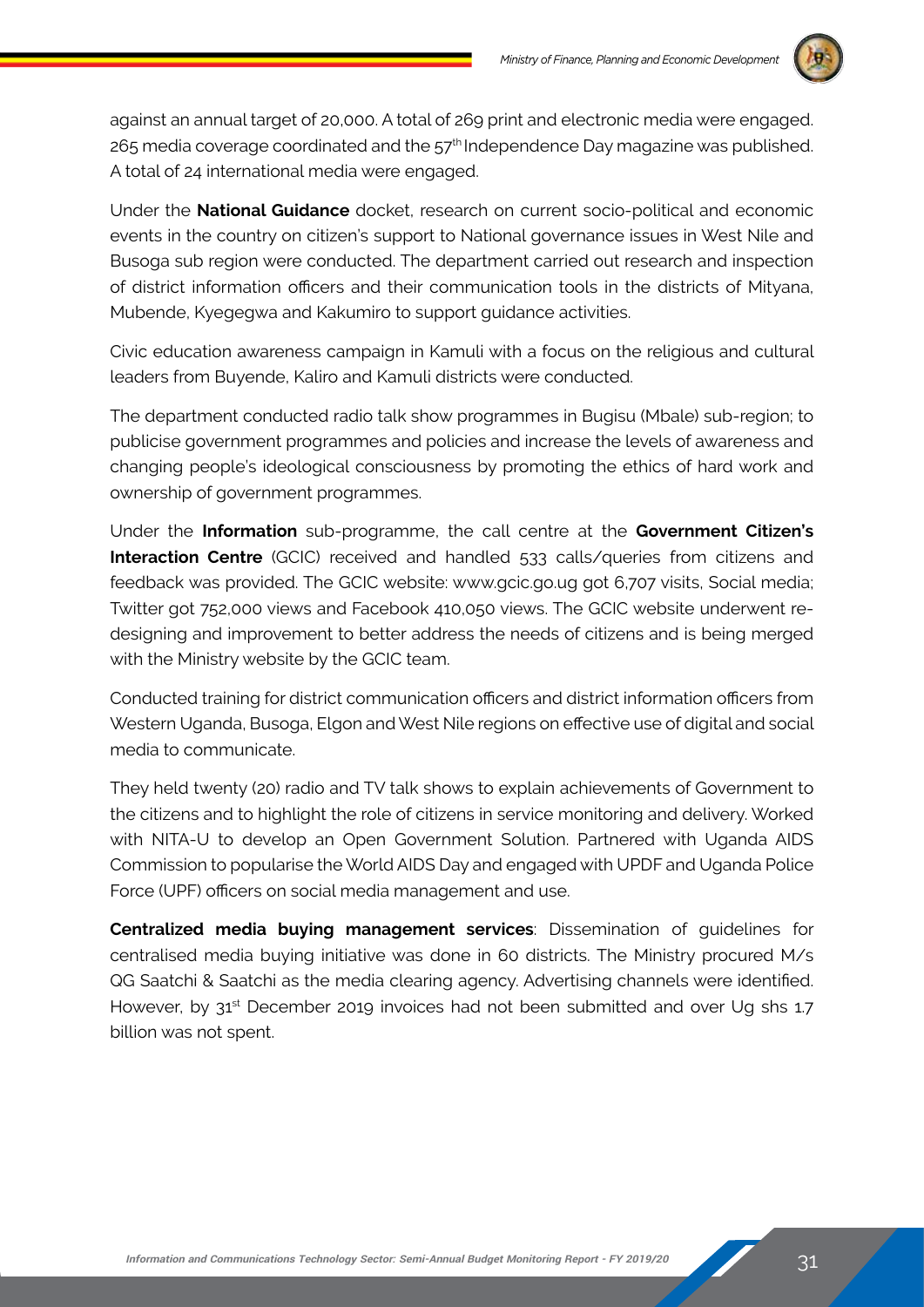| Sub pro-<br>gram            | Output/<br>Sub-pro-<br>grammes                               | <b>Annual Bud-</b><br>get (Ug shs) | <b>Cum. Receipt</b><br>(Ug shs) | <b>Annual</b><br><b>Target</b> | Cum.<br><b>Achieved</b><br>Quantity | <b>Physical</b><br>perfor-<br>mance<br>Score (%) | <b>Remark</b>                                                                                                                                          |
|-----------------------------|--------------------------------------------------------------|------------------------------------|---------------------------------|--------------------------------|-------------------------------------|--------------------------------------------------|--------------------------------------------------------------------------------------------------------------------------------------------------------|
| Uganda<br>Media Cen-<br>tre | Media and<br>communica-<br>tion support<br>provided          | 410,000,000                        | 210,000,000                     | 20000.                         | 2640.00                             | 0.79                                             | A total of 2,264 print<br>and electronic me-<br>dia were monitored<br>against an annual<br>target of 20,000.                                           |
|                             | Transfers to<br>other Govern-<br>ment Units                  | 1,200,000,000                      | 515,000,000                     | 4.00                           | 2.00                                | 8.92                                             | Funds to UMC were<br>transferred.                                                                                                                      |
| National<br>Guidance        | National Guid-<br>ance                                       | 590,000,000                        | 280,000,000                     | 15.00                          | 11.00                               | 4.38                                             | Conducted re-<br>search on current<br>socio-political and<br>economic events<br>in the country on<br>citizen's support<br>to national gover-<br>nance. |
| Information                 | Government<br>Citzens inter-<br>action Centre<br>operational | 1,350,000,000                      | 590,000,000                     | 2500.00                        | 540.00                              | 4.96                                             | <b>GCIC</b> received and<br>handled 533 calls/<br>queries from citi-<br>zens and feedback<br>was provided                                              |
|                             | Dissemina-<br>tion of public<br>information                  | 470,000,000                        | 180,000,000                     | 0.50                           | 0.03                                | 0.55                                             | Radio and TV talk<br>shows to enlighten<br>citizens on govern-<br>ment undertakings<br>held                                                            |
|                             | Centralised<br>media buying<br>management<br>services        | 9,440,000,000                      | 3,560,000,000                   | 4.00                           | 1.00                                | 46.49                                            | Guidelines for<br>centralised media<br>buying initiative<br>made                                                                                       |
|                             | Programme<br>Performance (<br>Outputs)                       |                                    |                                 |                                |                                     | 66.08                                            | Fair performance                                                                                                                                       |

#### **Table 3.9: Performance of the Effective Communication and National Guidance Programme by 31st December, 2019**

*Source: MoICT&NG*

#### **3.3.4 General Administration, Policy and Planning Programme**

The overall objective of the programme is to provide policy guidance, strategic direction and to generate sector statistics to inform planning and policy review.

The approved budget for FY 2019/20 is Ug shs 47.03 billion, of which Ug shs 24.74billion (52%) was released and Ug shs 22.17 (89.6%) spent. The overall programme performance on outputs was 75%.

Under the **Strengthening Ministry of ICT** sub-programme (retooling project).Two consultative workshops were undertaken on budgeting, planning and sector performance. The ICT and National Guidance Sector development plans were reviewed. Two Sector Working Group meetings were undertaken. The sector monitoring activity were undertaken and a report produced. The ICT and National Guidance Sector Investment Plan activities were facilitated and coordinated. The ICT Sector Statistics document was reviewed and submitted to UBOS for consideration and approval. Four project proposals prepared and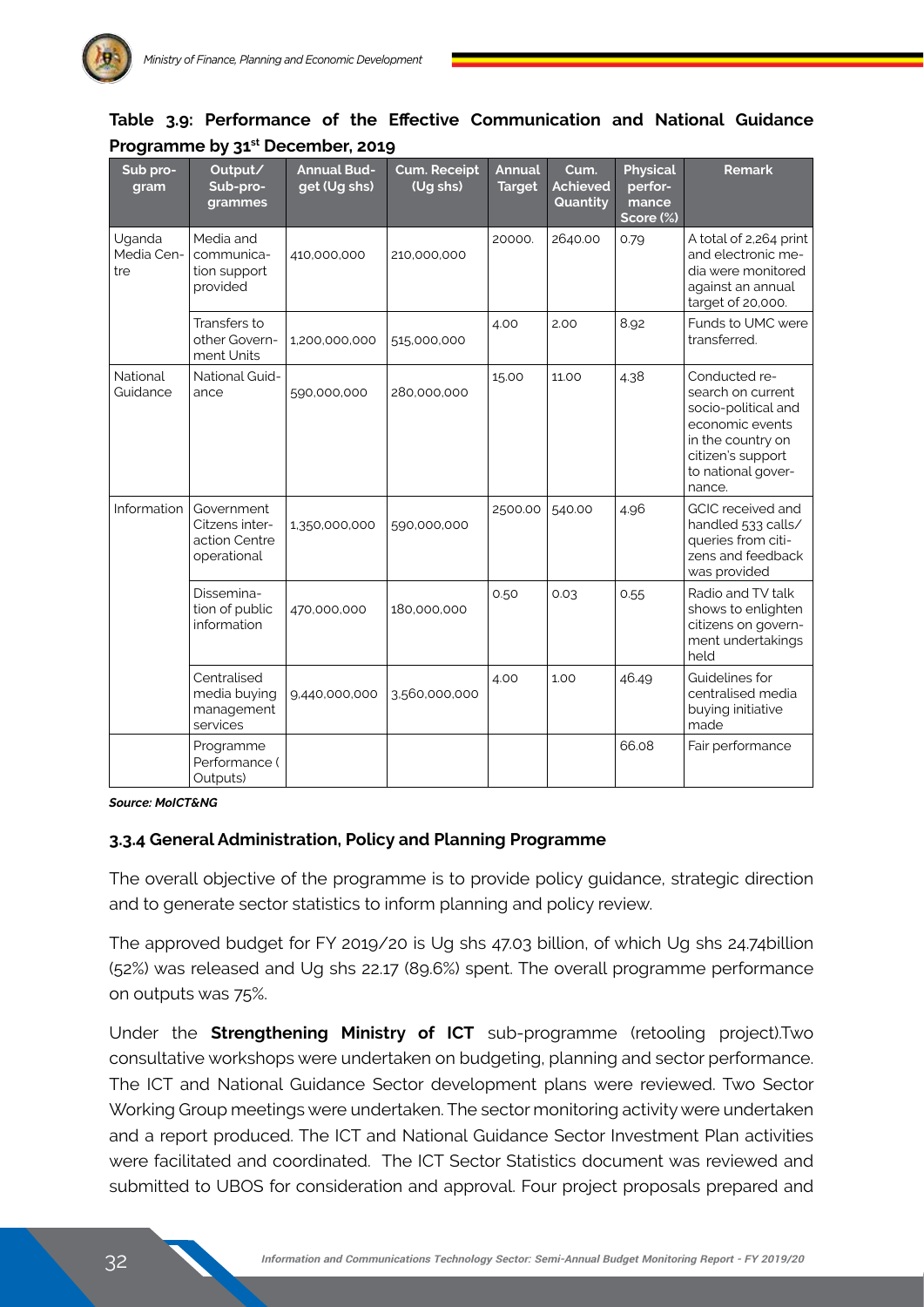

submitted to Ministry of Finance, Planning and Economic Development for consideration and onward approval.

**Under the National ICT Initiatives Support Programme (NIISP):** Three ICT hubs were supported namely: Resilient African Network, Tech Buzz Hub and Hive Collab.

The **construction of the National ICT Innovation Hub** at Nakawa was substantially completed awaiting furnishing. Support for indigenous ICT innovators was provided. The Ministry participated in various ICT innovation campaigns in Kampala and abroad to promote and popularise the NIISP. The first ICT Innovation Expo was held at the UICT Nakawa to popularise the NIISP. The FY 2017/18 ICT Innovation awardees under the fund were monitored and mentored for progress.



**Substantially completed ICT Hub in Nakawa and nearly complete Auditorium at the Hub**

**Grants provided to innovators and innovations identified**: A total of Ug shs 5.2 billion was disbursed to Sixty (60) Indigenous ICT Innovators funded under the NIISP.

**Three spaces/structures of the partner institutions in the innovation ecosystem renovated and converted into ICT Innovation Hubs**: Spaces were identified in higher institutions of learning and a report produced and submitted; Needs assessment activities for the identified spaces was scheduled for Q3 FY2019/20. The procurement of ICT equipment for the ICT innovation Hubs/Spaces was ongoing.

**Funds transferred to UBC**: Ug shs 10.35 billion were transferred to Uganda Broadcasting Corporation (UBC) to undertake the following: Satellite uplink and downlink configuration of 18 DTT sites, Operating system software and antivirus for 140 computers procured and supplied. Assorted UPS and 10 KVA batteries were procured and supplied. The Local Area Network (LAN) re-design for broadcast house was undertaken. 32TV sets and accessories were procured and supplied among others.

Procurement of the following among others was ongoing: Assorted microphones, equipment and capture cards, wireless lapel microphone, wired lapel microphones, Sony ECM microphones, Condenser Dynamic Omni Directorial microphone, Studio Condenser, Microphone Arm, Hybrid phone, Studio Headphones, Audio mixers, Audio cable, Video capture cards, TV cameras and accessories, Studio in box, C-Band converter and Modulator for Kololo equipment for upgrade of the Contention Based Uplink (CBUL) at Broadcast house.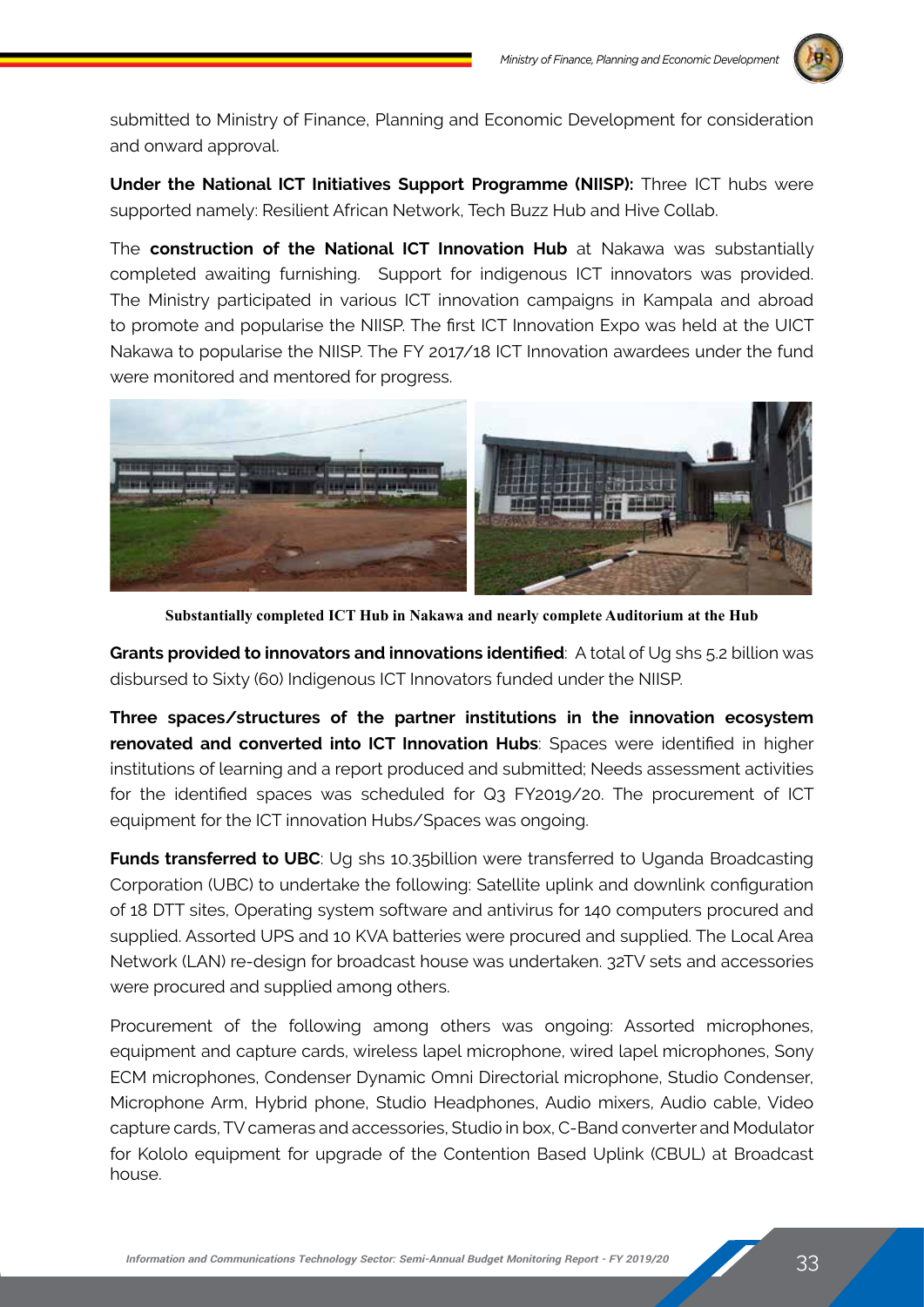



**Upgraded Studios of Star TV and UBC TV**

Table 3.10 shows the performance of the programme.

### **Table 3.10: Performance of the General Administration, Policy and Planning Programme by 31st December, 2019**

| Sub pro-<br>gram  | Output/Sub<br>programmes                                                       | <b>Annual Budget</b><br>(Ug shs) | Cum. Receipt<br>(Ug shs) | <b>Annual</b><br><b>Target</b> | Cum.<br><b>Achieved</b><br>Quantity | <b>Physical</b><br>perfor-<br>mance<br>Score (%) | <b>Remark</b>                                                                                                  |
|-------------------|--------------------------------------------------------------------------------|----------------------------------|--------------------------|--------------------------------|-------------------------------------|--------------------------------------------------|----------------------------------------------------------------------------------------------------------------|
| Head-<br>quarters | Output: 01Policy,<br>consultation,<br>planning and<br>monitoring ser-<br>vices | 930,000,000                      | 362,000,000              | 4.00                           | 2.00                                | 1.98                                             | ICT and Na-<br>tional Guid-<br>ance Sector<br>Investment<br>Plan activities<br>facilitated and<br>coordinated. |
|                   | Output: 02<br>Ministry Support<br>Services (F&A)                               | 3,210,000,000                    | 1,560,000,000            | 4.00                           | 1.00                                | 3.51                                             | Administrative<br>and welfare<br>activities sup-<br>ported.                                                    |
|                   | Output: 03 Min-<br>isterial and Top<br>Management<br><b>Services</b>           | 270,000,000                      | 120,000,000              | 20.00                          | 5.00                                | 0.32                                             | Top manage-<br>ment meeting<br>activities co-<br>ordinated and<br>facilitated.                                 |
|                   | Output: 04<br>Procurement<br>and Disposal<br>Services                          | 130,000,000                      | 61,000,000               | 4.00                           | 2.00                                | 0.28                                             | Ministry<br>monthly<br>procurement<br>reports pre-<br>pared.                                                   |
|                   | Output: 05 Finan-<br>cial Management<br>Services                               | 420,000,000                      | 200,000,000              | 4.00                           | 2.00                                | 0.89                                             | payments sys-<br>tems for the<br>months of July,<br>to December<br>2019 audited<br>and a report<br>produced.   |
|                   | Output: 19 Hu-<br>man Resource<br>Management<br>Services                       | 4,550,000,000                    | 1,730,000,000            | 100.0                          | 40.00                               | 9.67                                             | Staff welfare<br>maintained<br>and salaries<br>paid.                                                           |
|                   | Output: 20 Re-<br>cords Manage-<br>ment Services                               | 100,000,000                      | 40,000,000               | 100.0                          | 40.00                               | 0.21                                             | Records man-<br>aged                                                                                           |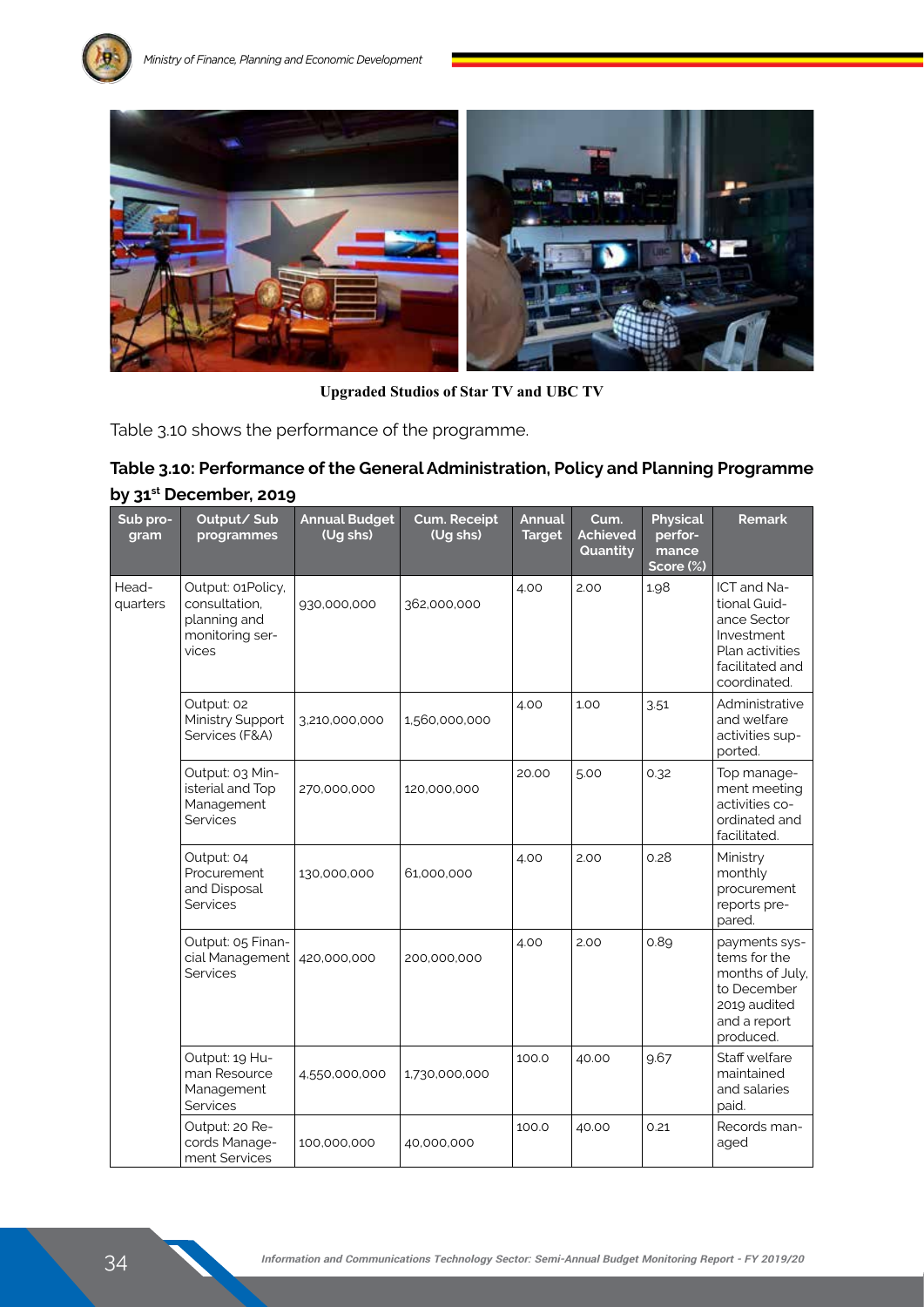

| Sub pro-<br>gram              | Output/Sub<br>programmes                                                            | <b>Annual Budget</b><br>(Ug shs) | <b>Cum. Receipt</b><br>(Ug shs) | <b>Annual</b><br><b>Target</b> | Cum.<br><b>Achieved</b><br>Quantity | <b>Physical</b><br>perfor-<br>mance<br>Score (%) | Remark                                                                                                                                       |
|-------------------------------|-------------------------------------------------------------------------------------|----------------------------------|---------------------------------|--------------------------------|-------------------------------------|--------------------------------------------------|----------------------------------------------------------------------------------------------------------------------------------------------|
| Project:<br>0990<br>Strength- | Output: 06 ICT<br>Initiatives Sup-<br>port                                          | 5,070,000,000                    | 2,560,000,000                   | 6.00                           | 2.00                                | 7.12                                             | First ICT Inno-<br>vation Expo<br>held                                                                                                       |
| ening<br>Ministry<br>of ICT   | Output: 52<br>Innovators and<br>Innovation Hubs                                     | 11,950,000,000                   | 6,160,000,000                   | 62.0                           | 30.00                               | 23.85                                            | Support to<br>60 innovators<br>given                                                                                                         |
|                               | Output: 72<br>Government<br>Buildings and<br>Administrative<br>Infrastructure       | 1,000,000,000                    | 860,000,000                     | 1.00                           | 0.40                                | 0.99                                             | Spaces for<br>hubs at three<br>Universities<br>secured.<br>Construction<br>of ICT hub at<br><b>UICT Nakawa</b><br>substantially<br>completed |
|                               | Output: 78 Pur-<br>chase of Office<br>and residential<br>furniture and<br>fittings  | 400,000,000                      | 300,000,000                     | 1.00                           | 0.20                                | 0.23                                             | Procurement<br>on going                                                                                                                      |
|                               | Output: 76 Pur-<br>chase of Office<br>and ICT Equip-<br>ment, including<br>Software | 1,000,000,000                    | 340,000,000                     | 100                            | 0.00                                | 0.00                                             | Not done<br>pending<br>procurement<br>process                                                                                                |
|                               | Output: 054953<br>Transfers to oth-<br>er Government<br>Units                       | 18,000,000,000                   | 10,440,000,000                  | 100                            | 40.00                               | 26.40                                            | Funds trans-<br>ferred to the<br>UBC to com-<br>plete revamp<br>of national<br>broadcaster                                                   |
|                               | Programme<br>Performance<br>(Outputs)                                               |                                  |                                 |                                |                                     | 75.45                                            |                                                                                                                                              |

*Source: IFMS &MoICT*

#### **Conclusion**

The Ministry prepared and submitted the Budget Framework Paper for the Vote to MFPED, and prepared relevant financial reports and submitted to relevant authorities. Transfers to 60 innovators were done during the period under review and to Uganda Broadcasting Corporation for equipping the national broadcaster with modern equipment, partial clearance of taxes owed to URA and salary payment to staff among others. It was however observed that the UBC transfers were not 100% done while grants to innovators had not yet registered results. A number of outputs were still at procurement stage by 31<sup>st</sup> December 2019.

#### **Challenge**

Poor planning leading to delays in initiating procurements.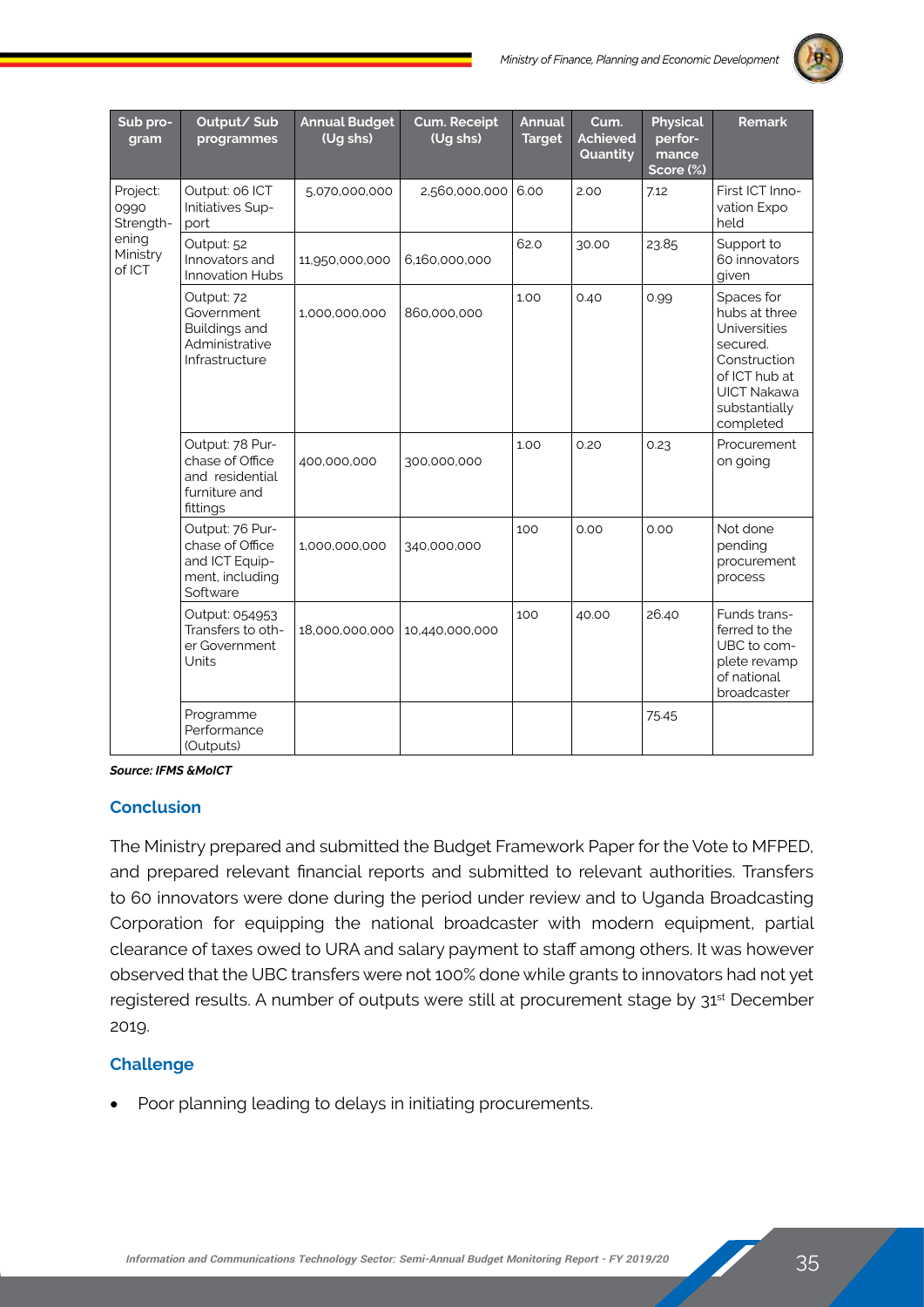

#### **Recommendation**

The MoICT&NG should initiate procurements in time to avoid implementation delays.

## **3.4 Overall ICT Sector Performance**

The overall sector performance was fair at 66.4%. The programme of Enabling Environment for ICT Development and Regulation under the Ministry of ICT&NG registered the best performance rated at 77.3%, while Shared IT Infrastructure under NITA–U registered the least score of 32.4%. The poor performance under the later was due to delays in implementing the planned outputs as most of the contracts were still under procurement by 31<sup>st</sup> December 2019. Table 3.10 shows the summary performance by programme.

#### **Table 3.10: Physical Performance of the ICT Sector by 31st December, 2019**

| Programme                                                         | Score | Rating |
|-------------------------------------------------------------------|-------|--------|
| Electronic Public Services Delivery (e-Transformation) Programme  | 72.9  | Good   |
| Shared IT infrastructure Programme                                | 32.4  | Poor   |
| Streamlined IT governance and capacity development Programme      | 74.4  | Good   |
| Enabling environment for ICT development and regulation Programme | 77.3  | Good   |
| Effective Communication and National Guidance Programme           | 66    | Fair   |
| General Administration, Policy and Planning Programme             | 75.4  | Good   |
| Overall Sector performance                                        | 66.4  | Fair   |

*Source: Author's compilation*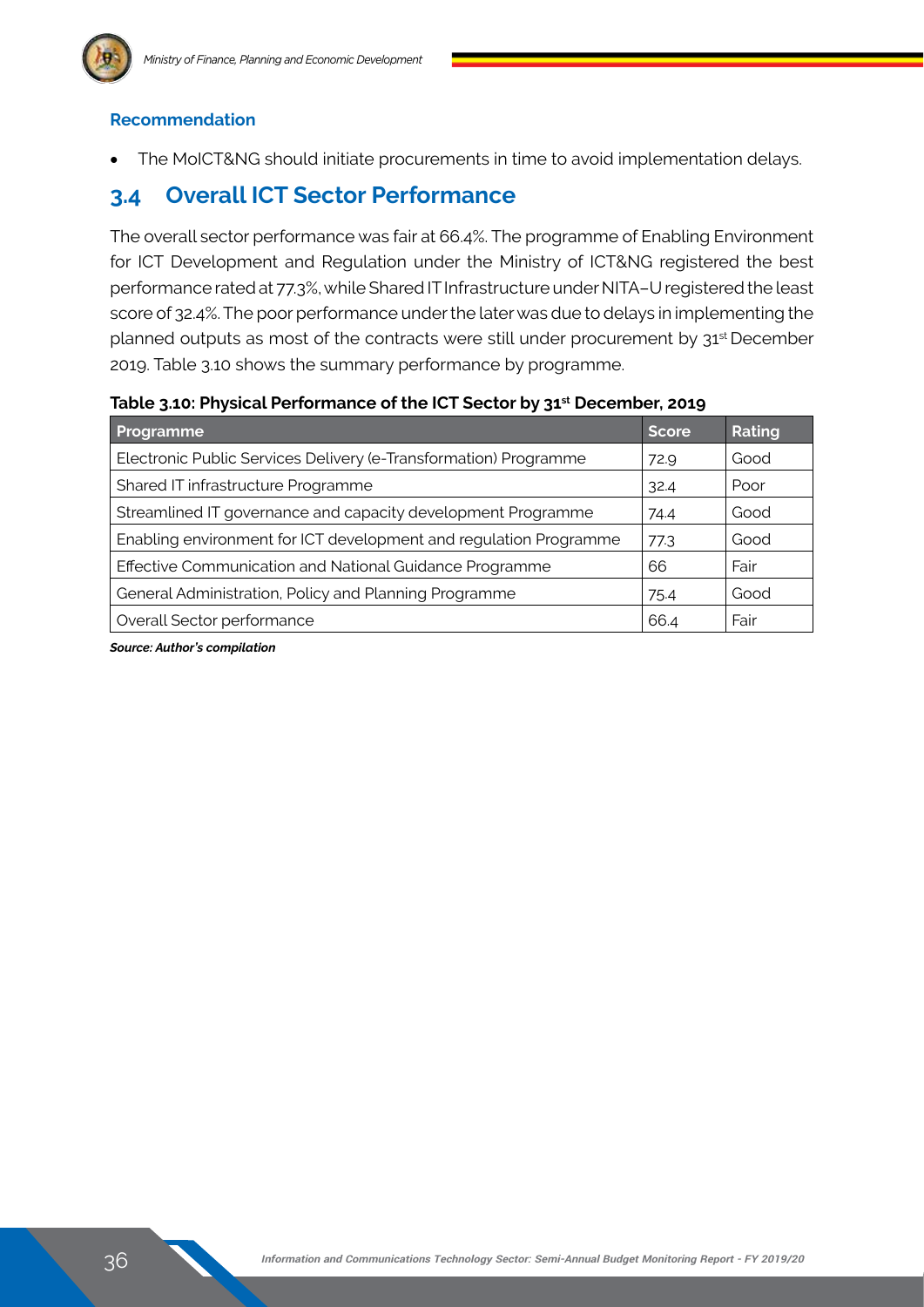

## **Chapter 4: Conclusion and Recommendations**

## **4.1 Conclusion**

The overall ICT sector performance by  $31<sup>st</sup>$  December 2019 was fair (66.4%). The overall budget performance was very good with over 55% of the annual budget received, and 75% of received funds expended.

The programmes that had more recurrent outputs performed better than those with development outputs for example; Enabling Environment for ICT Development and Regulation Programme posted a score of 77.3%, while General Administration, Policy and Planning Programme posted a score of 75.4%.

On the other hand, the programme with development (capital investment) outputs such as; Shared IT infrastructure Programme posted poor performance of 32.4%. The poor performance under this programme was due to delays in completing the procurement of contractors for the various contracts related to the programme and securing no objection from the World Bank. It was observed that most of the recurrent programmes were able to achieve and surpass the output targets with much less resources than budgeted. This rather good efficiency points to slack in scoping and therefore poor planning.

Performance during the period under review was hampered by delays in initiation of procurements, low ICT technical capacity within MDAs (human resource, hardware and software) to support the systems, under staffing at the MoICT and NITA-U to attend to all requests from MDAs and stakeholders, resistance to integration of ICT systems.

## **4.2 Recommendations**

- The NITA-U and MoICT&NG should initiate procurements in time to avoid implementation delays.
- The Ministry of ICT and NITA-U should enhance awareness and sensitisation campaigns on the benefits of IT systems to increase uptake and maximise the economies of scale.
- The NITA-U through the RCIP should prioritise provision of key hardware and software such as computers and structured cabling to agencies where the NBI was delivered but not in use in order to increase on uptake of e-enabled services.
- The MoICT&NG, NITA-U and Ministry of Public Service should review the staff ceiling for the sector to increase on implementation efficiency.
- The MoICT&NG and NITA-U should develop a change management strategy to ensure that duplication is minimised on procurement and use of ICT installations.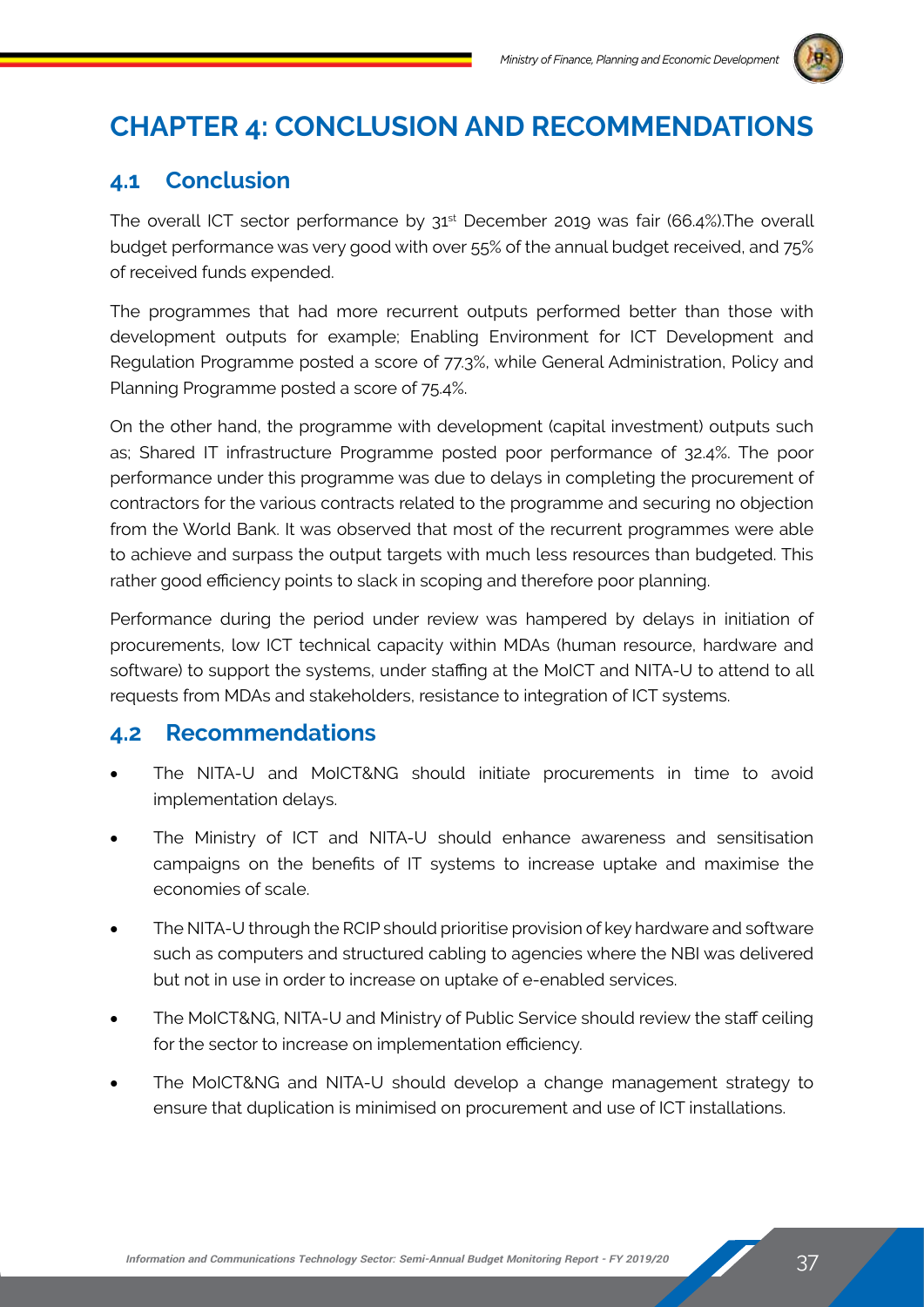## **References**

Integrated Financial Management System Data FY 2019/20 (Development and Recurrent) as of 31<sup>st</sup> December 2019.

MFPED, 2019/20: *Approved Estimates of Revenue and Expenditure* (Recurrent and Development) Volume 1: Central Government Votes. Ministry of Finance, Planning and Economic Development, Kampala.

Ministry of Information and Communication Technology (2019); *Ministerial Policy Statement, FY 2019/2020 (Kampala 2019)* 

Ministry of Information and Communication Technology (2019); *Quarter 2 Performance report FY 2019/20*

National Information Technology Authority (2019); *Quarter 2 Performance report FY 2019/20*

National Information Technology Authority (2020); Report of NITA-U Annual Performance FY 2018/19 submitted to BMAU

National Planning Authority (2015*), Second National Development Plan (NDPII) 2015/16 – 2019/20* 

Uganda Communications Commission (2019), Communication Sector Performance for the Quarter ending December 2019.